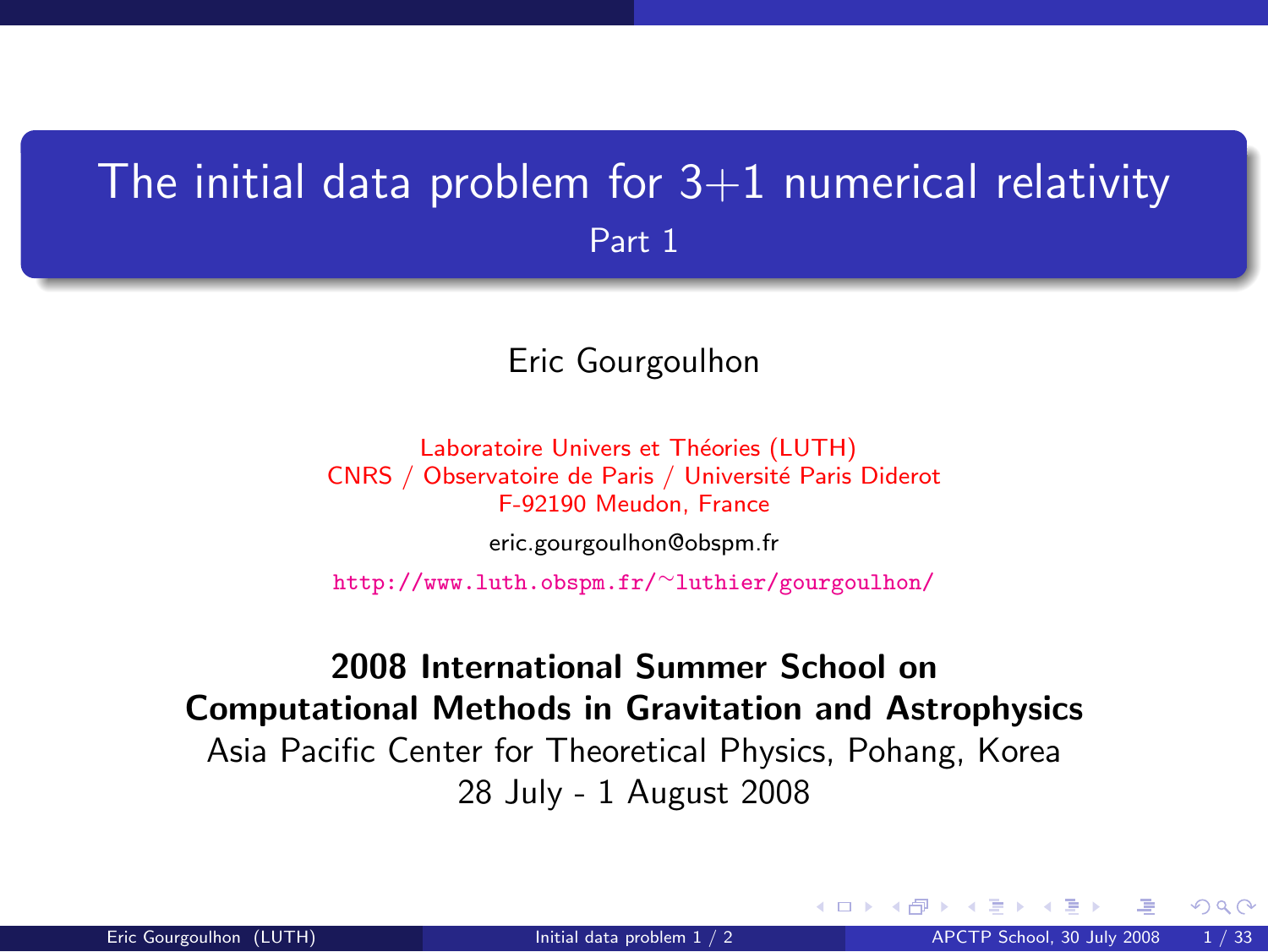### 1 [The initial data problem](#page-2-0)

<sup>2</sup> [Conformal transverse-traceless method](#page-13-0)



メロメ メ御き メミメメ

 $299$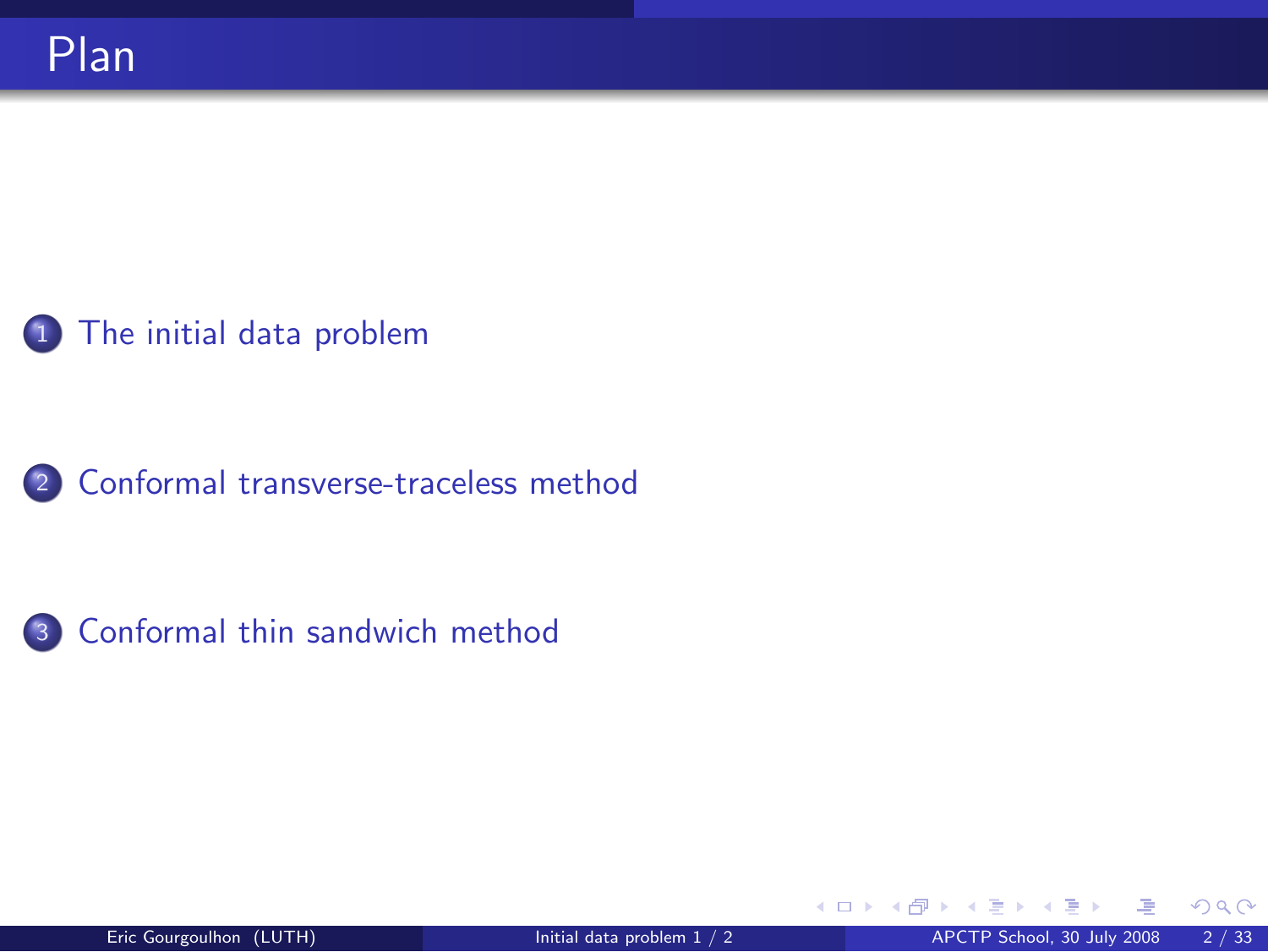## **Outline**

### 1 [The initial data problem](#page-2-0)

<sup>2</sup> [Conformal transverse-traceless method](#page-13-0)

[Conformal thin sandwich method](#page-42-0)

メロト メ都 トメ ミトメ

<span id="page-2-0"></span> $299$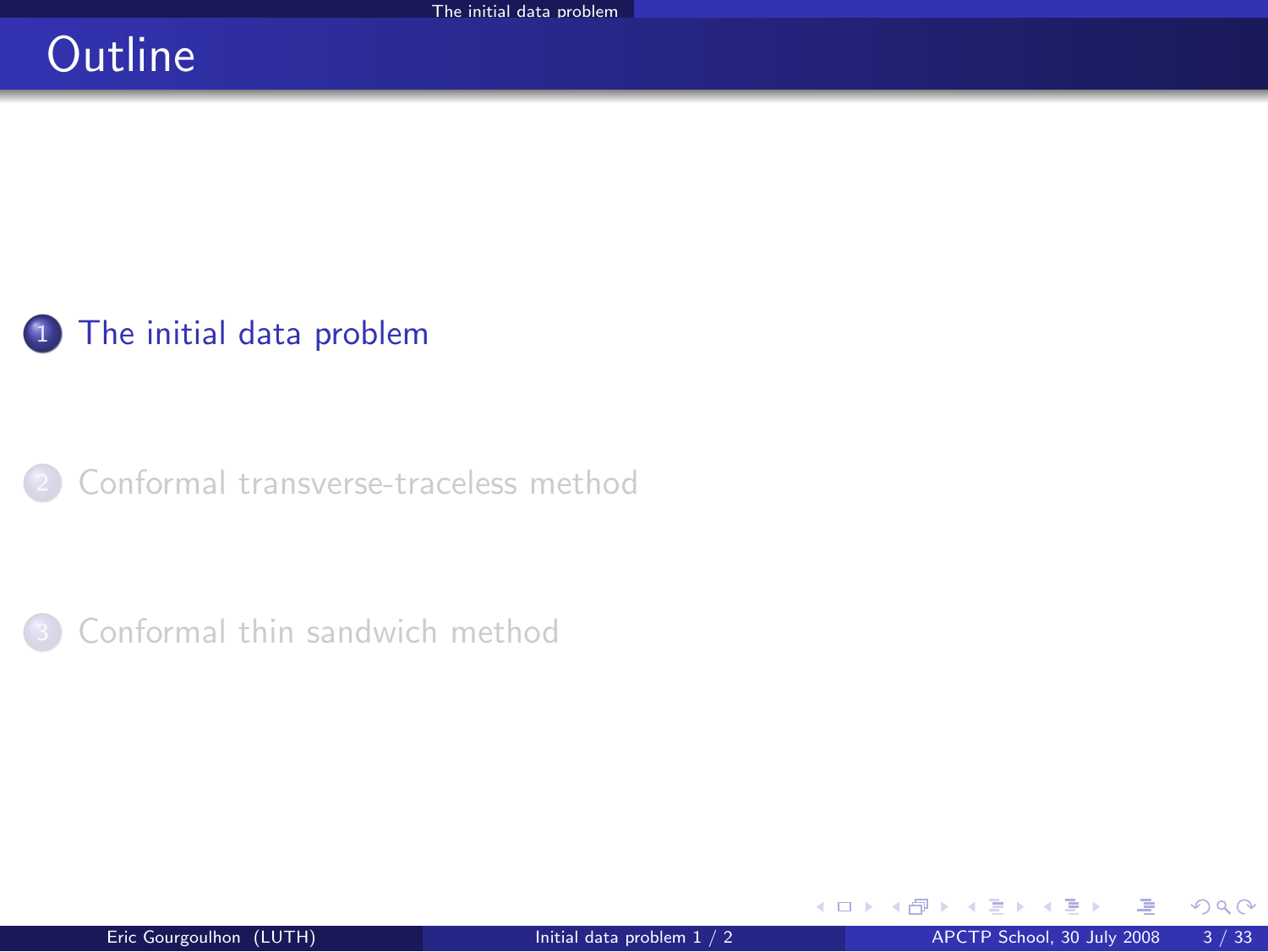## Initial data for the Cauchy problem

In lecture 1, we have seen

 $3+1$  decomposition  $\implies$  Einstein equation = Cauchy problem with constraints

 $\Omega$ 

**←ロ ▶ ← イ 同 →**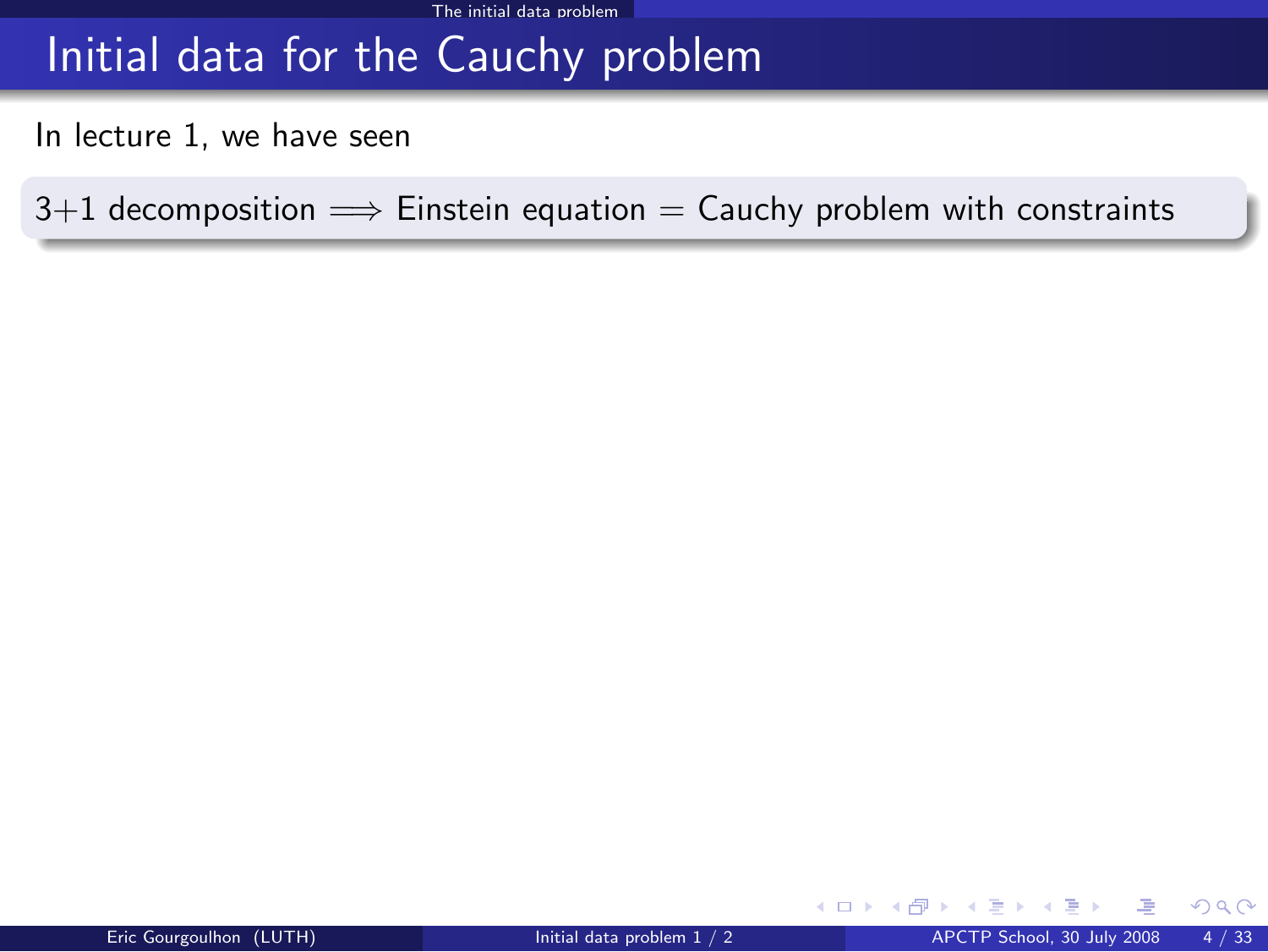## Initial data for the Cauchy problem

In lecture 1, we have seen

 $3+1$  decomposition  $\implies$  Einstein equation  $=$  Cauchy problem with constraints

#### Constructing initial data: ∃ two problems:

• The mathematical problem: given some hypersurface  $\Sigma_0$ , find a Riemannian metric  $\gamma$ , a symmetric bilinear form  $K$  and some matter distribution  $(E, p)$  on  $\Sigma_0$  such that the Hamiltonian and momentum constraints are satisfied:

> $R + K^2 - K_{ij}K^{ij} = 16\pi E$  $D_j K^j{}_i - D_i K = 8\pi p_i$

NB: the matter distribution  $(E, p)$  may have some additional constraints from its own.

**K ロ ト K 何 ト K ヨ ト**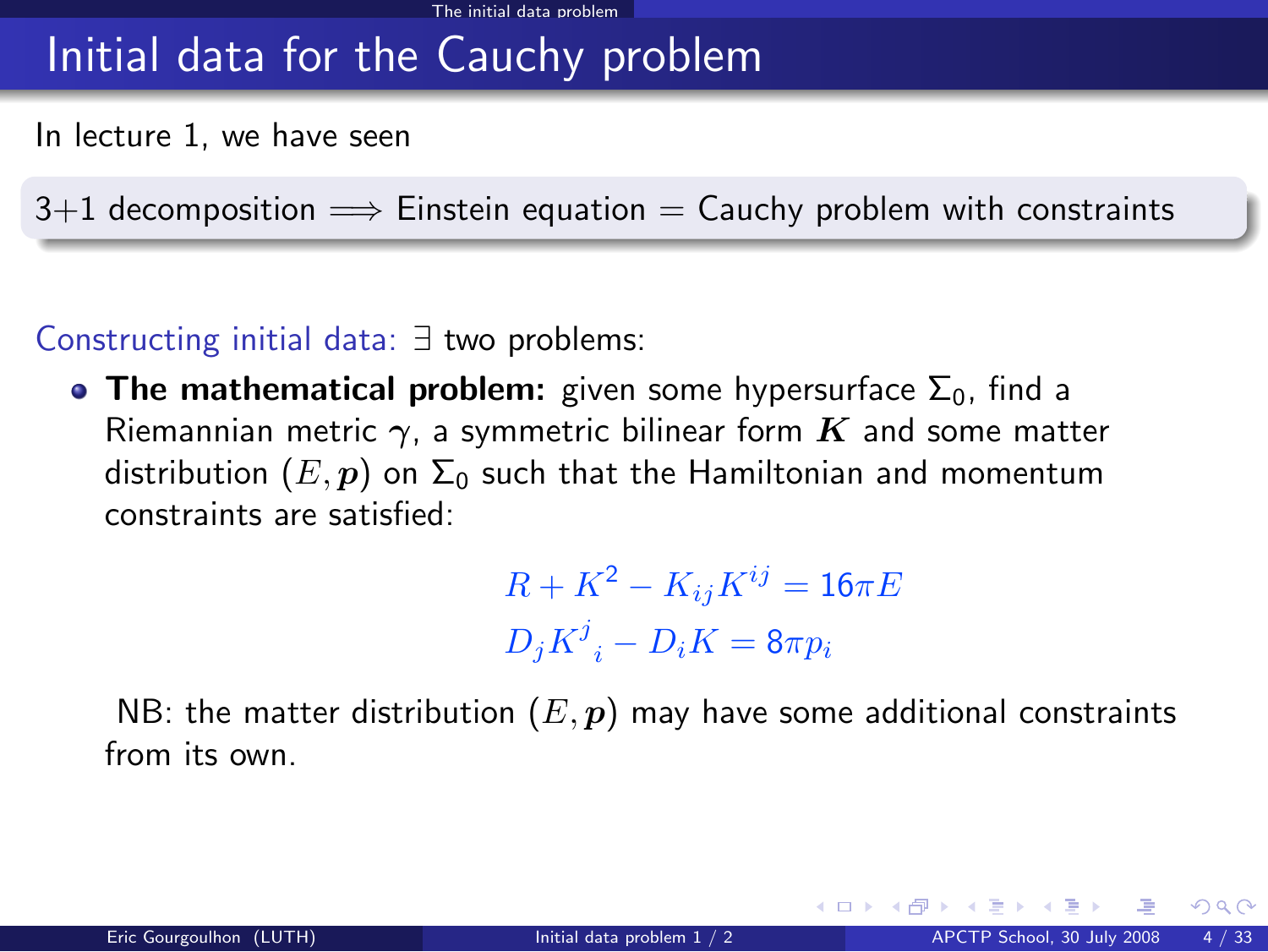## Initial data for the Cauchy problem

In lecture 1, we have seen

 $3+1$  decomposition  $\implies$  Einstein equation  $=$  Cauchy problem with constraints

#### Constructing initial data: ∃ two problems:

• The mathematical problem: given some hypersurface  $\Sigma_0$ , find a Riemannian metric  $\gamma$ , a symmetric bilinear form  $K$  and some matter distribution  $(E, p)$  on  $\Sigma_0$  such that the Hamiltonian and momentum constraints are satisfied:

> $R + K^2 - K_{ij}K^{ij} = 16\pi E$  $D_j K^j{}_i - D_i K = 8\pi p_i$

NB: the matter distribution  $(E, p)$  may have some additional constraints from its own.

**The astrophysical problem:** make sure that the obtained solution to the constraint equations have something to do with the physical system that one wish to study. **K ロ ト K 御 ト K 走 ト**  $299$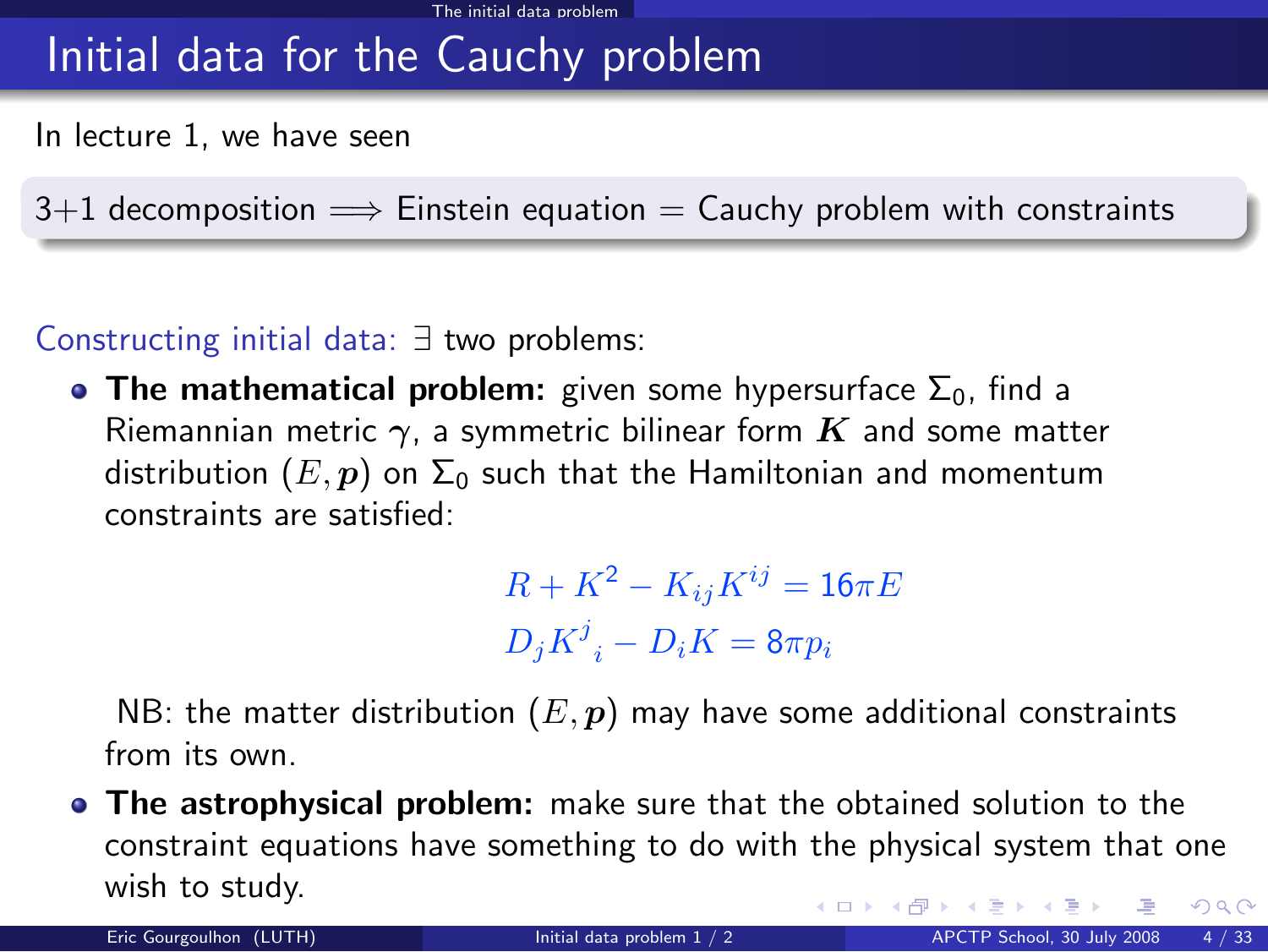## A first naive approach

Notice that the constraints involve a single hypersurface  $\Sigma_0$ , not a foliation  $\left(\Sigma_t\right)_{t\in\mathbb{R}}.$  In particular, neither the lapse function  $N$  nor the shift vector appear  $\boldsymbol{\beta}$ in these equations

 $\Omega$ 

**K ロ ▶ K 何 ▶ K**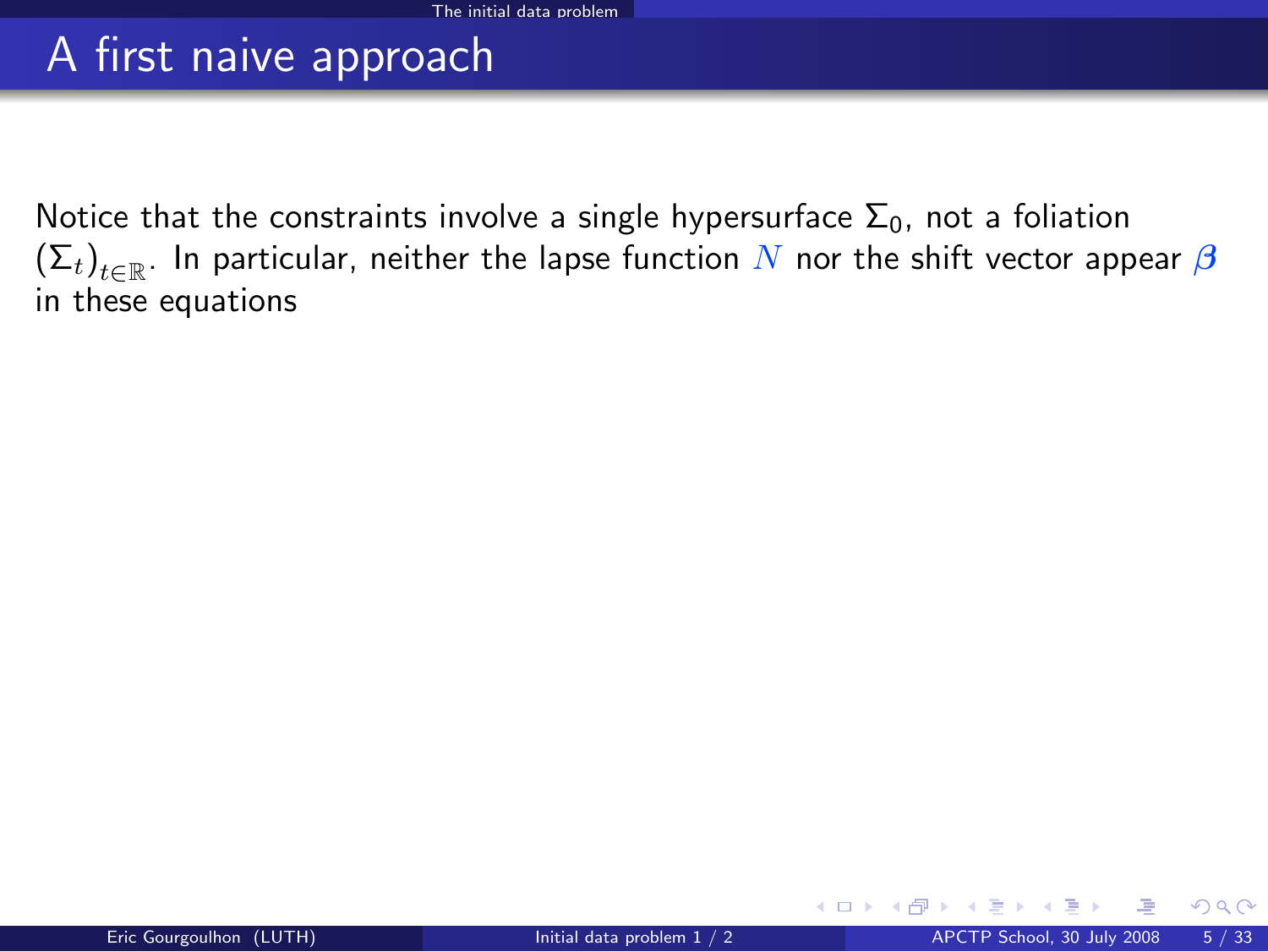## A first naive approach

Notice that the constraints involve a single hypersurface  $\Sigma_0$ , not a foliation  $\left(\Sigma_t\right)_{t\in\mathbb{R}}.$  In particular, neither the lapse function  $N$  nor the shift vector appear  $\boldsymbol{\beta}$ in these equations

#### Naive method of resolution:

- choose freely the metric  $\gamma$ , thereby fixing the connection  $D$  and the scalar curvature R
- $\bullet$  solve the constraints for  $K$

Indeed, for fixed  $\gamma$ , E, and p, the constraints form a quasi-linear system of first order for the components  $K_{ij}$ 

 $\Omega$ 

**K ロ ト K 何 ト K 日**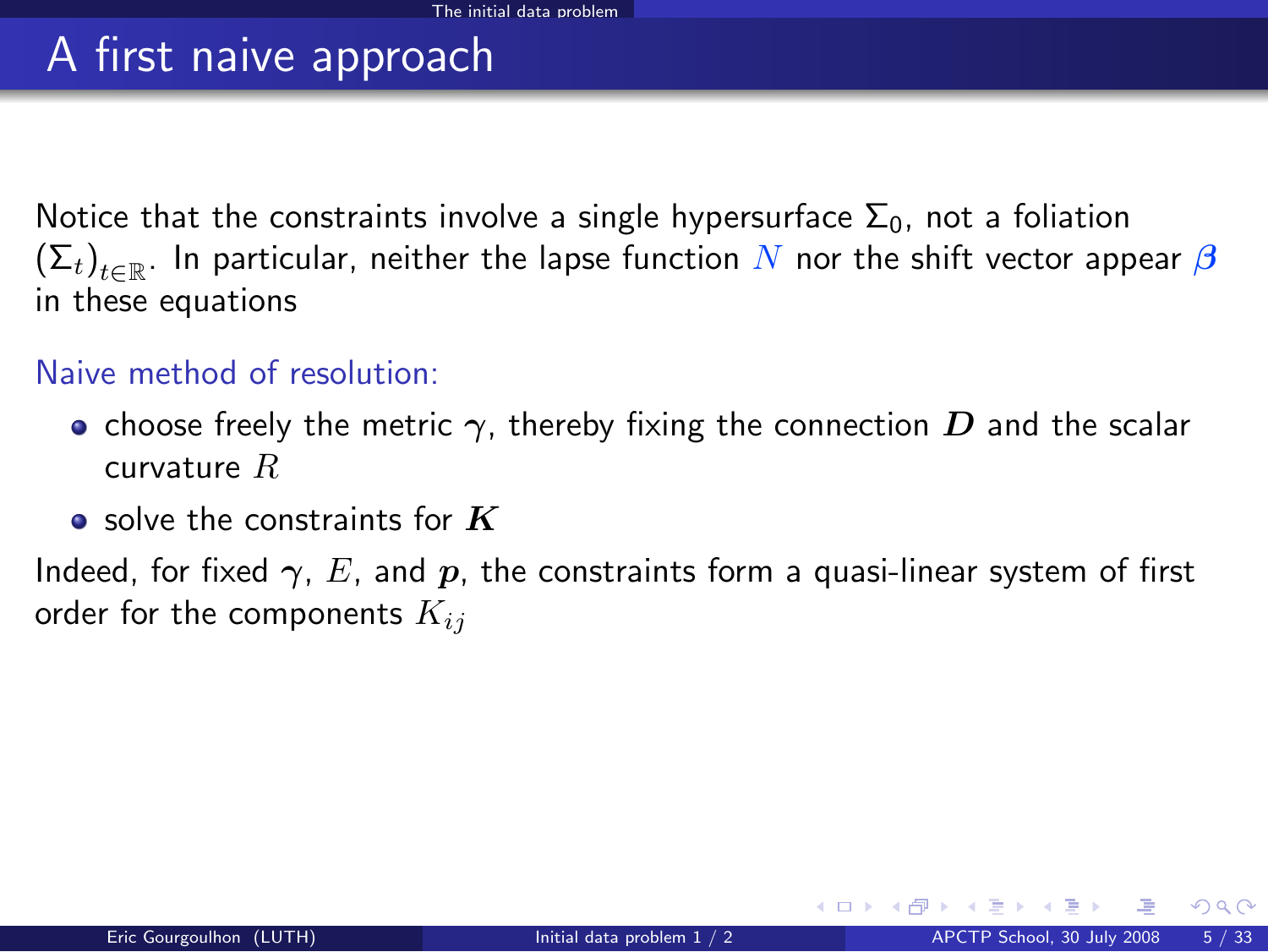## A first naive approach

Notice that the constraints involve a single hypersurface  $\Sigma_0$ , not a foliation  $\left(\Sigma_t\right)_{t\in\mathbb{R}}.$  In particular, neither the lapse function  $N$  nor the shift vector appear  $\boldsymbol{\beta}$ in these equations

#### Naive method of resolution:

- choose freely the metric  $\gamma$ , thereby fixing the connection  $D$  and the scalar curvature R
- $\bullet$  solve the constraints for  $K$

Indeed, for fixed  $\gamma$ , E, and p, the constraints form a quasi-linear system of first order for the components  $K_{ij}$ 

However, this approach is not satisfactory:

only 4 equations for 6 unknowns  $K_{ij}$  and there is no natural prescription for choosing arbitrarily two among the six components  $K_{ij}$ 

 $\Omega$ 

**K ロ ⊁ K 倒 ≯ K 差 ≯ K**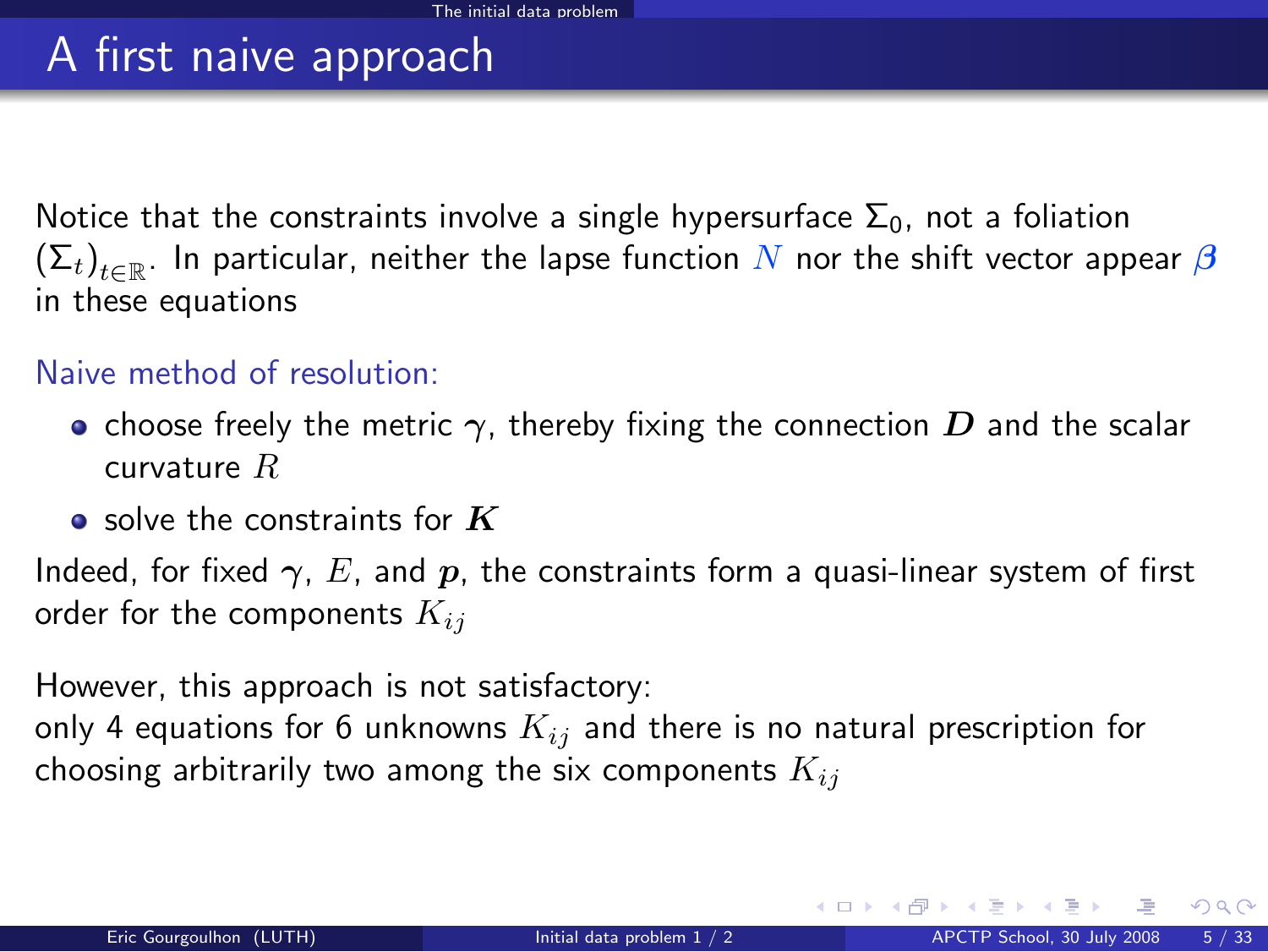#### **Conformal methods:** initiated by Lichnerowicz (1944) and extended by

- Choquet-Bruhat (1956, 1971)
- $\bullet$  York and Ó Murchadha (1972, 1974, 1979)
- York and Pfeiffer (1999, 2003)
- $\rightarrow$  by far the most widely spread techniques

 $\Omega$ 

∢ □ ▶ ∢r<sup>□</sup> ▶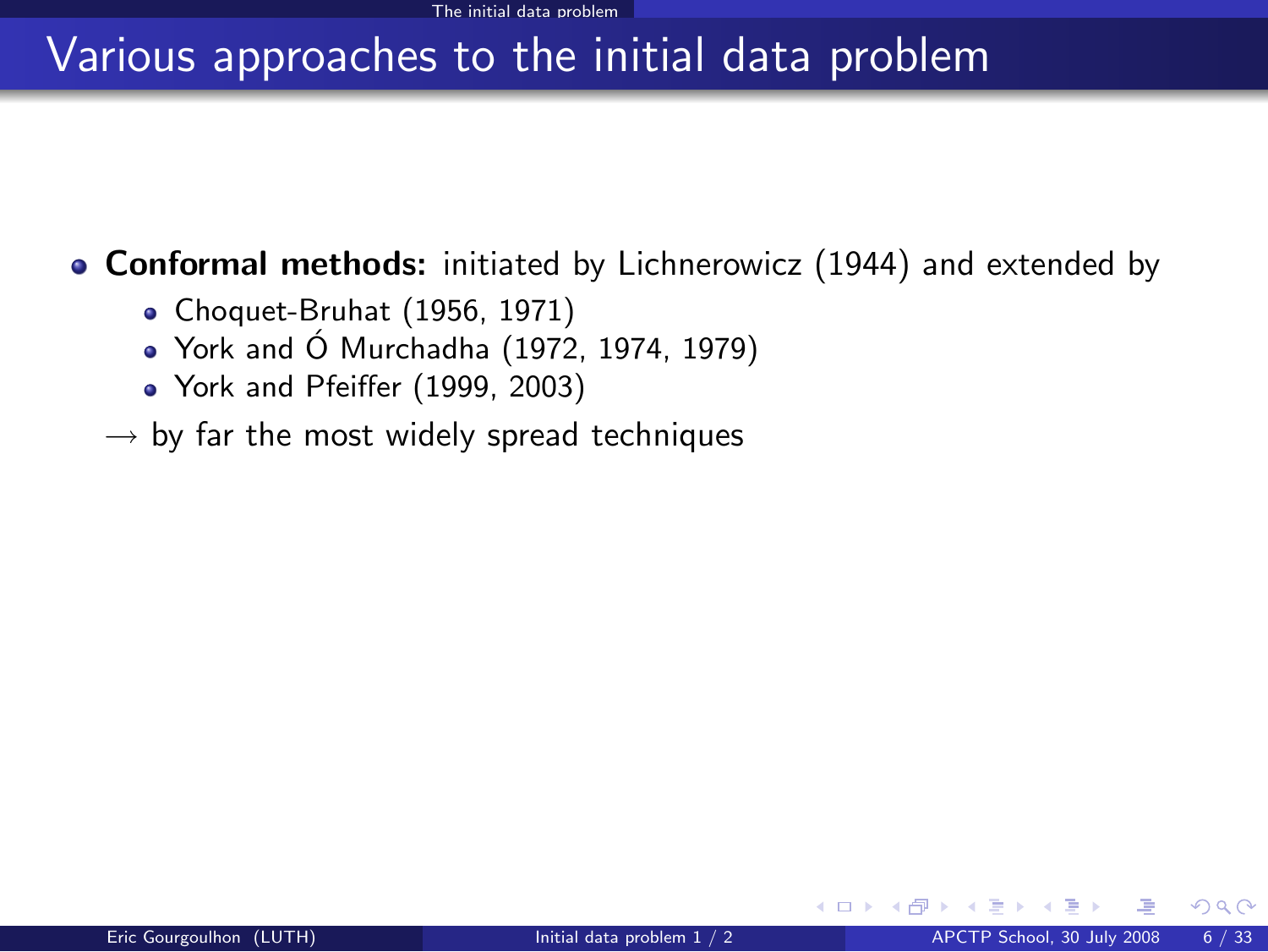**Conformal methods:** initiated by Lichnerowicz (1944) and extended by

- Choquet-Bruhat (1956, 1971)
- $\bullet$  York and Ó Murchadha (1972, 1974, 1979)
- York and Pfeiffer (1999, 2003)
- $\rightarrow$  by far the most widely spread techniques
- Quasi-spherical ansatz introduced by Bartnik (1993)

 $\Omega$ 

◂<del>◻▸ кฅ</del>▸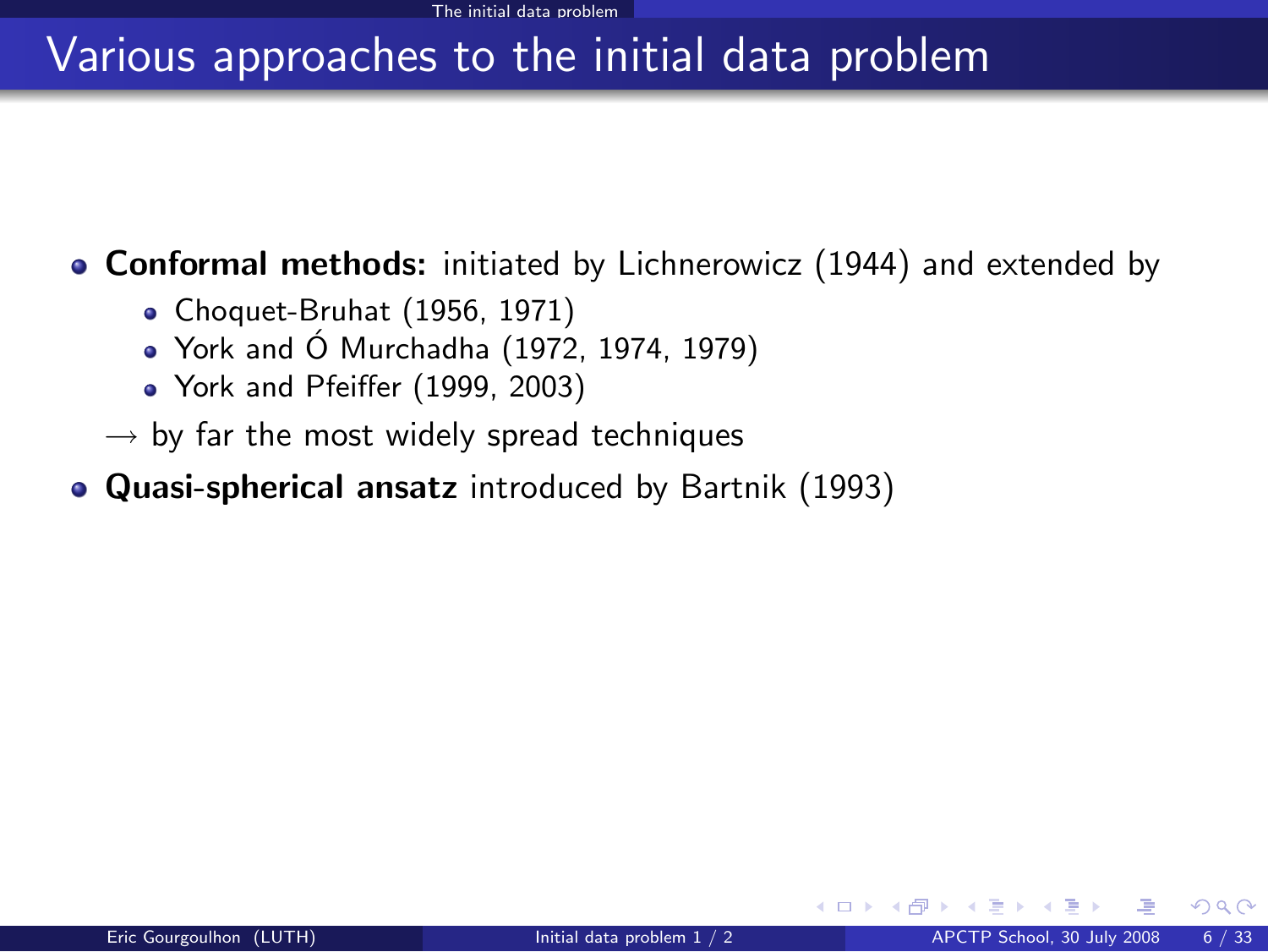**Conformal methods:** initiated by Lichnerowicz (1944) and extended by

- Choquet-Bruhat (1956, 1971)
- $\bullet$  York and Ó Murchadha (1972, 1974, 1979)
- York and Pfeiffer (1999, 2003)
- $\rightarrow$  by far the most widely spread techniques
- Quasi-spherical ansatz introduced by Bartnik (1993)
- Gluing technique : Corvino (2000), Isenberg, Mazzeo and Pollack (2002) : gluing together known solutions of the constraints, thereby producing new ones

 $\Omega$ 

**K ロ ト K 何 ト K 手**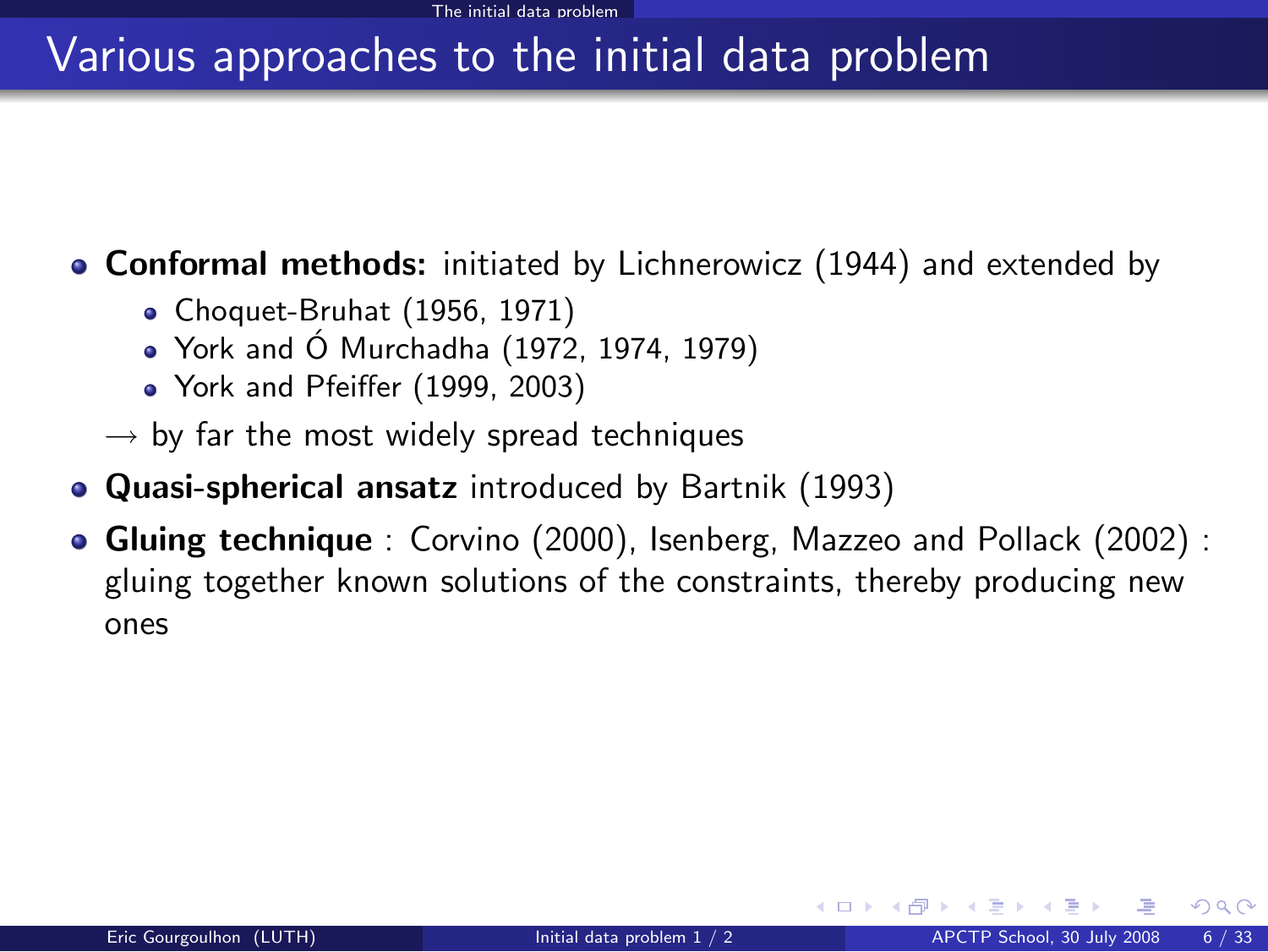**Conformal methods:** initiated by Lichnerowicz (1944) and extended by

- Choquet-Bruhat (1956, 1971)
- $\bullet$  York and Ó Murchadha (1972, 1974, 1979)
- York and Pfeiffer (1999, 2003)
- $\rightarrow$  by far the most widely spread techniques
- Quasi-spherical ansatz introduced by Bartnik (1993)
- Gluing technique : Corvino (2000), Isenberg, Mazzeo and Pollack (2002) : gluing together known solutions of the constraints, thereby producing new ones

In this lecture we focus on conformal methods

 $\Omega$ 

**K ロ ト K 何 ト K 手**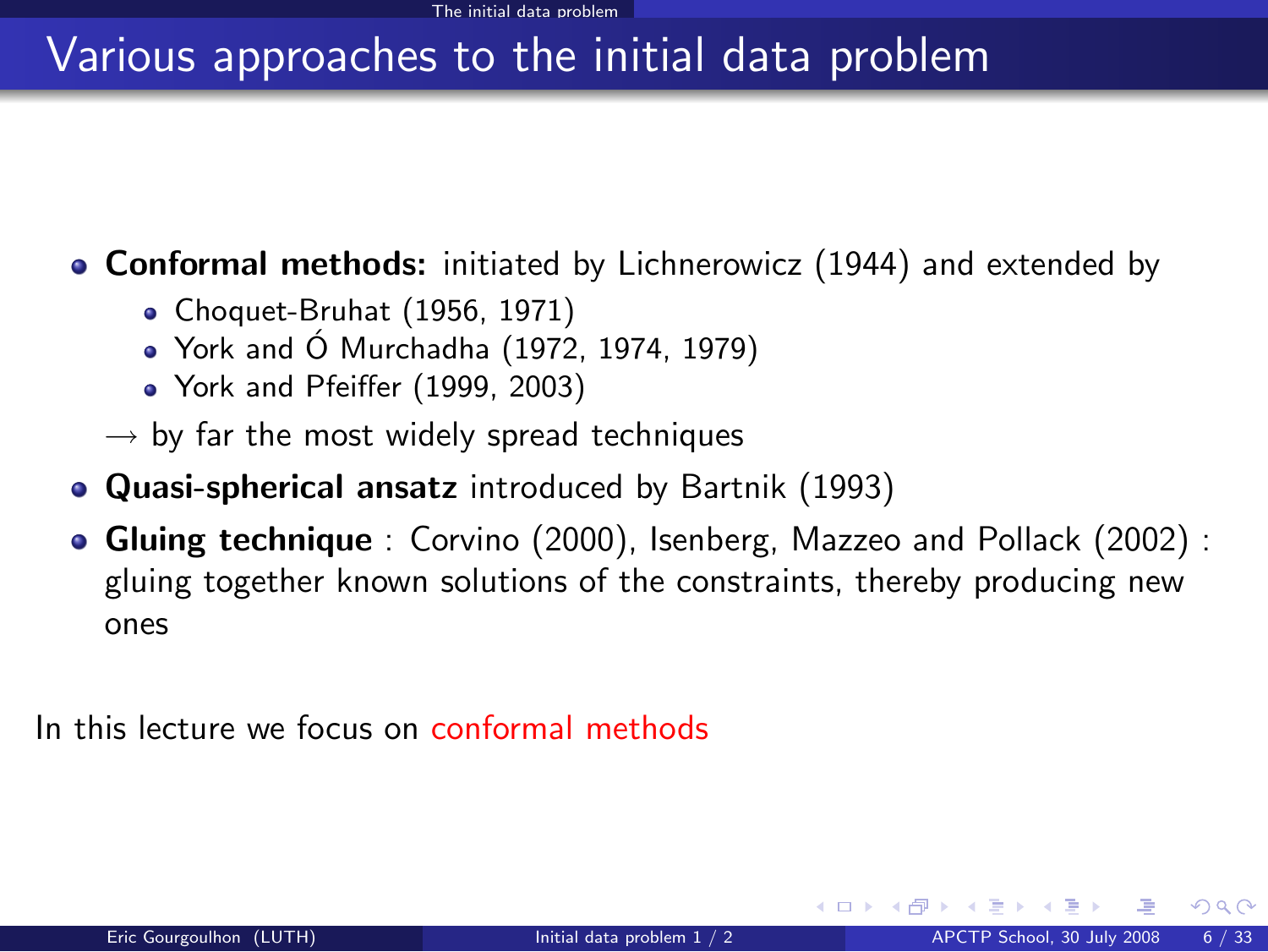## **Outline**

[The initial data problem](#page-2-0)

#### <sup>2</sup> [Conformal transverse-traceless method](#page-13-0)

[Conformal thin sandwich method](#page-42-0)

<span id="page-13-0"></span> $299$ 

メロメ メ御き メミメ メミ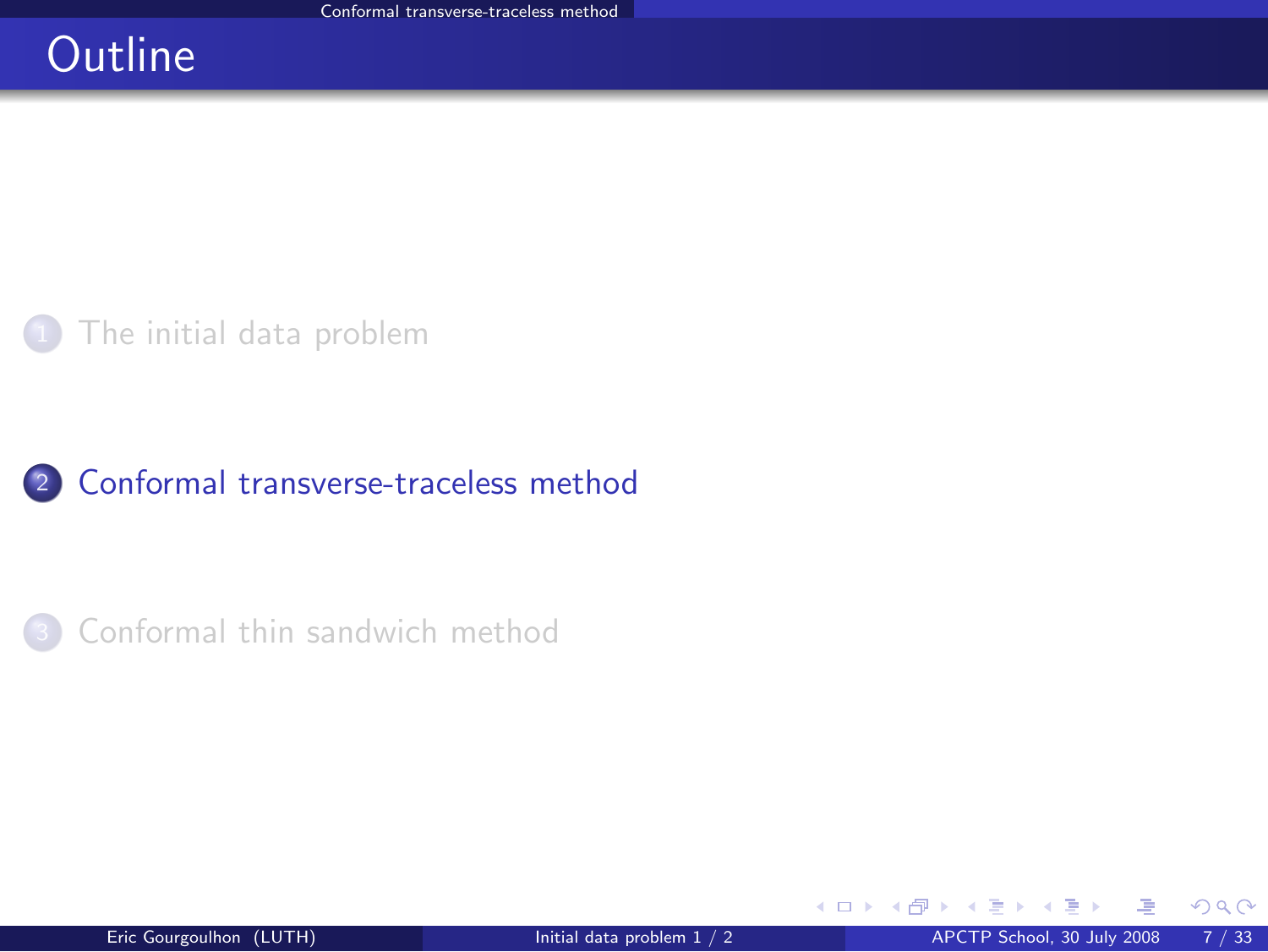## Starting point

Conformal decomposition introduced in Lecture 1:

$$
\gamma_{ij}=\Psi^4\tilde\gamma_{ij}\,\text{ and }\,A^{ij}=\Psi^{-10}\hat A^{ij}
$$

The Hamiltonian and momentum constraints become respectively

$$
\frac{\left[\tilde{D}_{i}\tilde{D}^{i}\Psi - \frac{1}{8}\tilde{R}\Psi + \frac{1}{8}\hat{A}_{ij}\hat{A}^{ij}\Psi^{-7} + \left(2\pi E - \frac{1}{12}K^{2}\right)\Psi^{5} = 0\right]}{\left[\tilde{D}_{j}\tilde{A}^{ij} - \frac{2}{3}\Psi^{6}\tilde{D}^{i}K = 8\pi\Psi^{10}p^{i}\right]}
$$

**←ロ ▶ ← イ 同 →** 

 $299$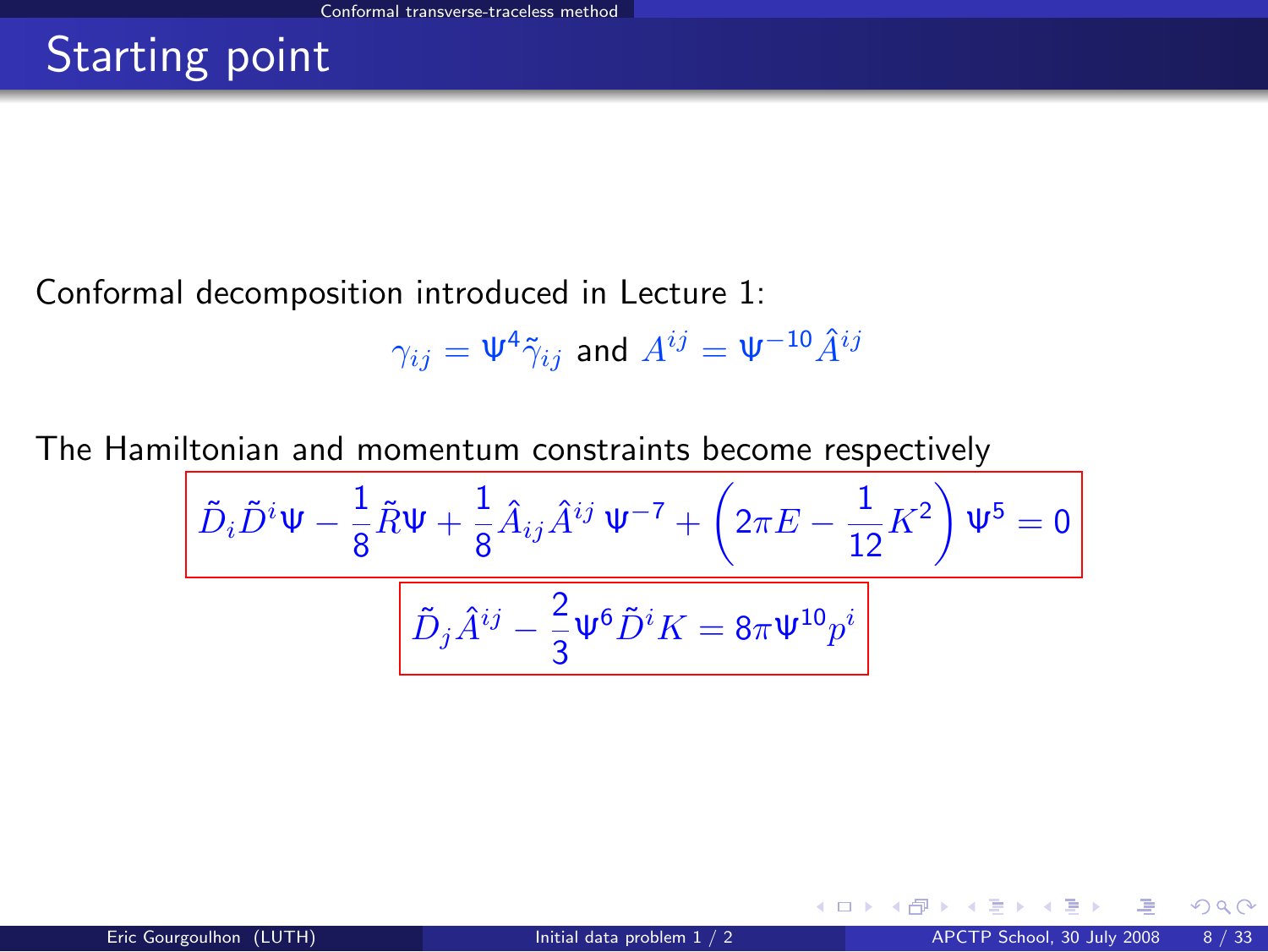# Longitudinal/transverse decomposition of  $\hat{A}^{ij}$

York (1973,1979) splitting of  $\hat{A}^{ij}$ :

$$
\hat{A}^{ij} = (\tilde{L}X)^{ij} + \hat{A}^{ij}_{\text{TT}}
$$

with

 $(\tilde{L}X)^{ij} =$  conformal Killing operator associated with the metric  $\tilde{\boldsymbol{\gamma}}$  and acting on the vector field  $X$ :

$$
(\tilde{L}X)^{ij} := \tilde{D}^i X^j + \tilde{D}^j X^i - \frac{2}{3} \tilde{D}_k X^k \tilde{\gamma}^{ij}
$$

 $\hat{A}_{\textsf{TT}}^{ij}$  traceless and transverse (i.e. divergence-free) with respect to the metric  $\tilde{\bm{\gamma}}$ :  $\tilde{\gamma}_{ij}\hat{A}^{ij}_{\mathsf{T}\mathsf{T}} = 0$  and  $\tilde{D}_j\hat{A}^{ij}_{\mathsf{T}\mathsf{T}} = 0$ 

*NB:* both the longitudinal part and the TT part are traceless:  $\tilde{\gamma}_{ij}(\tilde{L}X)^{ij}=0$  and  $\tilde{\gamma}_{ij}\hat{A}^{ij}_{\mathsf{TT}} = \mathsf{0}$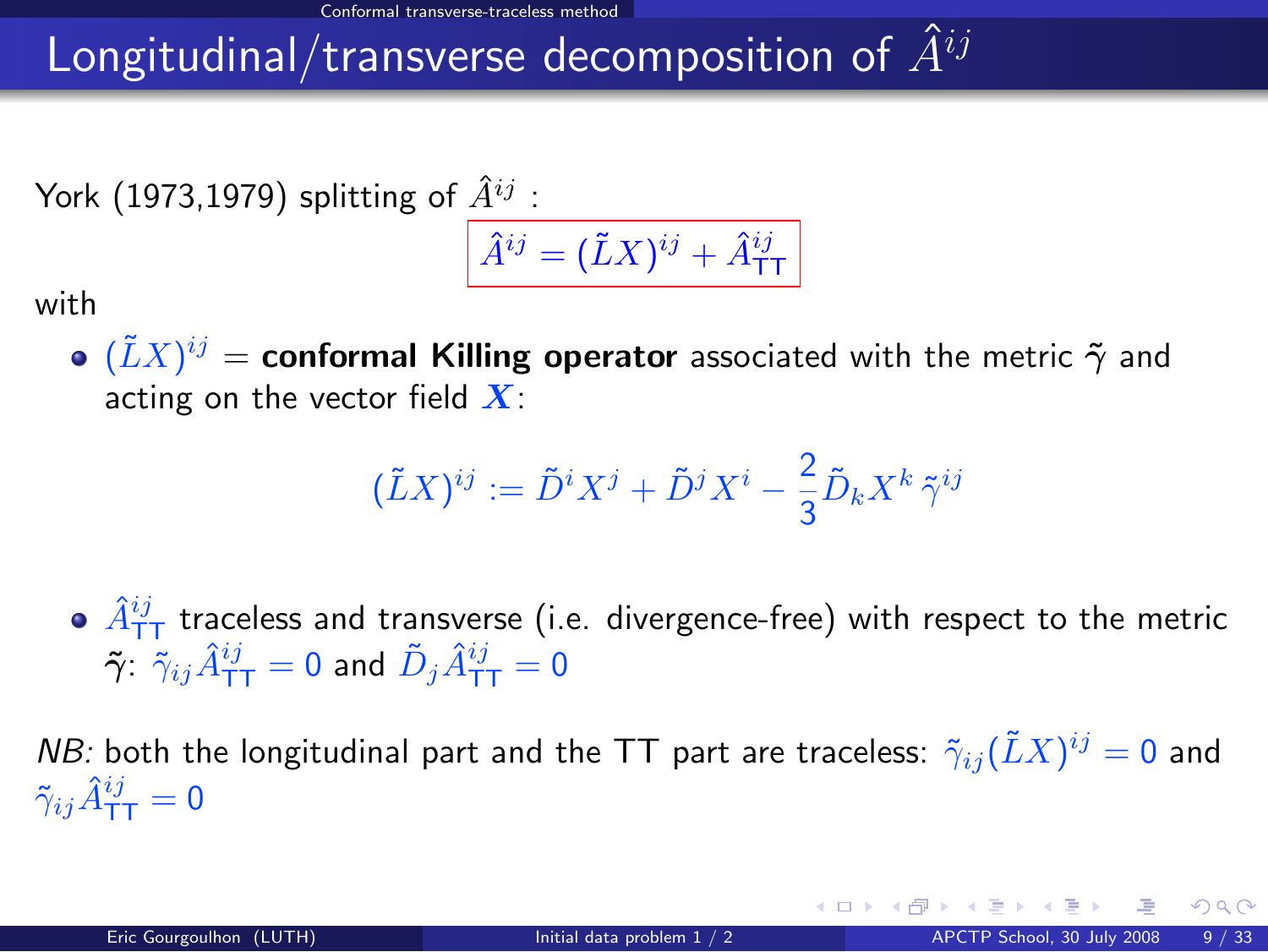# Longitudinal/transverse decomposition of  $\hat{A}^{ij}$

## Determining  $\boldsymbol{X}$  and  $\hat{A}^{ij}_{\mathsf{T}\mathsf{T}}$ :

Considering the divergence of  $\hat{A}^{ij}$ , we see that X must be a solution of the vector differential equation

$$
\tilde{\Delta}_L\,X^i=\tilde{D}_j\hat{A}^{ij}
$$

where  $\tilde{\Delta}_L$  is the conformal vector Laplacian:

$$
\tilde{\Delta}_L X^i := \tilde{D}_j (\tilde{L} X)^{ij} = \tilde{D}_j \tilde{D}^j X^i + \frac{1}{3} \tilde{D}^i \tilde{D}_j X^j + \tilde{R}^i_{\ j} X^j
$$

4 **D F**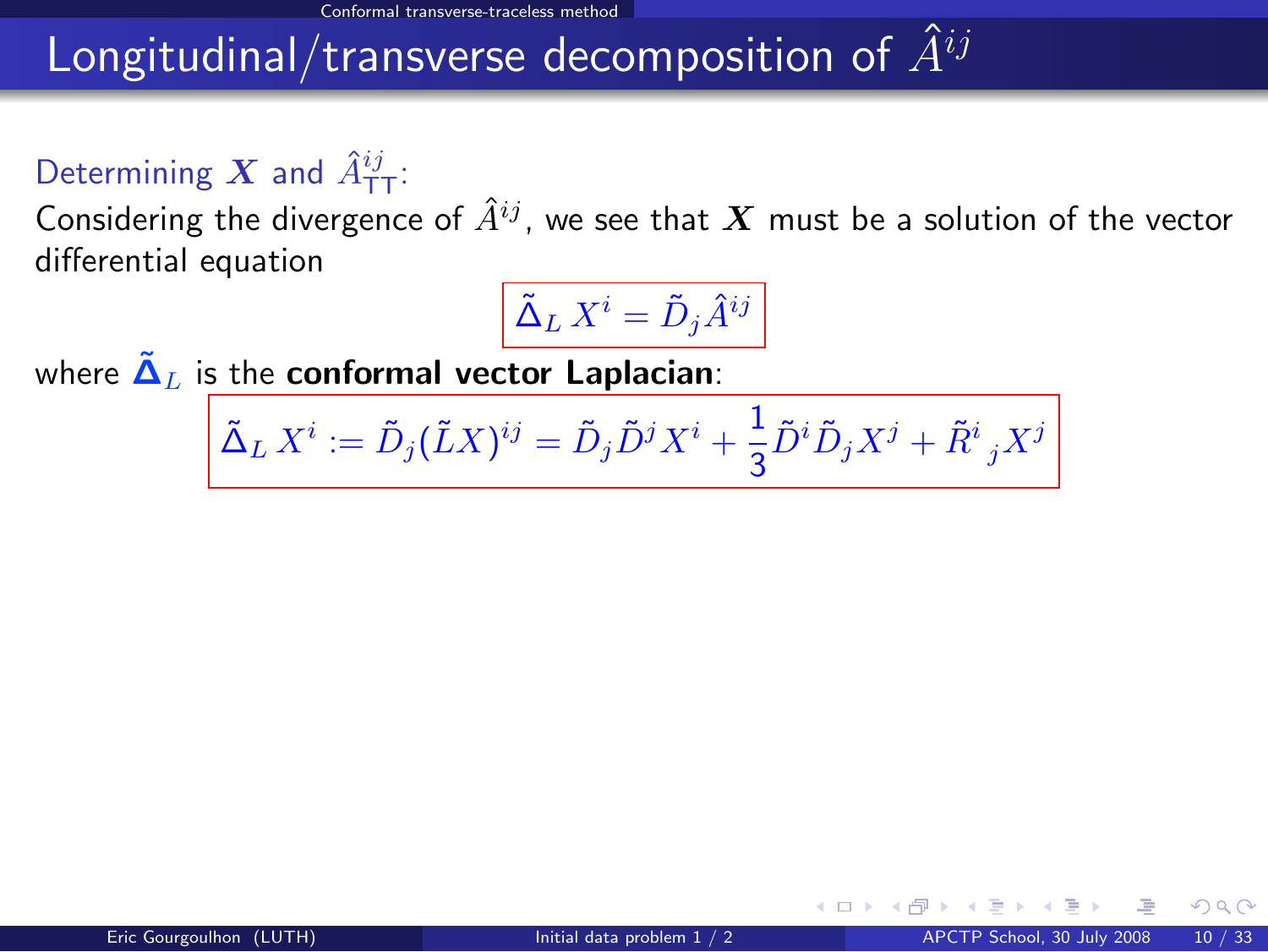## Longitudinal/transverse decomposition of  $\hat{A}^{ij}$

## Determining  $\boldsymbol{X}$  and  $\hat{A}^{ij}_{\mathsf{T}\mathsf{T}}$ :

Considering the divergence of  $\hat{A}^{ij}$ , we see that  $\bm{X}$  must be a solution of the vector differential equation

$$
\tilde{\Delta}_L\,X^i=\tilde{D}_j\hat{A}^{ij}
$$

where  $\tilde{\Delta}_L$  is the conformal vector Laplacian:

$$
\tilde{\Delta}_L X^i := \tilde{D}_j (\tilde{L} X)^{ij} = \tilde{D}_j \tilde{D}^j X^i + \frac{1}{3} \tilde{D}^i \tilde{D}_j X^j + \tilde{R}^i {}_j X^j
$$

4

The operator  $\tilde{\Delta}_L$  is elliptic and its kernel is reduced to **conformal Killing vectors**, i.e. vectors  $\boldsymbol{C}$  that satisfy  $(\tilde{L}C)^{ij}=0$  (generators of conformal isometries, if any)

- if  $\Sigma_0$  is a closed manifold (i.e. compact without boundary): the solution X exists; it may be not unique, but  $(\tilde{L}X)^{ij}$  is unique;
- if  $(\Sigma_0, \gamma)$  is an asymptotically flat manifold: there exists a unique solution  $X$ which vanishes at spatial infinity

Conclusion: the longitudinal/transverse decomposition exists and is unique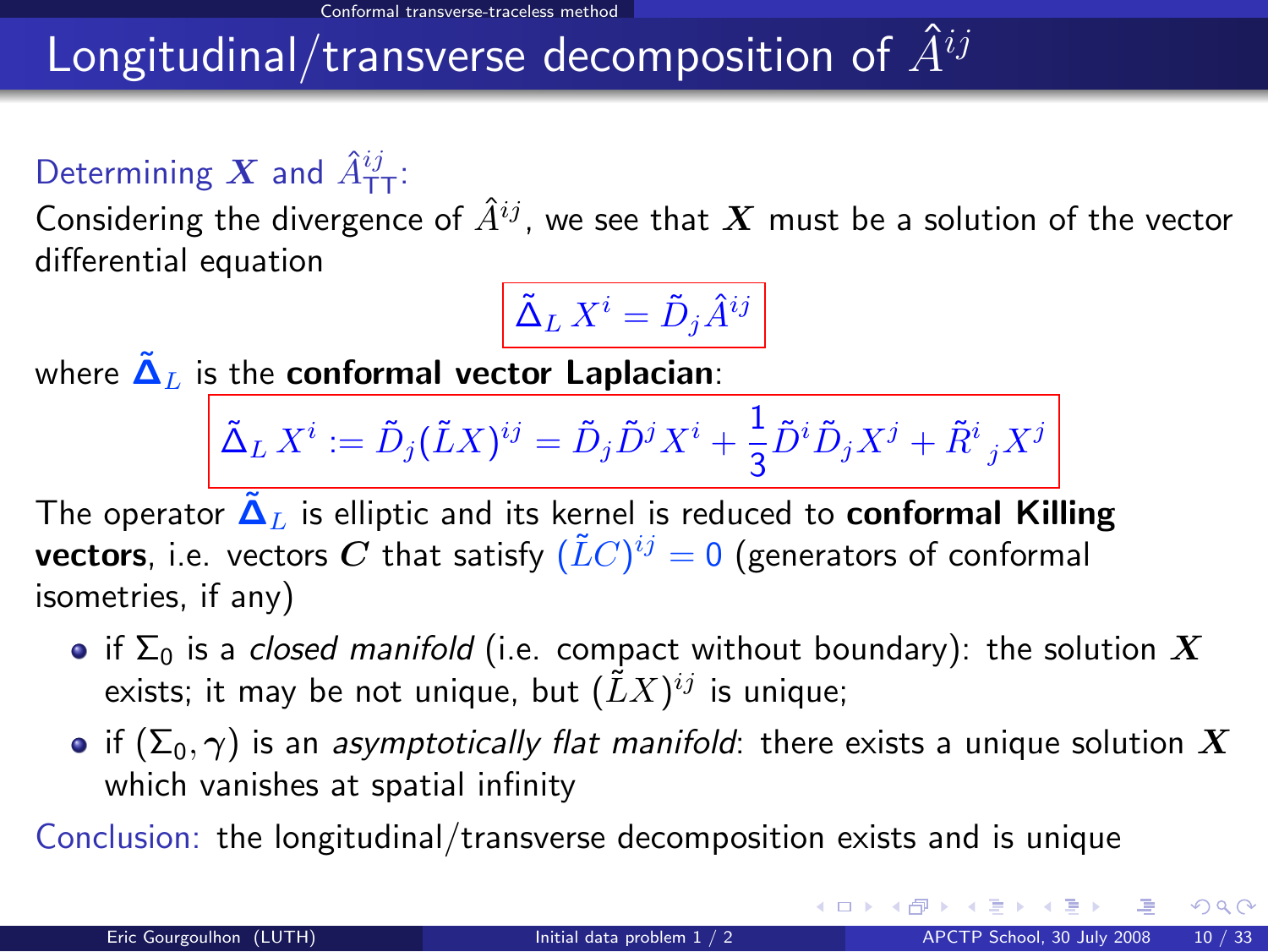### Conformal transverse-traceless form of the constraints

Defining  $\tilde{E}:=\Psi^8 E$  and  $\tilde{p}^i:=\Psi^{10} p^i,$  the Hamiltonian constraint (Lichnerowicz equation) and the momentum constraint become respectively

$$
\tilde{D}_i \tilde{D}^i \Psi - \frac{\tilde{R}}{8} \Psi + \frac{1}{8} \left[ (\tilde{L}X)_{ij} + \hat{A}_{ij}^{\text{TT}} \right] \left[ (\tilde{L}X)^{ij} + \hat{A}_{\text{TT}}^{ij} \right] \Psi^{-7} + 2\pi \tilde{E} \Psi^{-3} - \frac{K^2}{12} \Psi^5 = 0
$$
\n(1)

<span id="page-18-1"></span><span id="page-18-0"></span>
$$
\tilde{\Delta}_L X^i - \frac{2}{3} \Psi^6 \tilde{D}^i K = 8\pi \tilde{p}^i \tag{2}
$$

where  $(\tilde{L}X)_{ij}:=\tilde{\gamma}_{ik}\tilde{\gamma}_{jl}(\tilde{L}X)^{kl}$  and  $\hat{A}^{\texttt{TT}}_{ij}:=\tilde{\gamma}_{ik}\tilde{\gamma}_{jl}\hat{A}^{kl}_{\texttt{TT}}$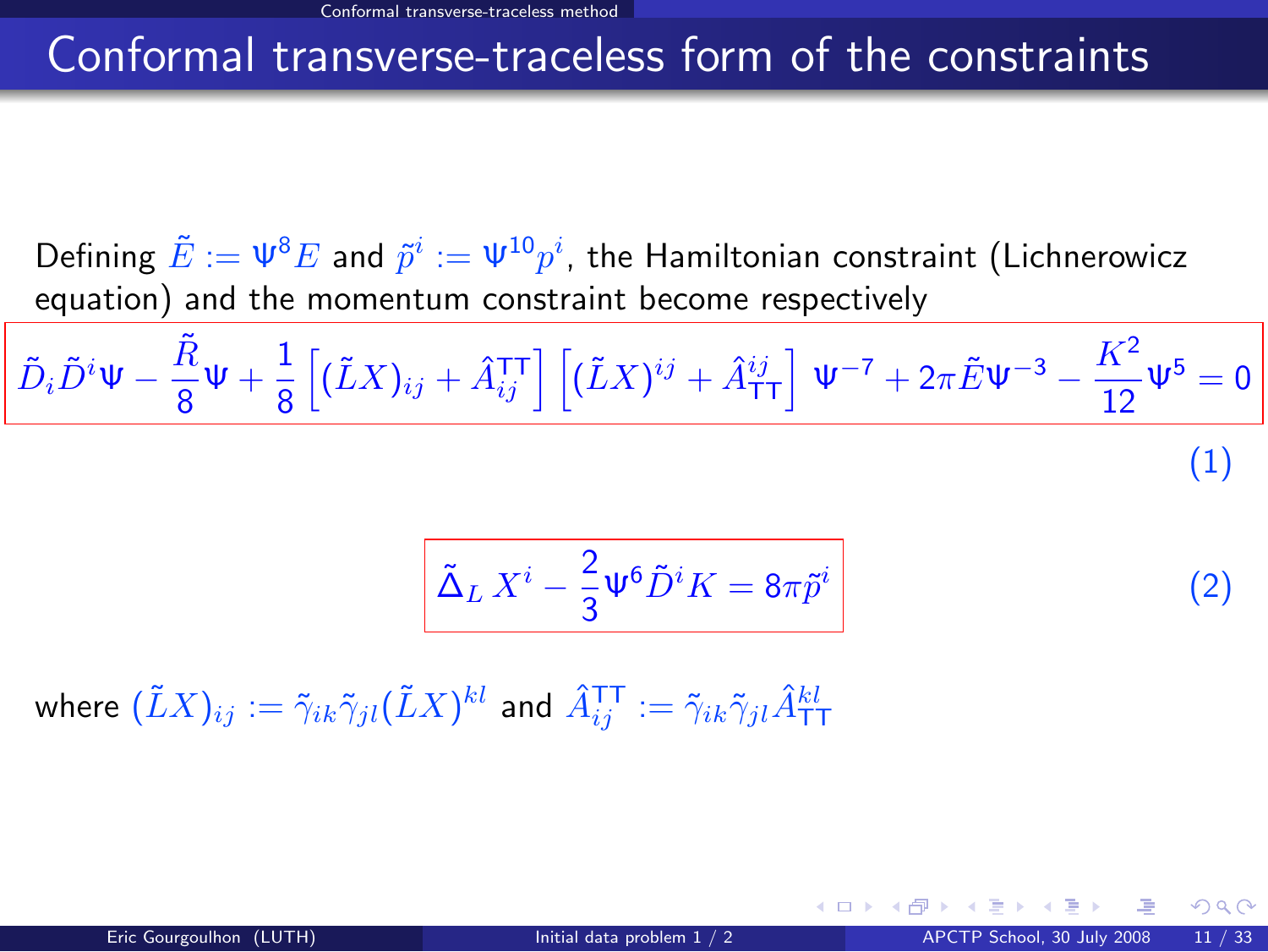## Free data and constrained data

In view of the above system, we see clearly which part of the initial data on  $\Sigma_0$ can be freely chosen and which part is "constrained":

- **•** free data:
	- conformal metric  $\tilde{\gamma}$
	- symmetric traceless and transverse $^1$  tensor  $\hat A_{ij}^{\intercal\intercal}$
	- $\bullet$  scalar field  $K$
	- conformal matter variables:  $(\tilde{E}, \tilde{p}^i)$
- **constrained data** (or "determined data"):
	- conformal factor  $\Psi$ , obeying the *non-linear* elliptic equation [\(1\)](#page-18-0)
	- vector  $X$ , obeying the *linear* elliptic equation [\(2\)](#page-18-1)

 $^1$ traceless and transverse are meant with respect to  $\tilde{\gamma}$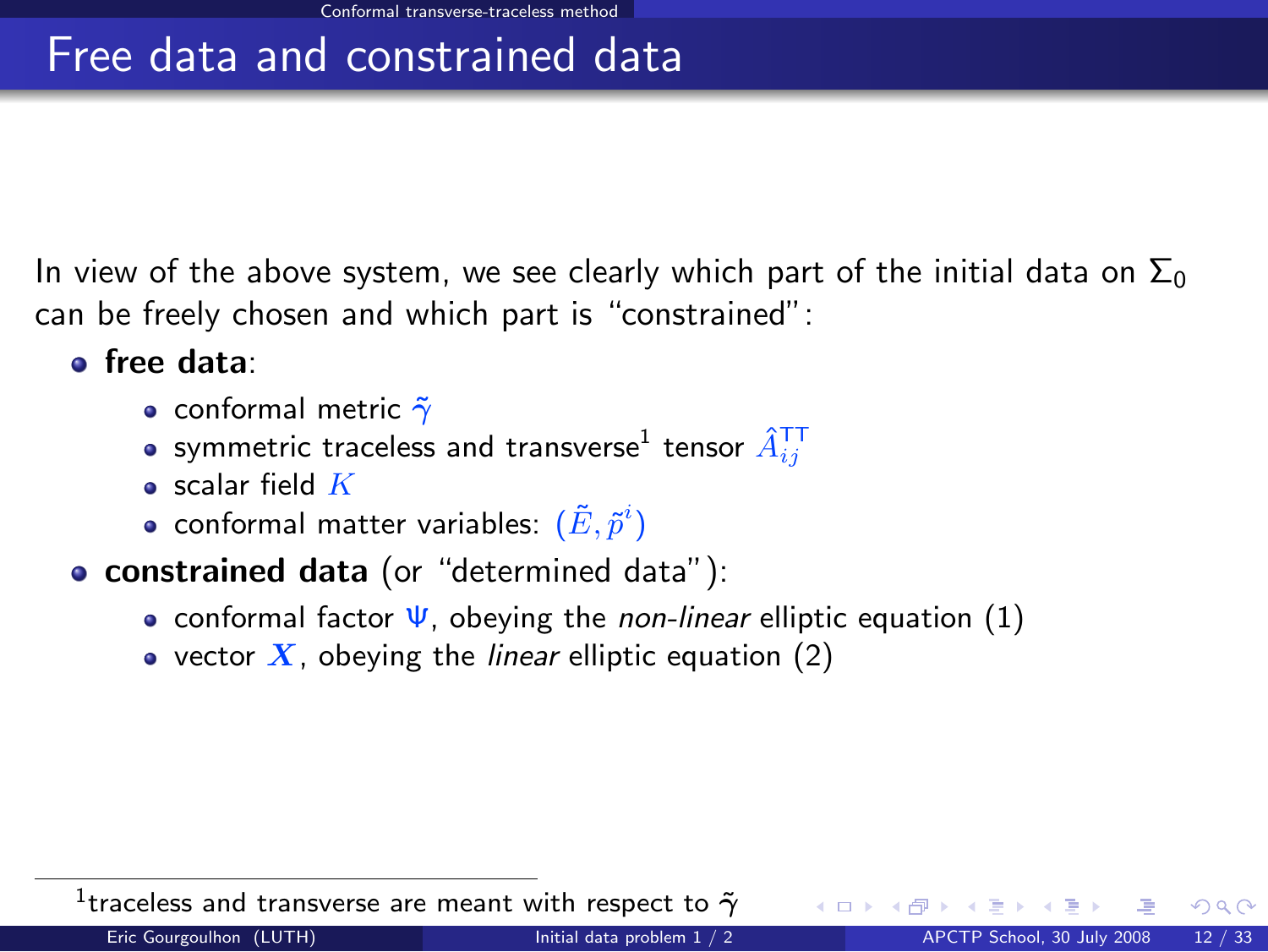## Strategy for construction initial data

#### York (1979) CTT method:

- $\bullet$  choose  $(\tilde{\gamma}_{ij},\hat{A}^{\texttt{TT}}_{ij},K,\tilde{E},\tilde{p}^{i})$  on  $\Sigma_{0}$
- solve the system [\(1\)](#page-18-0)-[\(2\)](#page-18-1) to get  $\Psi$  and  $X^i$
- construct

$$
\gamma_{ij} = \Psi^4 \tilde{\gamma}_{ij}
$$
\n
$$
K^{ij} = \Psi^{-10} \left( (\tilde{L}X)^{ij} + \hat{A}_{TT}^{ij} \right) + \frac{1}{3} \Psi^{-4} K \tilde{\gamma}^{ij}
$$
\n
$$
E = \Psi^{-8} \tilde{E}
$$
\n
$$
p^i = \Psi^{-10} \tilde{p}^i
$$

Then one obtains a set  $(\gamma, K, E, p)$  which satisfies the constraint equations

 $\Omega$ 

イロト イ押 トイヨ トイヨ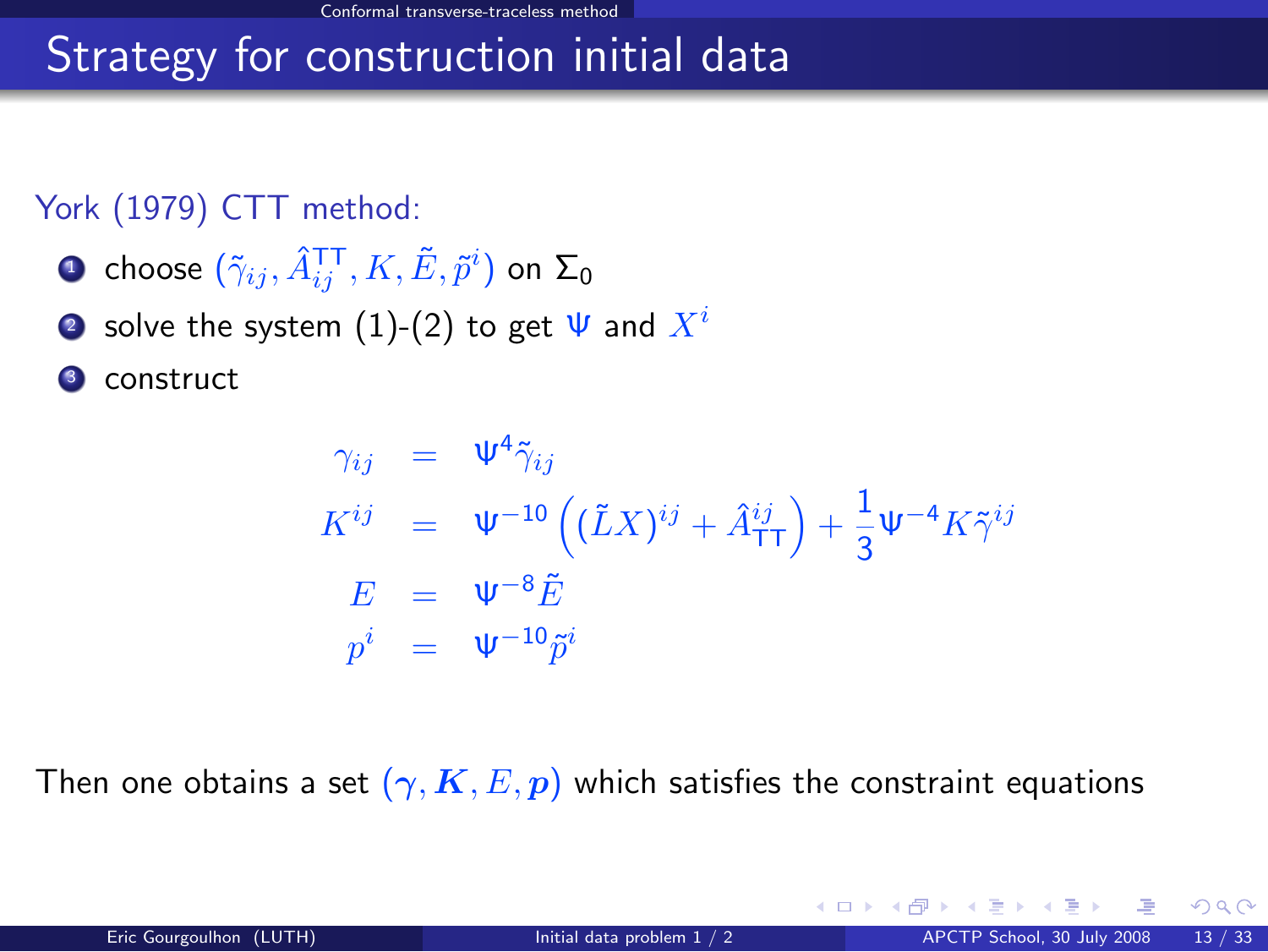## Decoupling on hypersurfaces of constant mean curvature

Consider the momentum constraint equation:  $\tilde{\Delta}_L X^i - \frac{2}{3}$  $\frac{2}{3}\Psi^6 \tilde{D}^i K = 8\pi \tilde{p}^i$ 

If  $\Sigma_0$  has a constant mean curvature (CMC):

then  $\tilde{D}^i K = 0$  and the momentum constraint equations reduces to

<span id="page-21-0"></span>
$$
\tilde{\Delta}_L X^i = 8\pi \tilde{p}^i \tag{3}
$$

It does no longer involve Ψ

 $\implies$  decoupling of the constraint system [\(1\)](#page-18-0)-[\(2\)](#page-18-1)

NB: a very important case of CMC hypersurface: **maximal hypersurface**:  $K = 0$ 

 $K = \text{const}$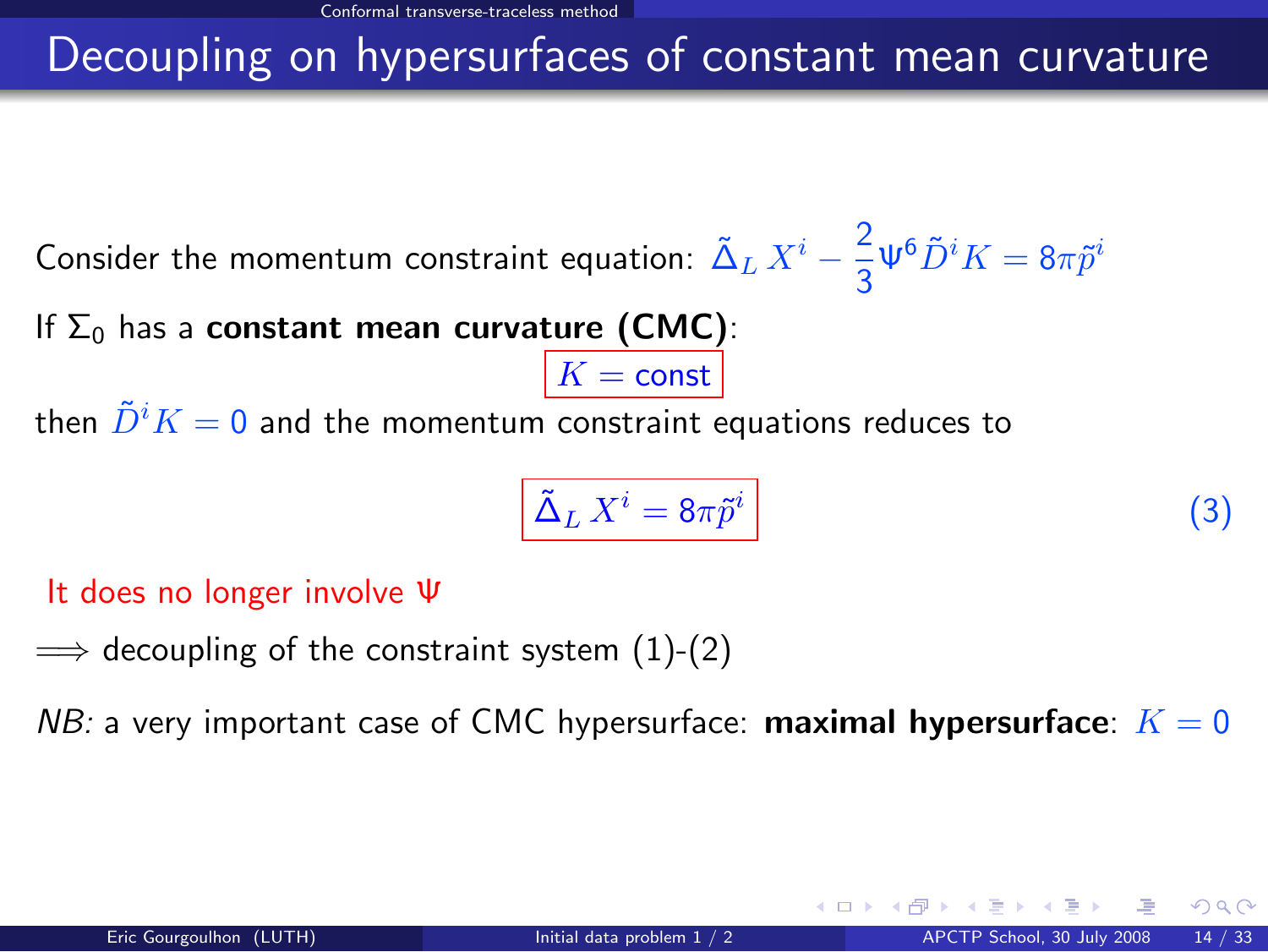# Strategy on CMC hypersurfaces

- 1st step: Solve the linear elliptic equation [\(3\)](#page-21-0)  $(\tilde{\Delta}_L \, X^i = 8 \pi \tilde{p}^i)$  to get the vector  $X$ 
	- if  $\Sigma_0$  is a closed manifold (i.e. compact without boundary): the solution X exists; it may be not unique, but  $(\tilde{L}X)^{ij}$  is unique;
	- if  $(\Sigma_0, \gamma)$  is an asymptotically flat manifold: there exists a unique solution X which vanishes at spatial infinity
- 2nd step: Inject the solution X into Lichnerowicz equation  $(1)$

$$
\tilde{D}_i\tilde{D}^i\Psi - \frac{\tilde{R}}{8}\Psi + \frac{1}{8\Psi^7}\left[(\tilde{L}X)_{ij} + \hat{A}_{ij}^{\text{TT}}\right]\left[(\tilde{L}X)^{ij} + \hat{A}_{\text{TT}}^{ij}\right] + \frac{2\pi\tilde{E}}{\Psi^3} - \frac{K^2}{12}\Psi^5 = 0
$$

and solve the latter for  $\Psi$  (the difficult part !)

<span id="page-22-0"></span> $\Omega$ 

∢ <del>□</del> ▶ ∢ n <del>□</del> ▶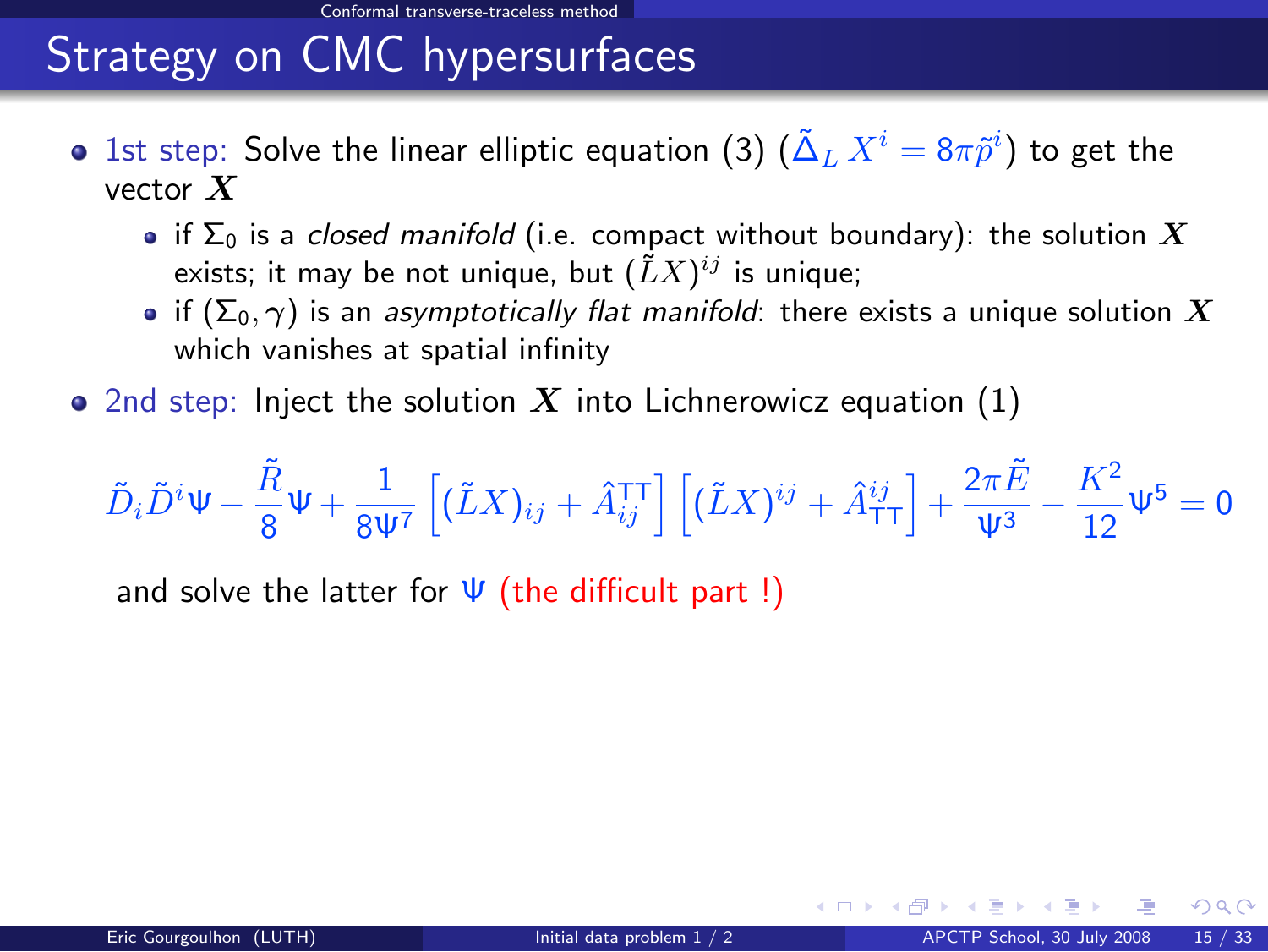# Strategy on CMC hypersurfaces

- 1st step: Solve the linear elliptic equation [\(3\)](#page-21-0)  $(\tilde{\Delta}_L \, X^i = 8 \pi \tilde{p}^i)$  to get the vector  $X$ 
	- if  $\Sigma_0$  is a closed manifold (i.e. compact without boundary): the solution X exists; it may be not unique, but  $(\tilde{L}X)^{ij}$  is unique;
	- if  $(\Sigma_0, \gamma)$  is an asymptotically flat manifold: there exists a unique solution X which vanishes at spatial infinity
- 2nd step: Inject the solution X into Lichnerowicz equation  $(1)$

$$
\tilde{D}_i \tilde{D}^i \Psi - \frac{\tilde{R}}{8} \Psi + \frac{1}{8 \Psi^7} \left[ (\tilde{L} X)_{ij} + \hat{A}_{ij}^{\text{TT}} \right] \left[ (\tilde{L} X)^{ij} + \hat{A}_{\text{TT}}^{ij} \right] + \frac{2 \pi \tilde{E}}{\Psi^3} - \frac{K^2}{12} \Psi^5 = 0
$$

and solve the latter for  $\Psi$  (the difficult part !)

#### Existence and uniqueness of solutions to Lichnerowicz equation:

- asymptotically flat case: [\(1\)](#page-18-0) is solvable iff the metric  $\tilde{\gamma}$  is conformal to a metric with vanishing scalar curvature (Cantor 1977)
- <span id="page-23-0"></span>• *closed manifold:* complete analysis carried out by Isenberg  $(1995)$  (vacuum case)

More details: see review by Bartnik and Isenberg (20[04](#page-22-0))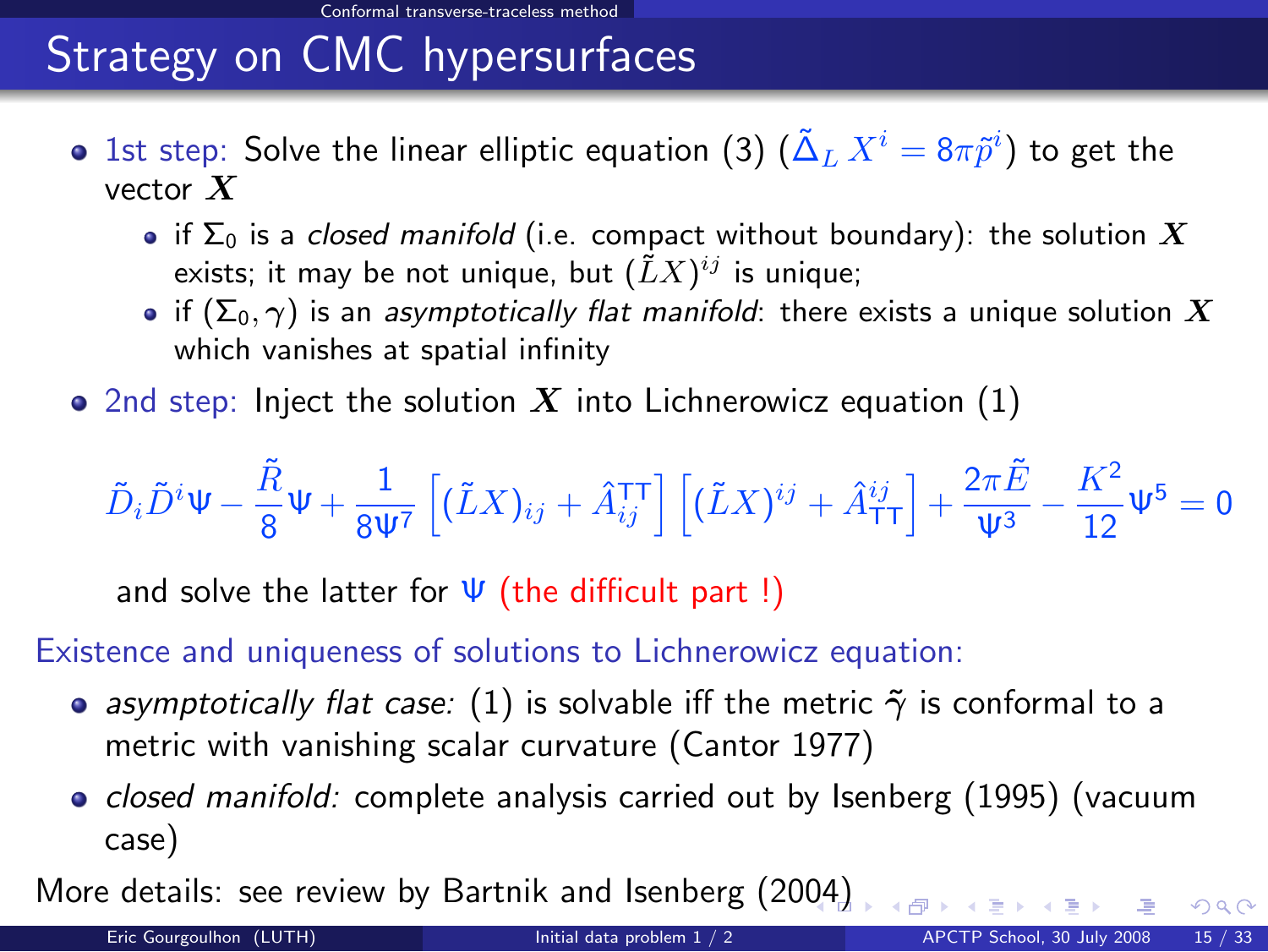## Conformally flat initial data on maximal slices

Simplest choice for free data  $(\tilde{\gamma}_{ij},\hat{A}^{\texttt{TT}}_{ij},K,\tilde{E},\tilde{p}^{i})$ :

- $\delta$   $\tilde{\gamma}_{ij} = f_{ij}$  (flat metric)
- $\hat{A}^{\mathsf{T}\mathsf{T}}_{ij} = \mathsf{0}$
- $K = 0$  ( $\Sigma_0$  = maximal hypersurface)
- $\tilde{E}=0$  and  $\tilde{p}^i=0$  (vacuum)

<span id="page-24-0"></span> $\Omega$ 

<span id="page-24-2"></span><span id="page-24-1"></span>**← ロ ▶ → イ 同 →**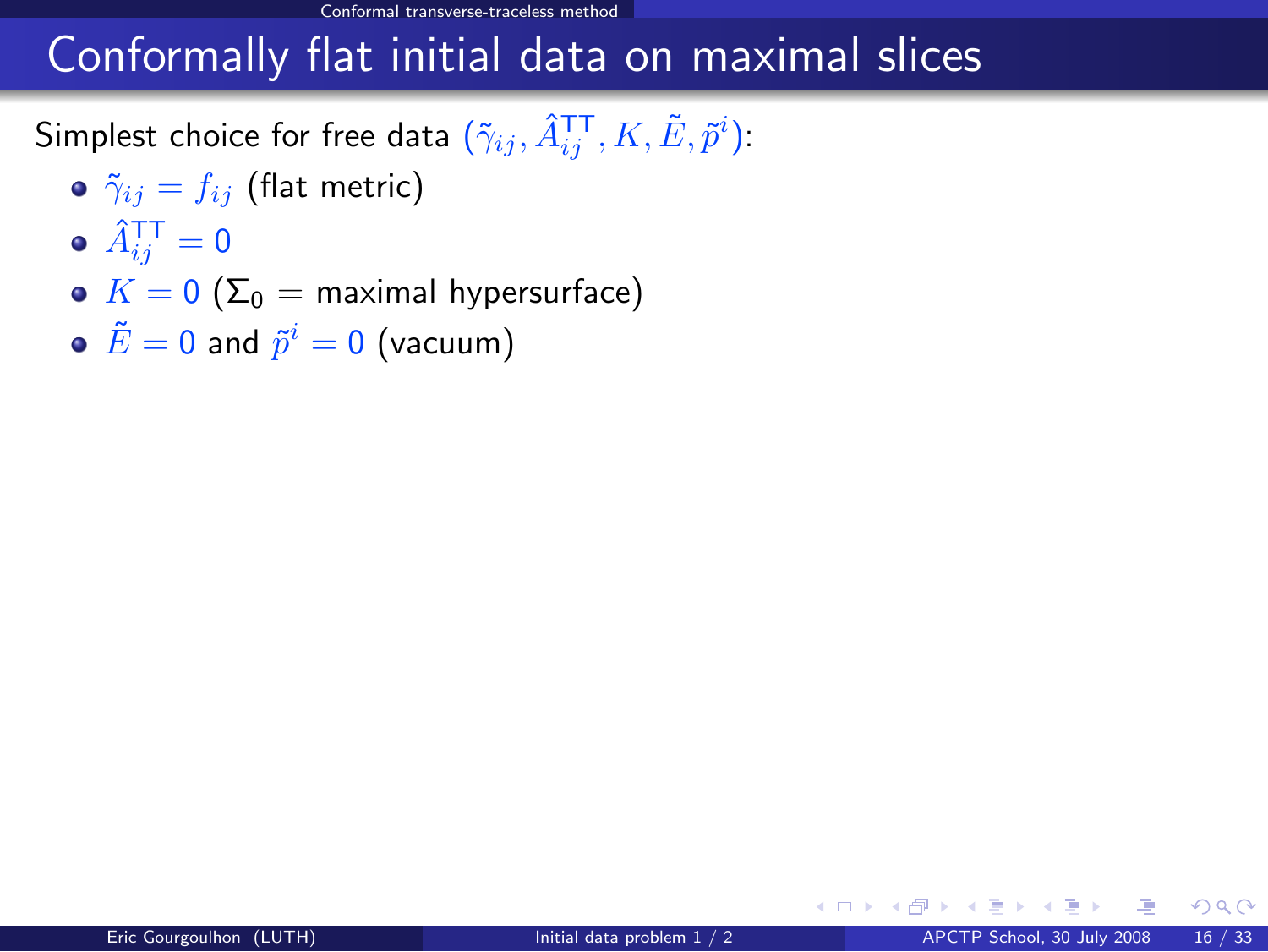## Conformally flat initial data on maximal slices

Simplest choice for free data  $(\tilde{\gamma}_{ij},\hat{A}^{\texttt{TT}}_{ij},K,\tilde{E},\tilde{p}^{i})$ :

- $\delta$   $\tilde{\gamma}_{ij} = f_{ij}$  (flat metric)
- $\hat{A}^{\mathsf{T}\mathsf{T}}_{ij} = \mathsf{0}$
- $K = 0$  ( $\Sigma_0$  = maximal hypersurface)
- $\tilde{E}=0$  and  $\tilde{p}^i=0$  (vacuum)

Then the constraint equations  $(1)-(2)$  $(1)-(2)$  $(1)-(2)$  reduce to

$$
\Delta \Psi + \frac{1}{8} (LX)_{ij} (LX)^{ij} \Psi^{-7} = 0 \qquad (4)
$$

<span id="page-25-0"></span>
$$
\Delta X^i + \frac{1}{3} \mathcal{D}^i \mathcal{D}_j X^j = 0 \tag{5}
$$

where  $\Delta:=\mathcal{D}_i\mathcal{D}^i$  (flat Laplacian) and  $(LX)^{ij}:=\mathcal{D}^iX^j+\mathcal{D}^jX^i-\frac{2}{2}$  $rac{2}{3}\mathcal{D}_k X^k f^{ij}$  $(\mathcal{D}_i)$  flat connection: in Cartesian coordinates  $\mathcal{D}_i = \partial_i$ )

Asymptotic flatness  $\implies$  boundary conditions  $\begin{cases} \n\mathbf{\Psi}\big|_{r\to\infty} = 1, & \mathbf{\Psi}\big|_{r\to\infty} \n\end{cases}$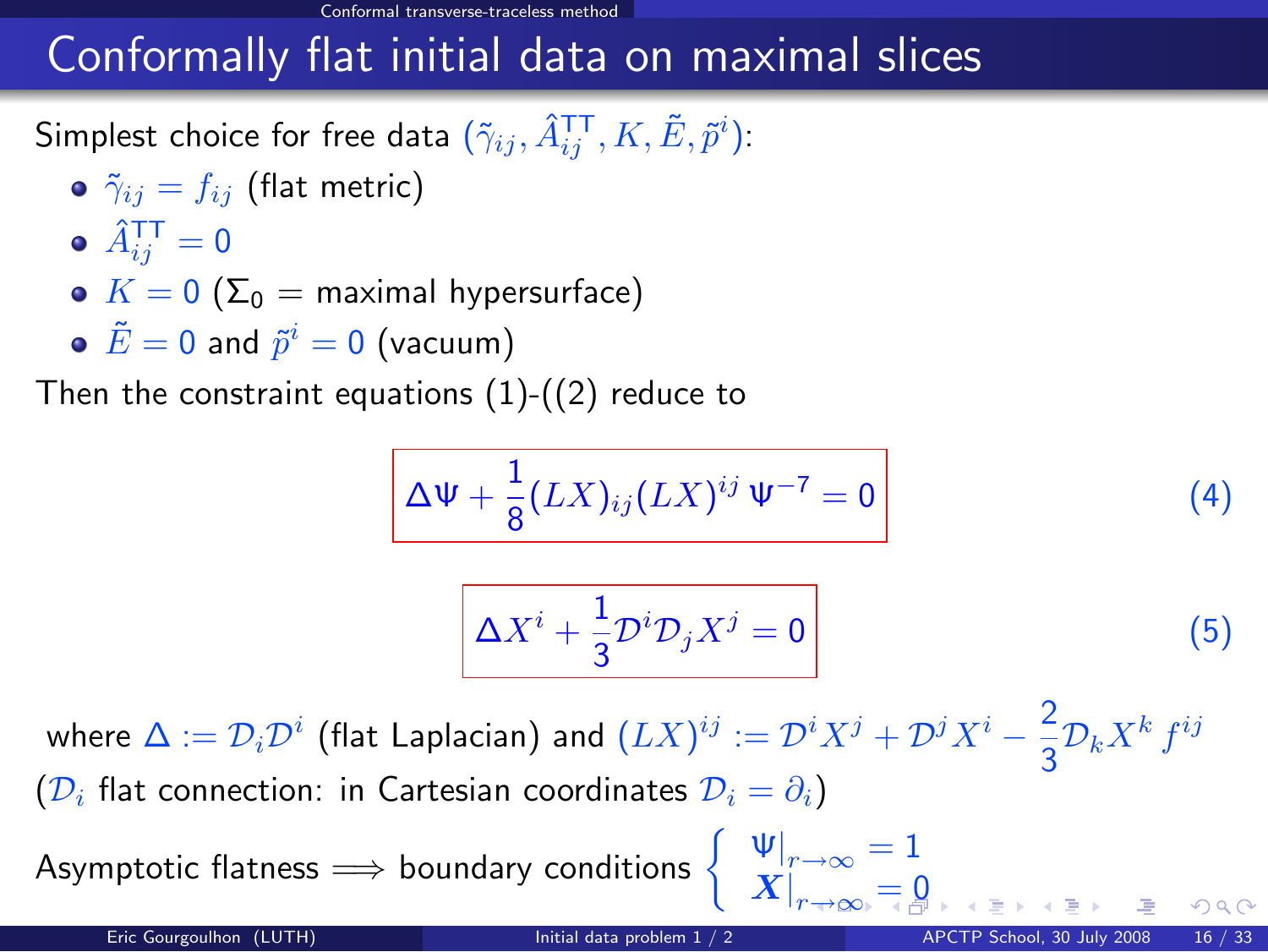# A (too) simple solution

Choose  $\Sigma_0 \sim \mathbb{R}^3$ 

Then the only regular solution to  $\Delta X^i+\frac{1}{2}$  $\frac{1}{3} \mathcal{D}^i \mathcal{D}_j X^j = 0$  with the boundary condition  $X|_{r\to\infty} = 0$  is  $X = 0$ 

<span id="page-26-0"></span> $\Omega$ 

イロト イ押 トイヨ トイヨ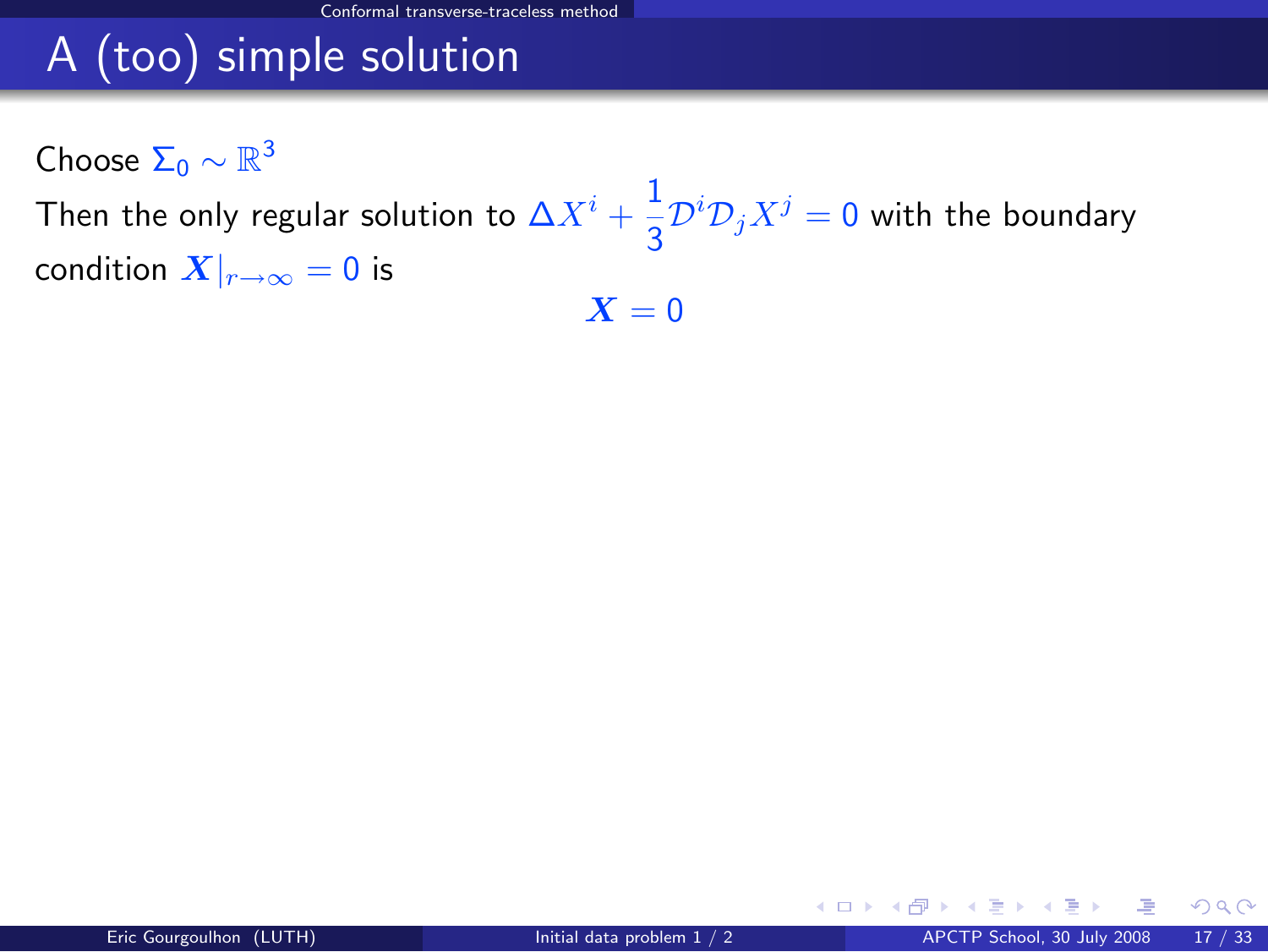# A (too) simple solution

Choose  $\Sigma_0 \sim \mathbb{R}^3$ Then the only regular solution to  $\Delta X^i+\frac{1}{2}$  $\frac{1}{3} \mathcal{D}^i \mathcal{D}_j X^j = 0$  with the boundary condition  $X|_{r\to\infty} = 0$  is  $X = 0$ 

Plugging this solution into the Hamiltonian constraint [\(4\)](#page-24-1) yields Laplace equation for Ψ:

 $\Delta\Psi=0$ 

With the boundary condition  $\Psi|_{r\to\infty} = 1$  the unique regular solution is

 $\Psi = 1$ 

Hence the initial  $(\boldsymbol{\gamma},\boldsymbol{K})$  is  $\left\{\begin{array}{c} \gamma_{ij}=f_{ij},\ \nu=0, \end{array}\right.$  $K_{ij} = \mathsf{0} \quad \text{(momentarily static)}$ 

This is a standard slice  $t =$  const of Minkowski spacetime

 $\Omega$ 

メロト メ都 トメ ミトメ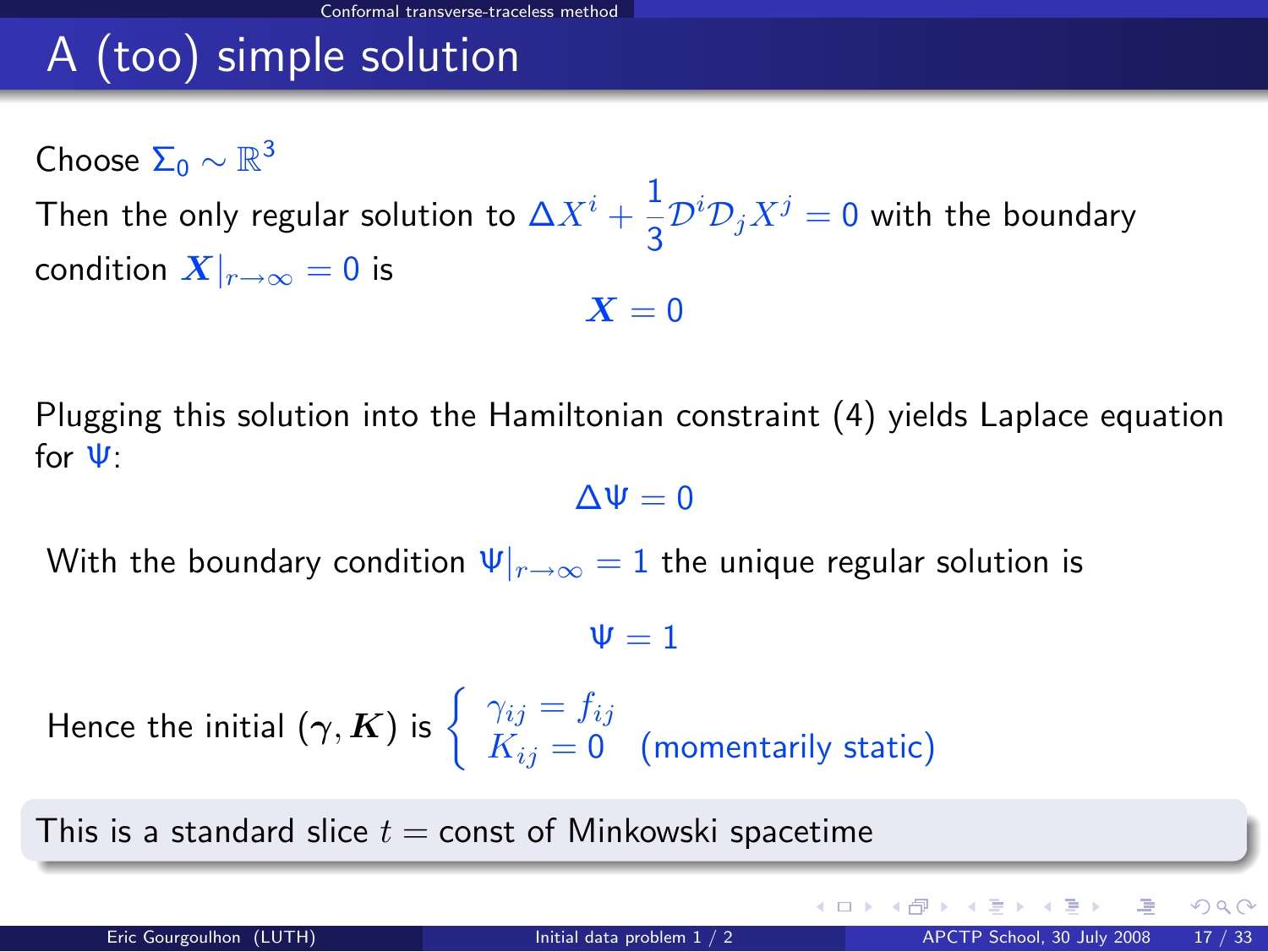Keep the same simple free data as above, but choose for  $\Sigma_0$  a less trivial topology:  $\Sigma_0 \sim \mathbb{R}^3 \backslash \mathcal{B}$   $(\mathcal{B}{=}\mathsf{ball})$ :



 $\implies$  boundary conditions (BC) for X and  $\Psi$  must be supplied at the sphere S delimiting  $B$ 

 $\Omega$ 

**← ロ ▶ → イ 同**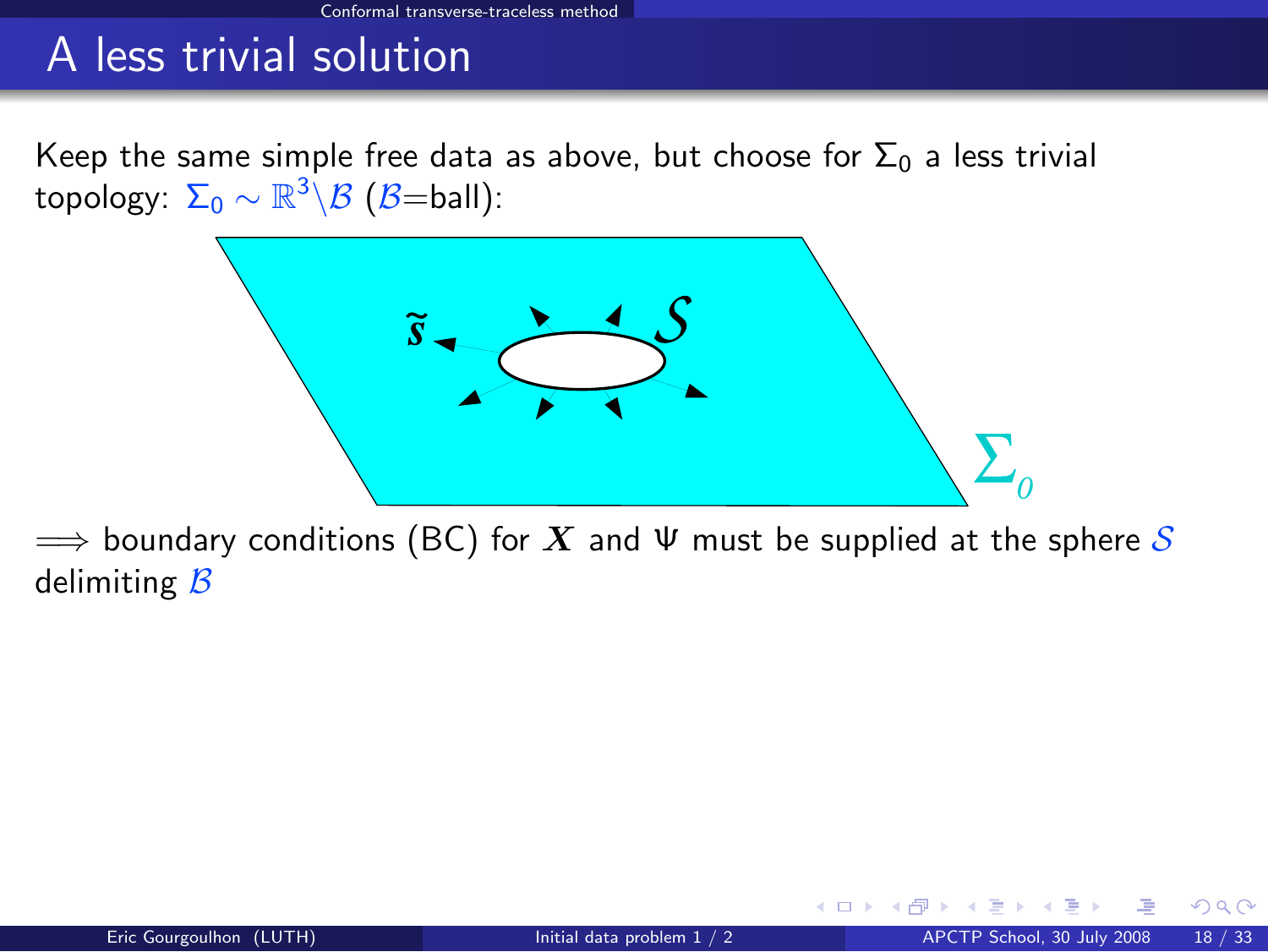Keep the same simple free data as above, but choose for  $\Sigma_0$  a less trivial topology:  $\Sigma_0 \sim \mathbb{R}^3 \backslash \mathcal{B}$   $(\mathcal{B}{=}\mathsf{ball})$ :



 $\implies$  boundary conditions (BC) for  $X$  and  $\Psi$  must be supplied at the sphere S delimiting  $\mathcal B$ 

Let us choose  $\left. X\right| _{\cal S}=0.$  Altogether with the outer BC  $\left. X\right| _{r\rightarrow\infty}=0$  this yields to the following solution of momentum constraint [\(5\)](#page-24-2)

 $X = 0$ 

 $\Omega$ 

∢ <del>□</del> ▶ ∢ n <del>□</del> ▶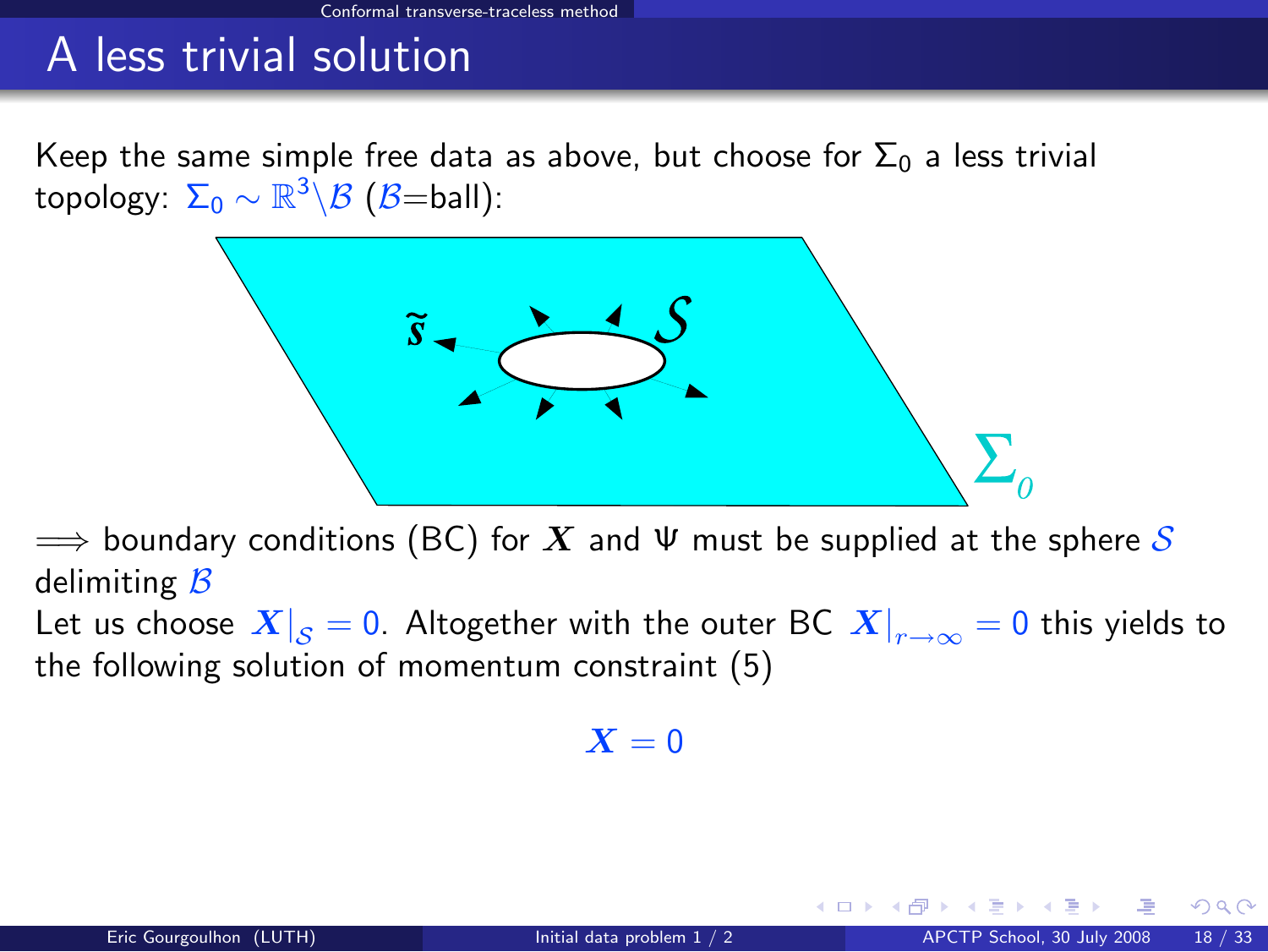Keep the same simple free data as above, but choose for  $\Sigma_0$  a less trivial topology:  $\Sigma_0 \sim \mathbb{R}^3 \backslash \mathcal{B}$   $(\mathcal{B}{=}\mathsf{ball})$ :



 $\implies$  boundary conditions (BC) for  $X$  and  $\Psi$  must be supplied at the sphere S delimiting  $B$ 

Let us choose  $\left. X\right| _{\cal S}=0.$  Altogether with the outer BC  $\left. X\right| _{r\rightarrow\infty}=0$  this yields to the following solution of momentum constraint [\(5\)](#page-24-2)

#### $X = 0$

Hamiltonian constraint [\(4\)](#page-24-1)  $\implies$  Laplace equation  $|\Delta\Psi=0|$ The choice  $\Psi|_{S} = 1$  would result in the same trivial solution  $\Psi = 1$  as before...

 $299$ 

メロメ メタメ メミメス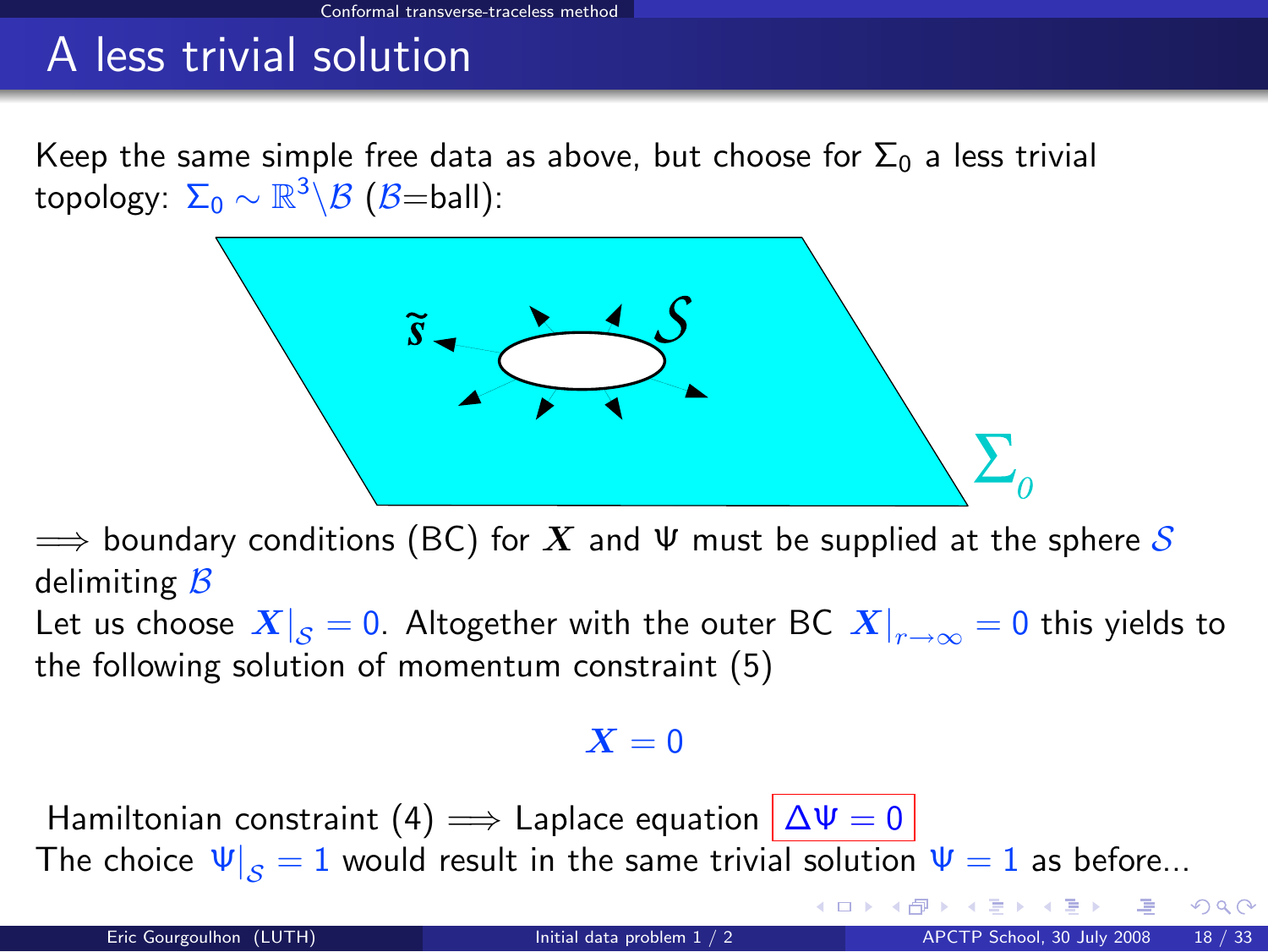In order to have something not trivial, i.e. to ensure that the metric  $\gamma$  will not be flat, let us demand that  $\gamma$  admits a **closed minimal surface**:



 $S$  minimal surface

 $\iff$  S's mean curvature = 0

 $\iff D_i s^i\big|_{\mathcal{S}}=0$  $\iff \left. \mathcal{D}_i(\Psi^6 s^i) \right|_{\mathcal{S}} = 0$  $\iff \left. \mathcal{D}_i(\Psi^4 \tilde{s}^i) \right|_{\mathcal{S}} = 0$ ⇐⇒

**←ロ ▶ ← イ 同 →** 

<span id="page-31-0"></span>
$$
\left| \left( \frac{\partial \Psi}{\partial r} + \frac{\Psi}{2r} \right) \right|_{r=a} = 0 \qquad (6)
$$

s : unit normal to S for the metric  $\gamma$  $\tilde{s}$  : unit normal to S for the metric  $\tilde{\gamma}$ 

 $(r,\theta,\varphi)$  : coord. sys. /  $f_{ij}=\mathsf{diag}(1,r^2,r^2\sin^2\theta)$  and  $\mathcal{S}=\mathsf{sphere}\,\{r=a\}$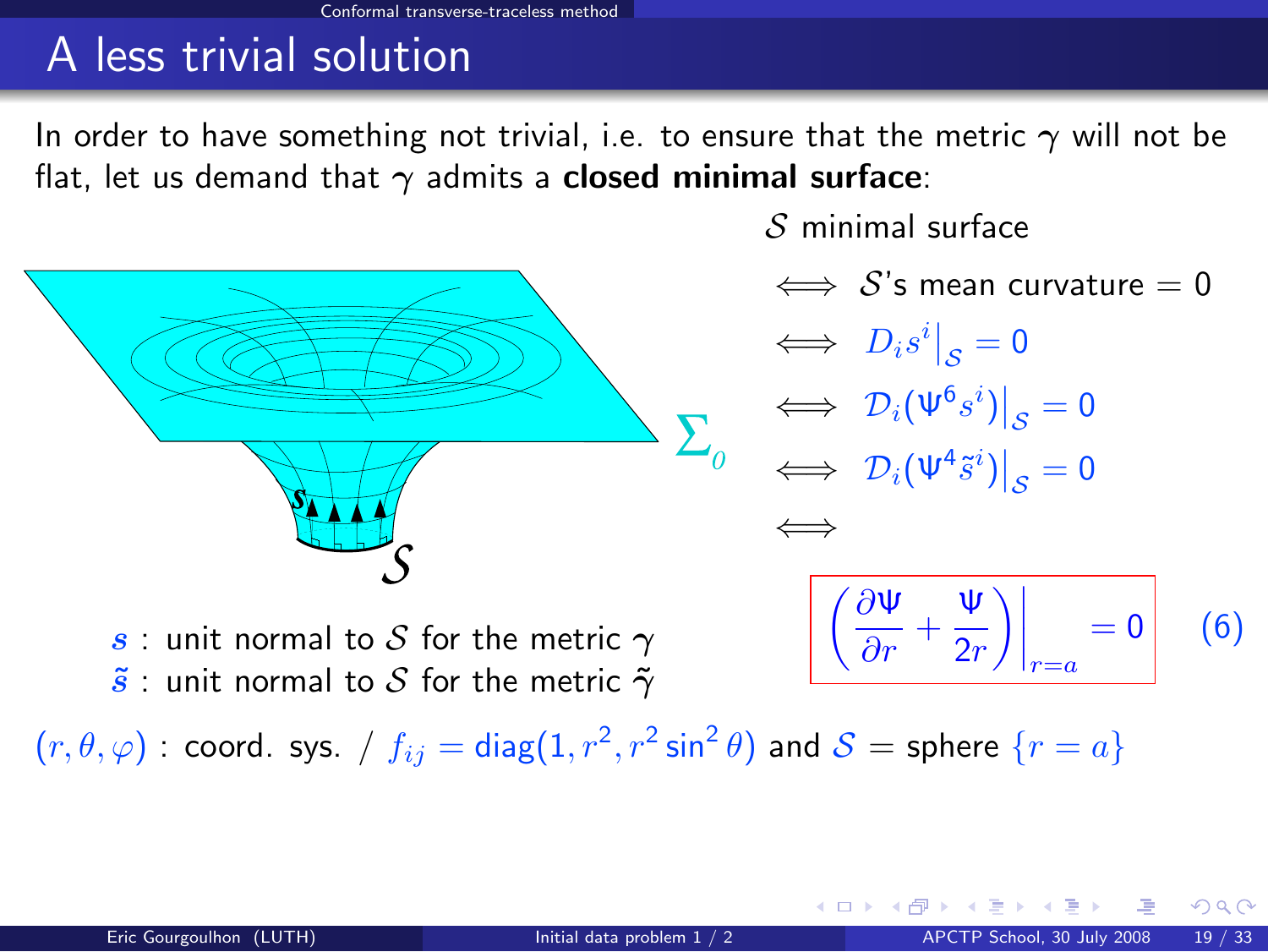In order to have something not trivial, i.e. to ensure that the metric  $\gamma$  will not be flat, let us demand that  $\gamma$  admits a **closed minimal surface**:



 $S$  minimal surface

 $\iff$  S's mean curvature = 0

 $\iff D_i s^i\big|_{\mathcal{S}}=0$  $\Leftrightarrow$   $\mathcal{D}_i(\Psi^6s^i)\big|_{\mathcal{S}}=0$  $\mathcal{S}_{\mathcal{S}}$  $\iff \left. \mathcal{D}_i(\Psi^4 \tilde{s}^i) \right|_{\mathcal{S}} = 0$ 

<span id="page-32-0"></span>**K ロ ▶ K 何 ▶ K 手** 

⇐⇒

$$
\left| \left( \frac{\partial \Psi}{\partial r} + \frac{\Psi}{2r} \right) \right|_{r=a} = 0 \qquad (6)
$$

s : unit normal to S for the metric  $\gamma$  $\tilde{s}$  : unit normal to S for the metric  $\tilde{\gamma}$ 

 $(r,\theta,\varphi)$  : coord. sys. /  $f_{ij}=\mathsf{diag}(1,r^2,r^2\sin^2\theta)$  and  $\mathcal{S}=\mathsf{sphere}\,\{r=a\}$ The solution to Laplace equation  $\Delta \Psi=0$  with the BC [\(6\)](#page-31-0) and  $\left. \Psi\right|_{r\rightarrow\infty}=1$  is

$$
\Psi=1+\frac{a}{r}
$$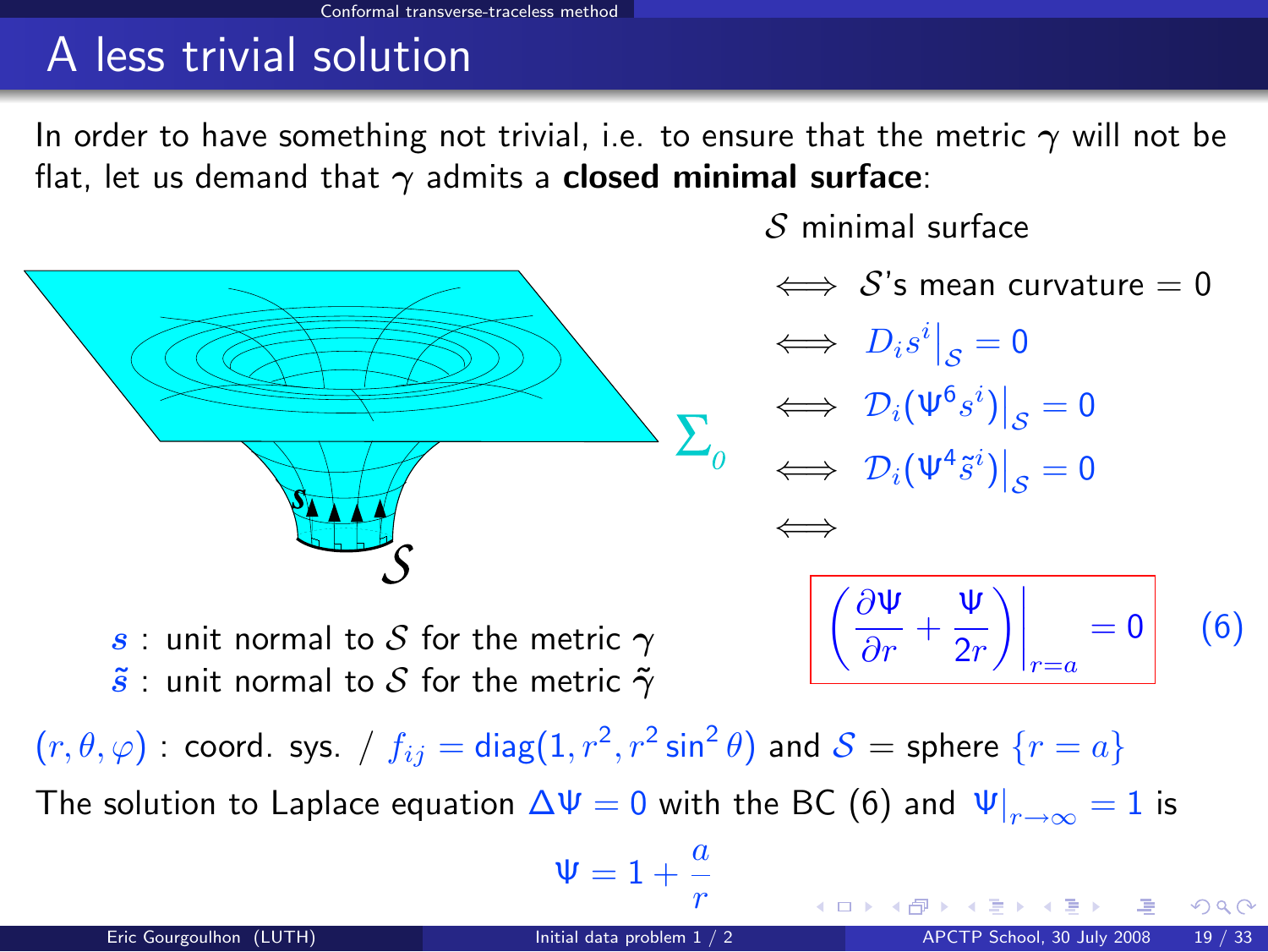Conformal transverse-traceless meth

## A less trivial solution



<span id="page-33-0"></span> $\Omega$ 

メロト メ押 トメミト メミト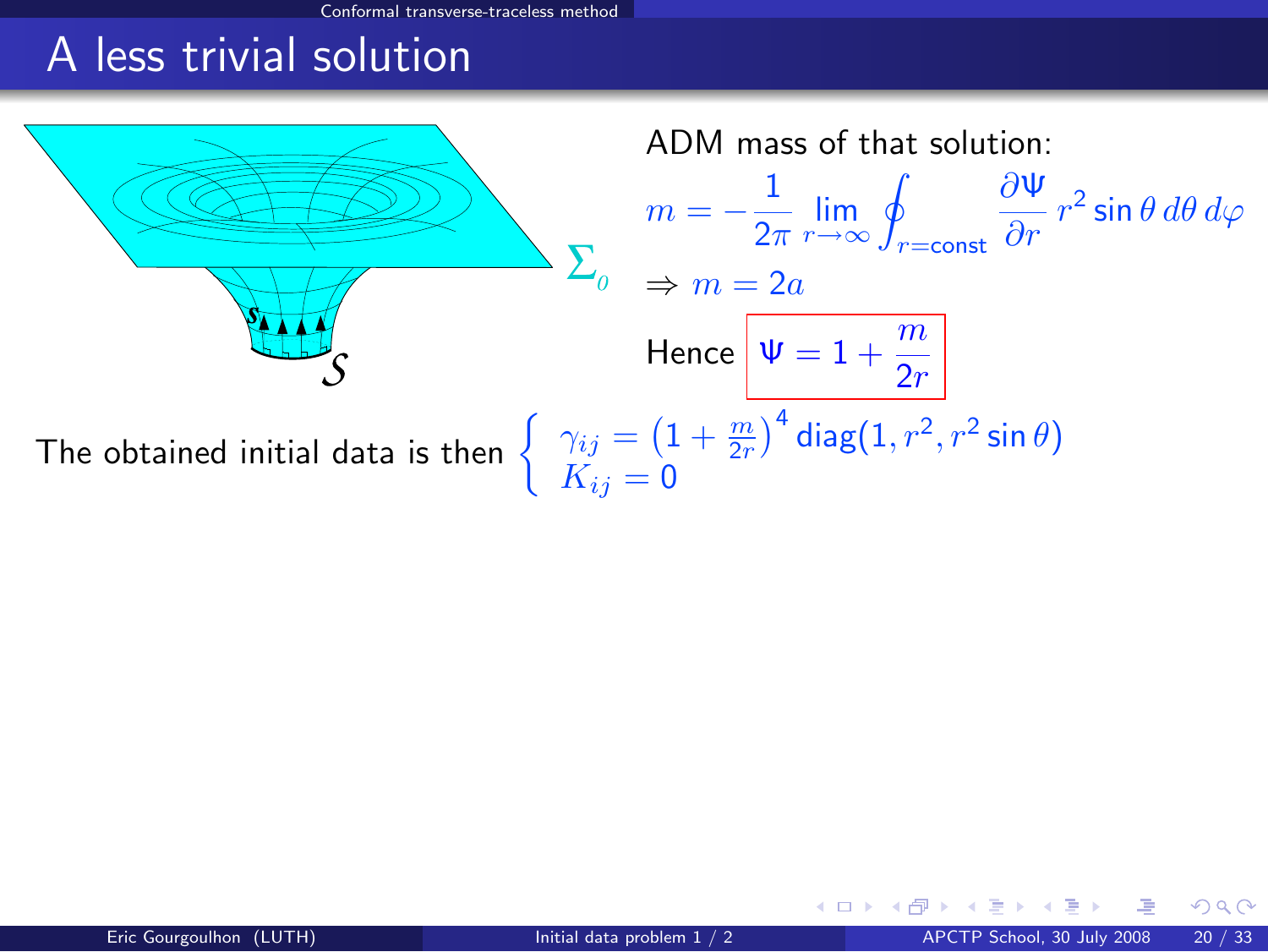al transverse-traceless meth

## A less trivial solution



This is a slice  $t =$  const of Schwarzschild spacetime

Remember: Schwarzschild metric in isotropic coordinates  $(t, r, \theta, \varphi)$ :

$$
g_{\mu\nu}dx^{\mu}dx^{\nu} = -\left(\frac{1-\frac{m}{2r}}{1+\frac{m}{2r}}\right)^2 dt^2 + \left(1+\frac{m}{2r}\right)^4 \left[dr^2 + r^2(d\theta^2 + \sin^2\theta d\varphi^2)\right]
$$

Link with Schwa[r](#page-32-0)zschild coordinates  $(t,R,\theta,\varphi)$ :  $R=r\left(1+\frac{m}{2r}\right)$  $R=r\left(1+\frac{m}{2r}\right)$  $R=r\left(1+\frac{m}{2r}\right)$  $\chi^2$ 

( □ ) ( <sub>□</sub> )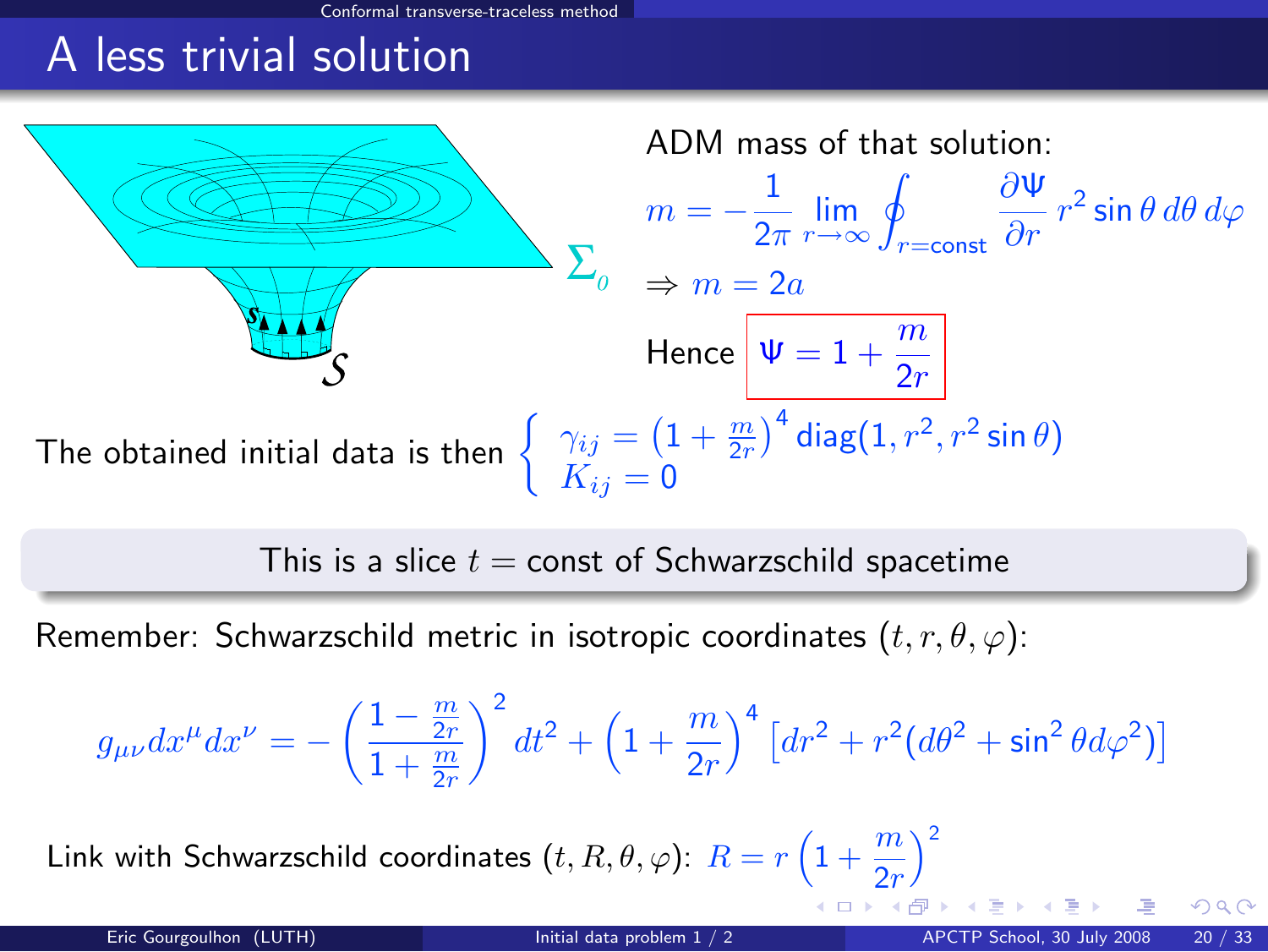## Extended solution

S minimal surface  $\implies$   $(\Sigma_0, \gamma)$  can be extended smoothly to a larger Riemannian manifold  $(\Sigma_0',\gamma')$  by gluing a copy of  $\Sigma_0$  at  ${\mathcal S}$  :

<span id="page-35-0"></span> $298$ 

**K ロ ▶ K 御 ▶ K 舌**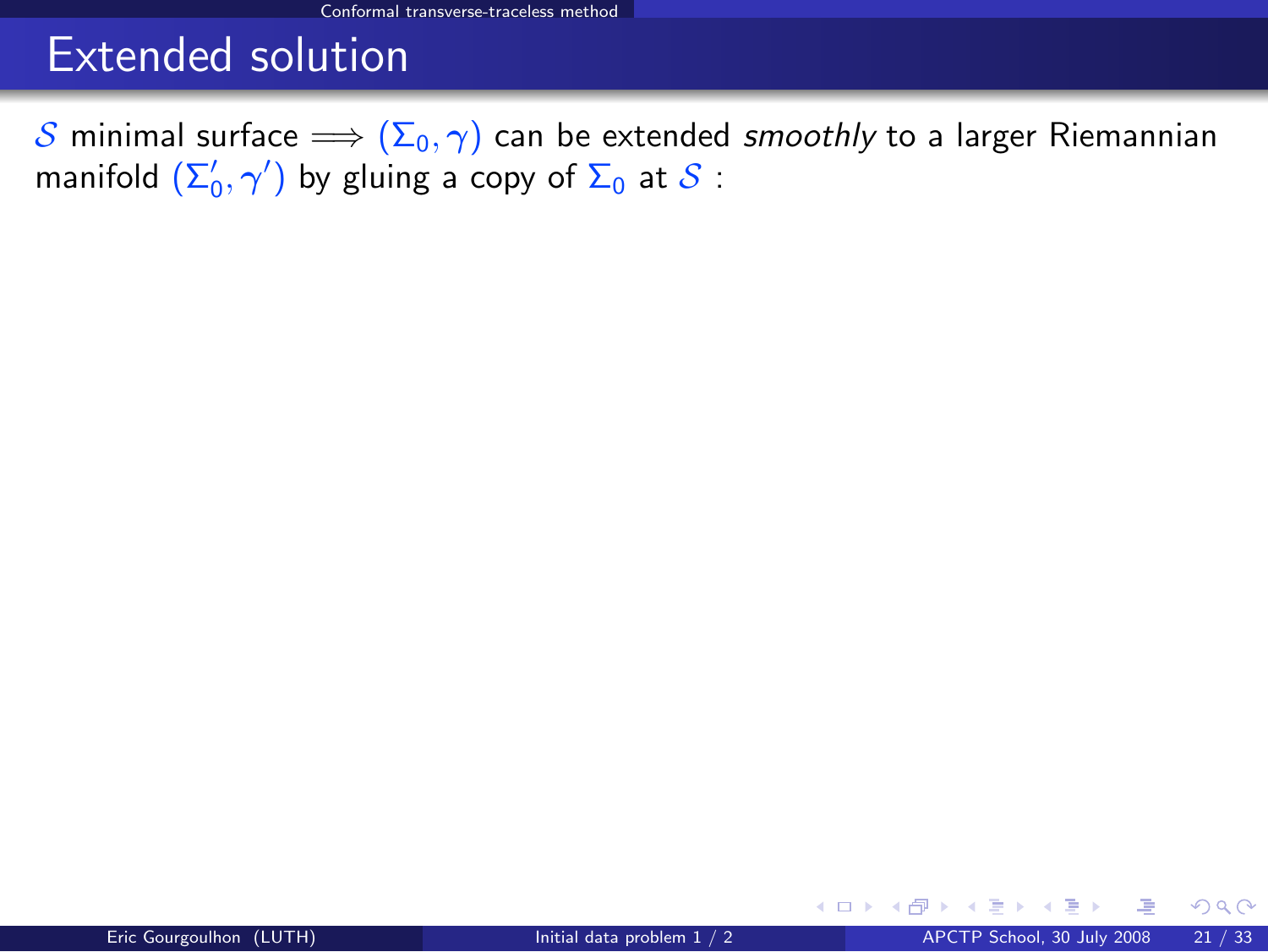## Extended solution

S minimal surface  $\implies (\Sigma_0, \gamma)$  can be extended smoothly to a larger Riemannian manifold  $(\Sigma_0',\gamma')$  by gluing a copy of  $\Sigma_0$  at  ${\mathcal{S}}$  :



 $S =$  Einstein-Rosen bridge between two asymptotically flat manifolds range of  $r$  in  $\Sigma_0'$  :  $(0, +\infty)$ extended metric :  $\gamma'_{ij} dx^i dx^j = \left(1 + \frac{m}{2r}\right)$  $\big)^{4}$   $\times$  $(dr^2 + r^2 d\theta^2 + r^2 \sin^2 \theta d\varphi^2)$ region  $r \rightarrow 0 =$  second asymptotically flat region map  $r \mapsto r' = \frac{m^2}{4}$  $\frac{m}{4r}$  is an isometry

This extended solution is still a slice  $t =$  const of Schwarzschild spacetime topology of  $\Sigma_0' = \mathbb{R}^3 \backslash \{O\}$  (puncture)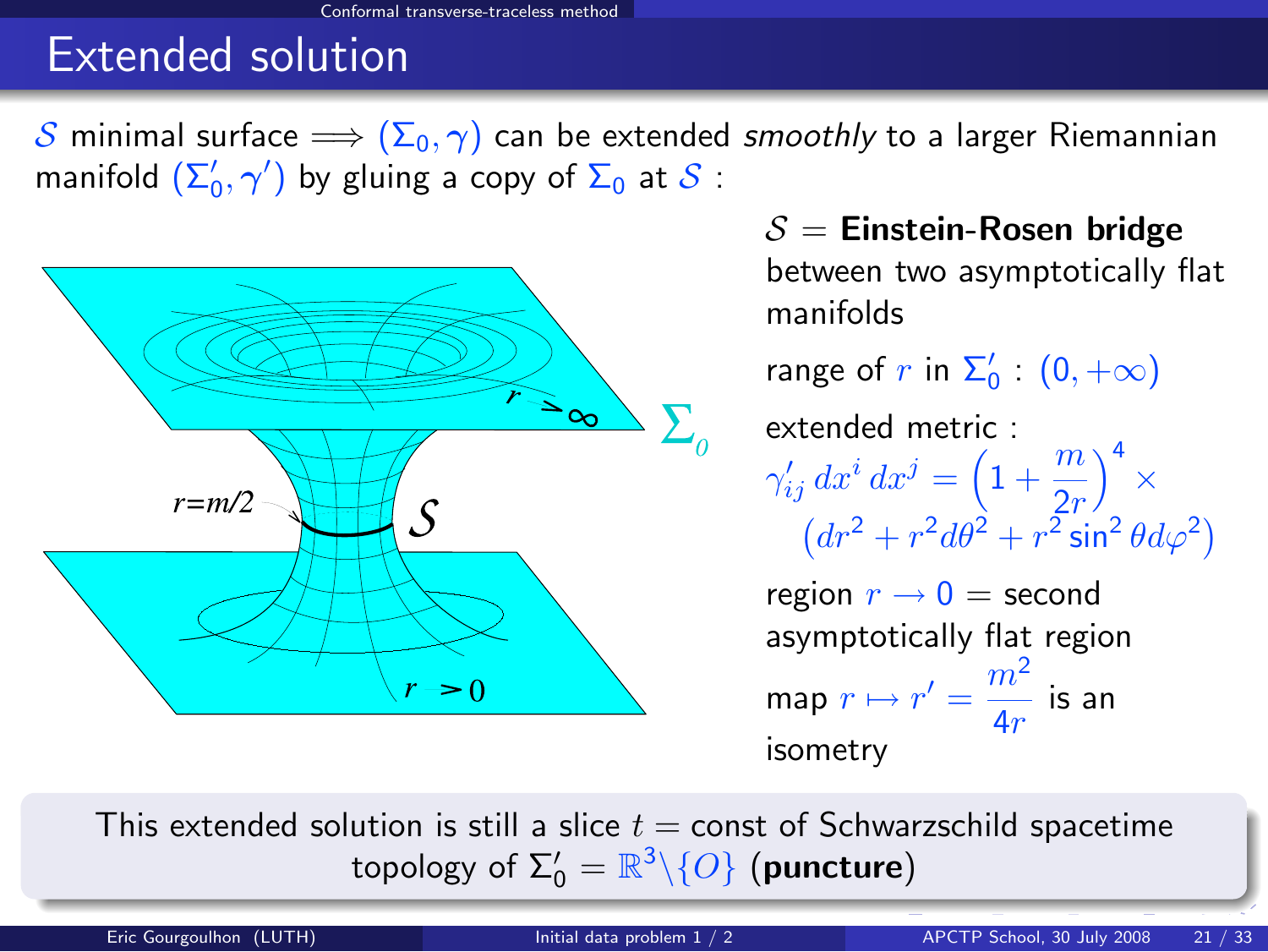Same free data as before:  $\tilde{\gamma}_{ij}=f_{ij}$ ,  $\hat{A}^{\mathsf{T}\mathsf{T}}_{ij}=0$ ,  $K=0$ ,  $\tilde{E}=0$  and  $\tilde{p}^i=0$ so that the constraint equations are still

<span id="page-37-1"></span><span id="page-37-0"></span>
$$
\Delta \Psi + \frac{1}{8} (LX)_{ij} (LX)^{ij} \Psi^{-7} = 0
$$
 (7)  

$$
\Delta X^{i} + \frac{1}{3} \mathcal{D}^{i} \mathcal{D}_{j} X^{j} = 0
$$
 (8)

**←ロ ▶ ← イ 同 →** 

Choice of  $\Sigma_0$  :  $\Sigma_0 = \mathbb{R}^3 \backslash \{O\}$  (puncture topology)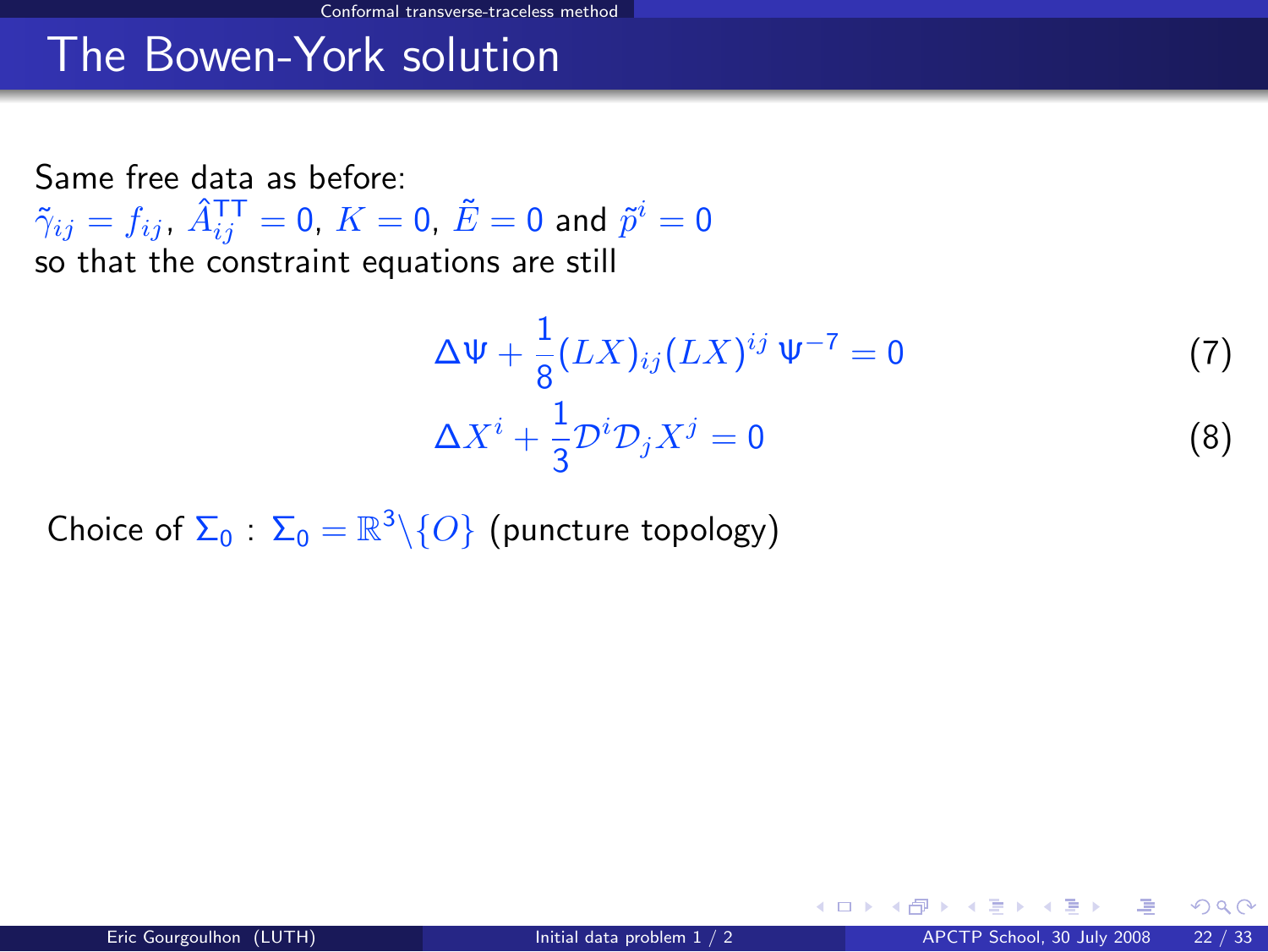Same free data as before:  $\tilde{\gamma}_{ij}=f_{ij}$ ,  $\hat{A}^{\mathsf{T}\mathsf{T}}_{ij}=0$ ,  $K=0$ ,  $\tilde{E}=0$  and  $\tilde{p}^i=0$ so that the constraint equations are still

 $X^i = -\frac{1}{4}$ 

$$
\Delta \Psi + \frac{1}{8} (LX)_{ij} (LX)^{ij} \Psi^{-7} = 0
$$
 (7)  

$$
\Delta X^{i} + \frac{1}{3} \mathcal{D}^{i} \mathcal{D}_{j} X^{j} = 0
$$
 (8)

Choice of  $\Sigma_0$  :  $\Sigma_0 = \mathbb{R}^3 \backslash \{O\}$  (puncture topology) Difference with previous case:  $X \neq 0$  (no longer momentarily static data)

Bowen-York (1980) solution of Eq. [\(8\)](#page-37-0) in Cartesian coord.  $(x^{i}) = (x, y, z)$ :

Two constant vector paramete

$$
\frac{1}{4r} \left(7P^i + P_j \frac{x^j x^i}{r^2} \right) - \frac{1}{r^3} \epsilon^i{}_{jk} S^j x^k
$$
\n
$$
\text{eters}: \begin{cases} P^i = \text{ADM linear momentum} \\ S^i = \text{angular momentum} \end{cases}
$$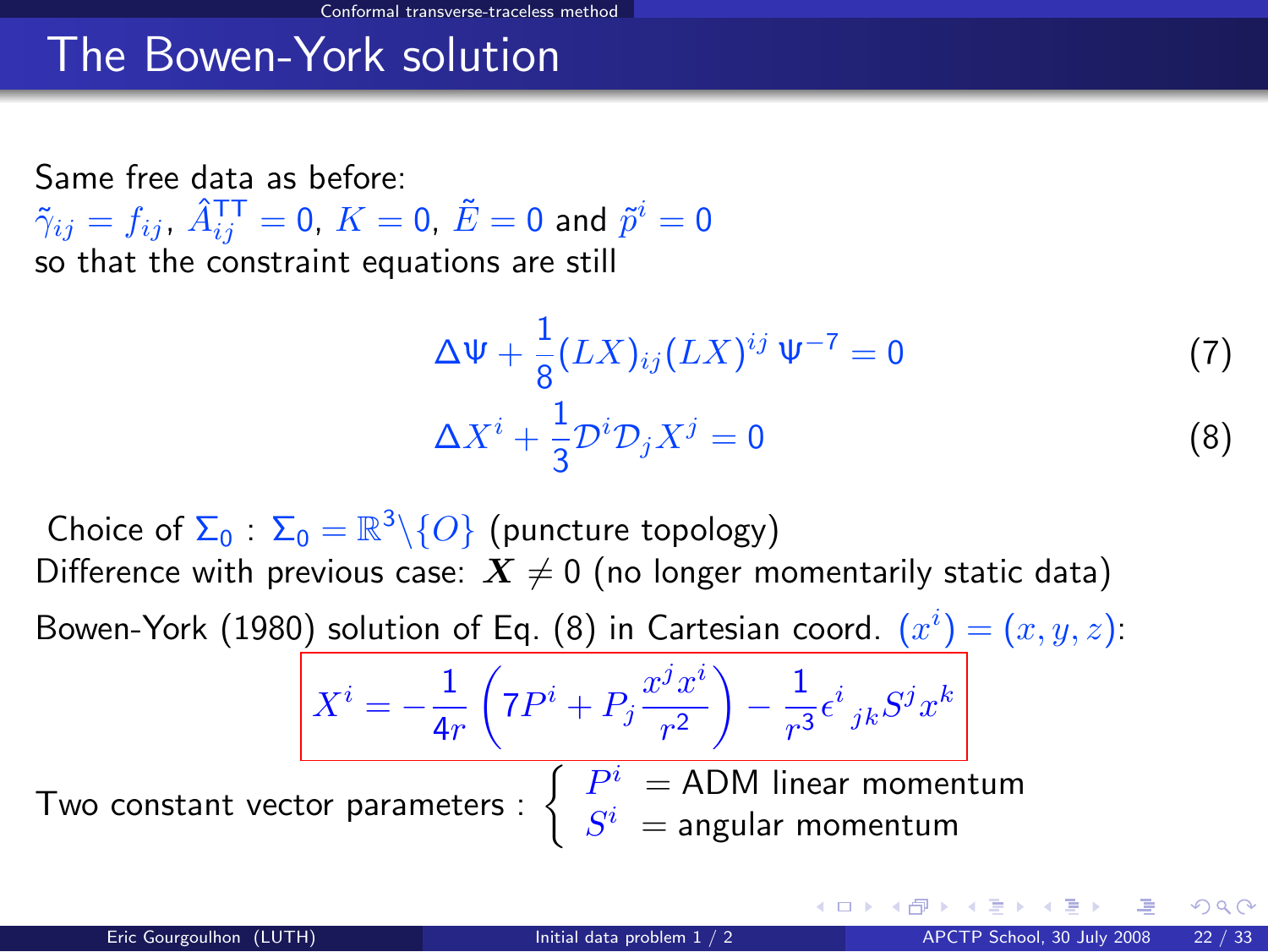Example: choose  $S^i$  perpendicular to  $P^i$  and choose Cartesian coordinates  $(x,y,z)$  such that  $P^i=(0,P,0)$  and  $S^i=(0,0,S).$  Then

$$
X^{x} = -\frac{P}{4} \frac{xy}{r^{3}} + S \frac{y}{r^{3}}
$$
  
\n
$$
X^{y} = -\frac{P}{4r} \left(7 + \frac{y^{2}}{r^{2}}\right) - S \frac{x}{r^{3}}
$$
  
\n
$$
X^{z} = -\frac{P}{4} \frac{xz}{r^{3}}
$$

Bowen-York extrinsic curvature:  $\hat{A}^{ij} = (LX)^{ij}$ :

$$
\hat{A}^{ij} = \frac{3}{2r^3} \left[ P^i x^j + P^j x^i - \left( \delta^{ij} - \frac{x^i x^j}{r^2} \right) P^k x_k \right] + \frac{3}{r^5} \left( \epsilon^i{}_{kl} S^k x^l x^j + \epsilon^j{}_{kl} S^k x^l x^i \right)
$$
  
ADM linear momentum :  $P_i := \frac{1}{8\pi} \lim_{S_t \to \infty} \oint_{S_t} \left( K_{jk} - K \gamma_{jk} \right) (\partial_i)^j s^k \sqrt{q} d^2 y$   
Angular momentum (QI) :  $S_i := \frac{1}{8\pi} \lim_{S_t \to \infty} \oint_{S_t} \left( K_{jk} - K \gamma_{jk} \right) (\phi_i)^j s^k \sqrt{q} d^2 y$ .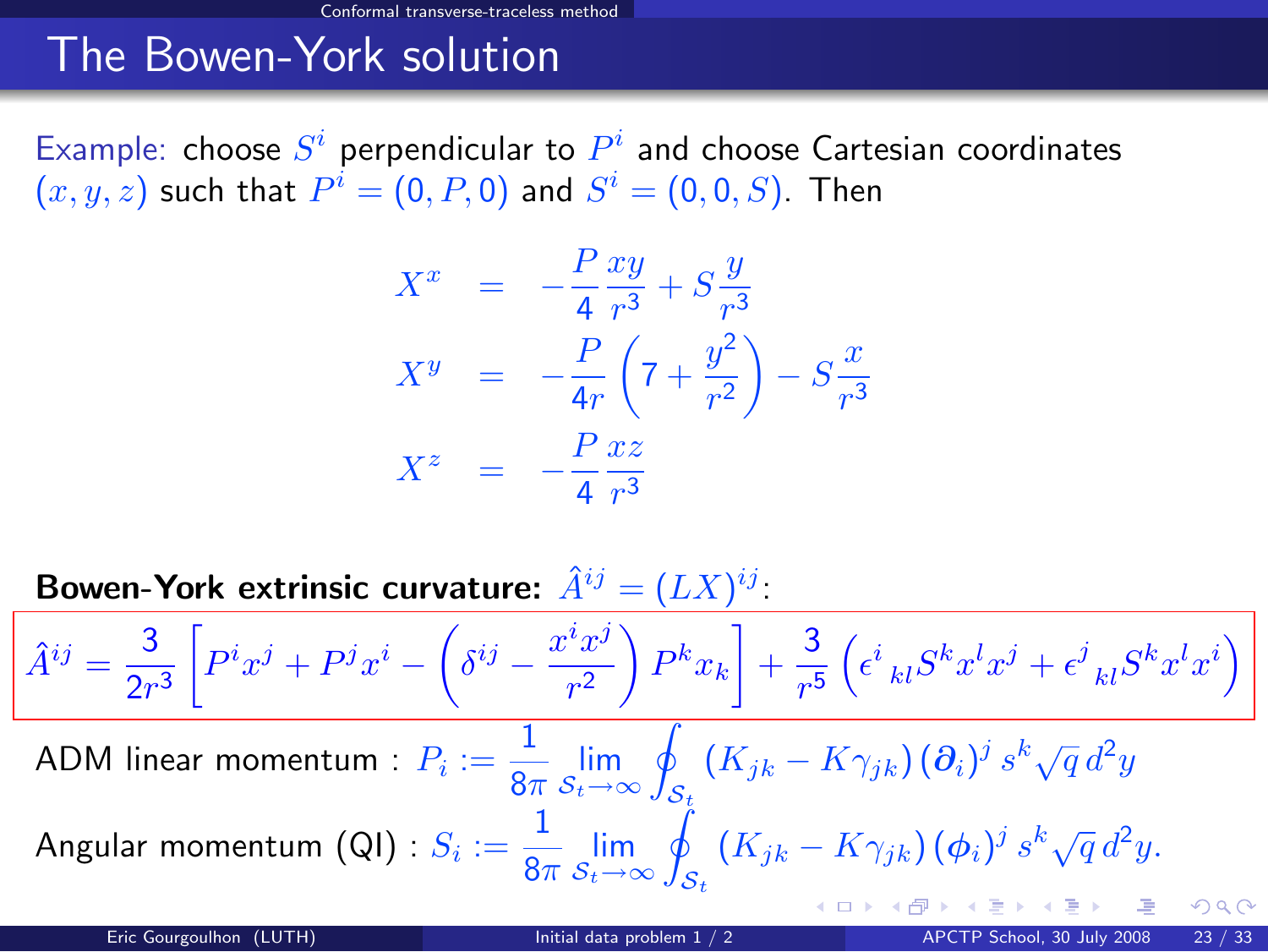There remains to solve (numerically !) the Hamiltonian constraint equation [\(7\)](#page-37-1):

$$
\Delta \Psi + \frac{1}{8} \hat{A}_{ij} \hat{A}^{ij} \Psi^{-7} = 0
$$

and to reconstruct  $\begin{cases} \gamma_{ij} = \Psi^4 f_{ij} \\ V_{ij} \end{cases}$  $K_{ij} = \Psi^{-2} \hat{A}_{ij}$ 

 $\Omega$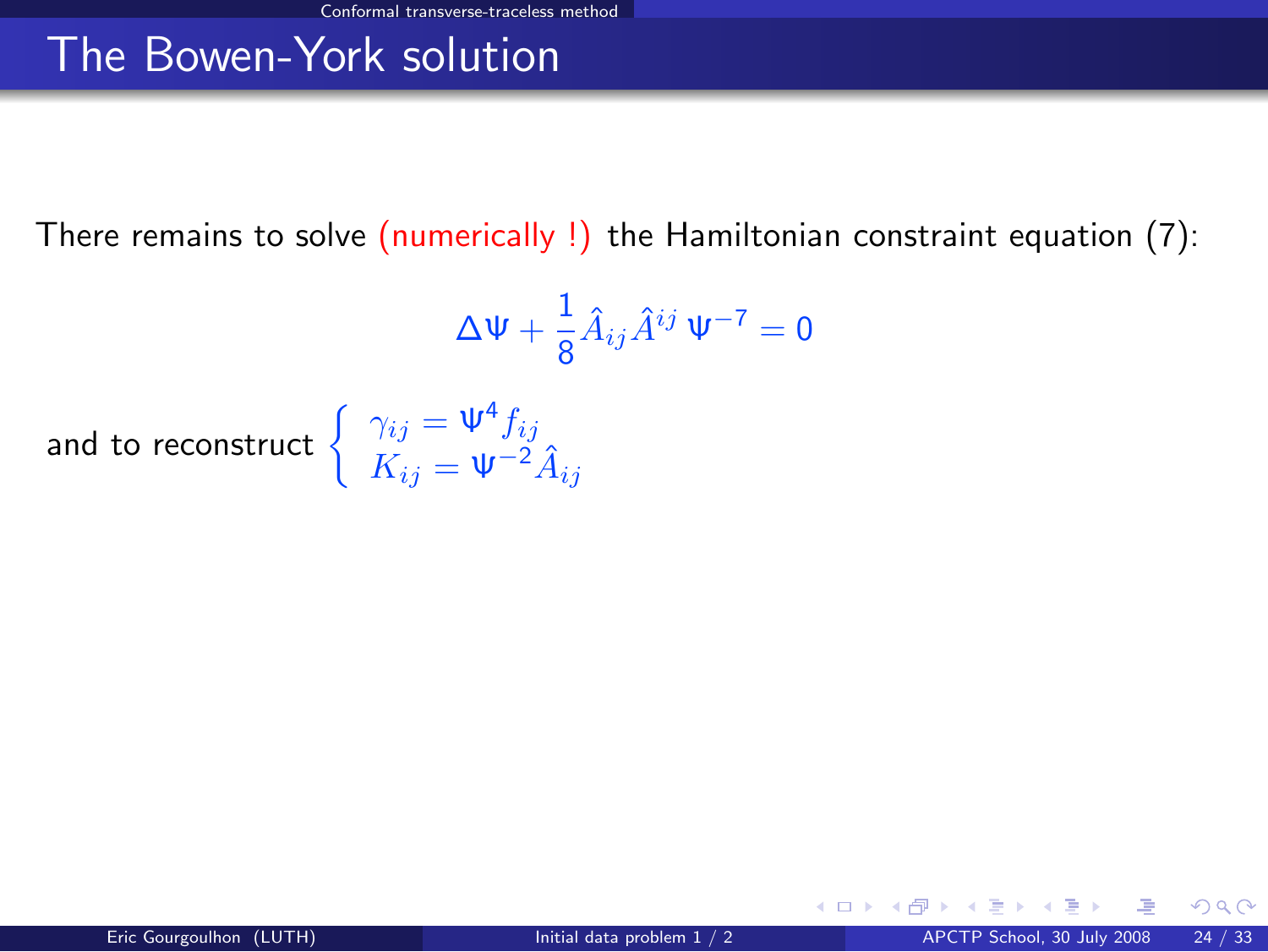There remains to solve (numerically !) the Hamiltonian constraint equation [\(7\)](#page-37-1):

<span id="page-41-0"></span>
$$
\Delta \Psi + \frac{1}{8} \hat{A}_{ij} \hat{A}^{ij} \Psi^{-7} = 0
$$

and to reconstruct  $\Big\{$ 

$$
\gamma_{ij} = \Psi^4 f_{ij}
$$
  

$$
K_{ij} = \Psi^{-2} \hat{A}_{ij}
$$

Remark 1: static Bowen-York solution  $(P^{i}=0,\,S^{i}=0)=$  maximal slice of Schwarzschild spacetime considered above

Remark 2: Bowen-York solution with  $S^i \neq 0$  is not a slice of Kerr spacetime : it is initial data for a rotating black hole but in a non stationary state (black hole "surrounded" by gravitational radiation)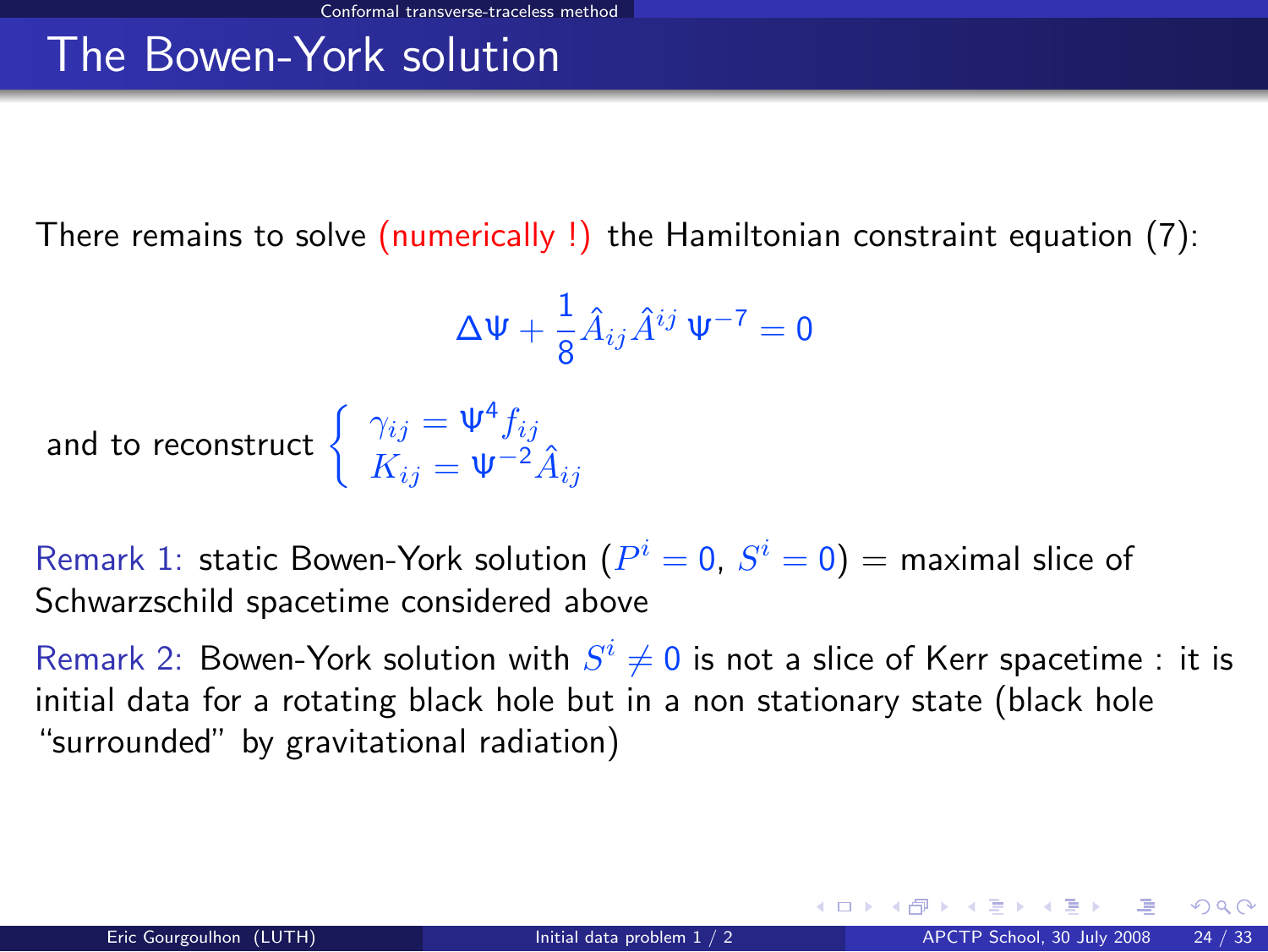## **Outline**

[The initial data problem](#page-2-0)

[Conformal transverse-traceless method](#page-13-0)

<sup>3</sup> [Conformal thin sandwich method](#page-42-0)

K ロ ▶ K 御 ▶ K 경 ▶ K 경

<span id="page-42-0"></span> $299$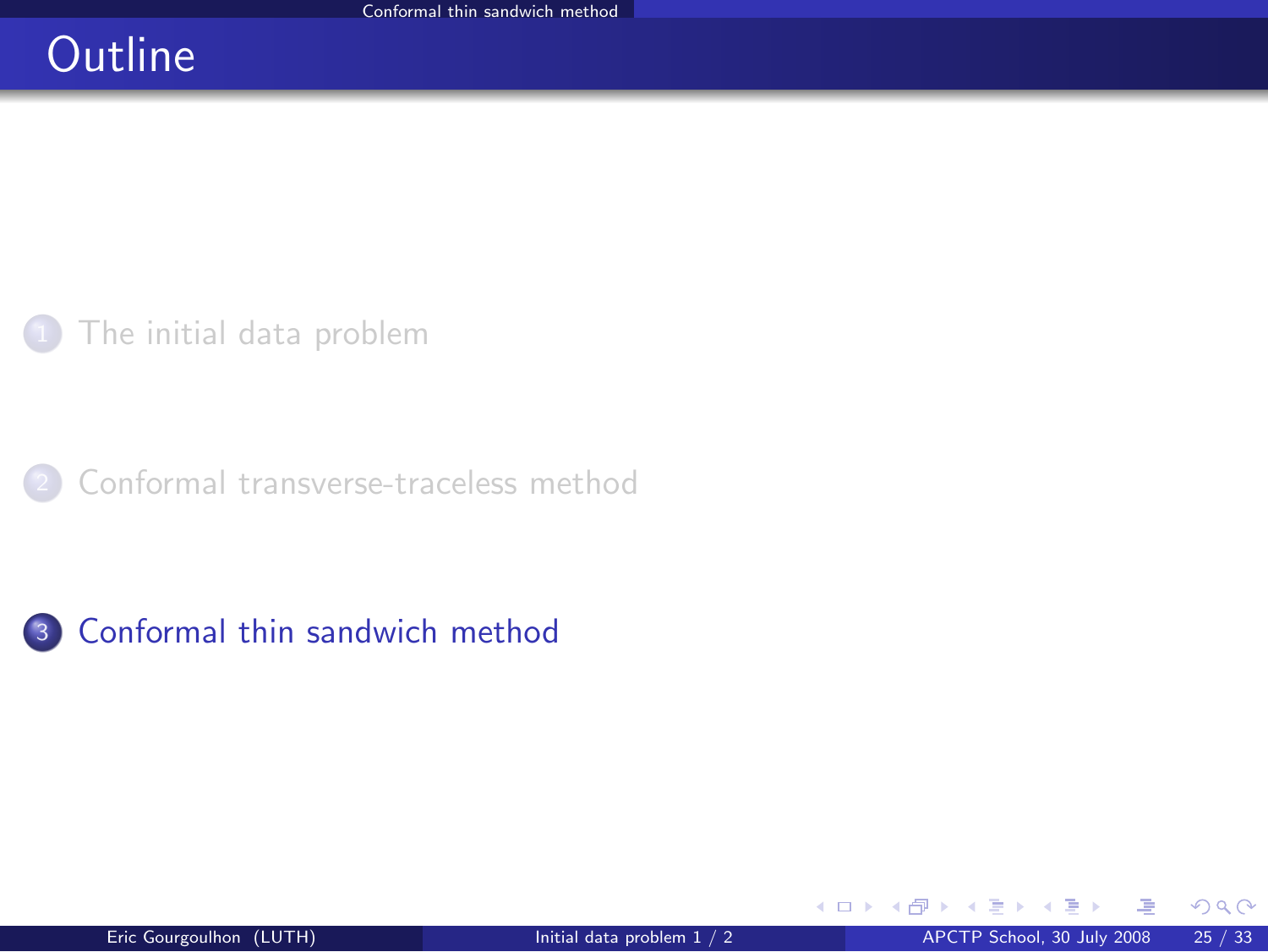# Conformal thin sandwich decomposition of extrinsic curvature

Origin: York (1999)

From Lecture 1:  $\left(\frac{\partial}{\partial t} - \mathcal{L}_{\boldsymbol{\beta}}\right) \tilde{\gamma}^{ij} = 2N \tilde{A}^{ij} + \frac{2}{3}$  $\frac{\epsilon}{3} \tilde{D}_k \beta^k \, \tilde{\gamma}^{ij}$ with  $\tilde{A}^{ij} = \Psi^4 A^{ij} = \Psi^{-6} \hat{A}^{ij}$  and  $-\mathcal{L}_{\beta} \tilde{\gamma}^{ij} = (\tilde{L}\beta)^{ij} + \frac{2}{3}$  $\frac{2}{3}\tilde{D}_k\beta^k$ Hence

$$
\hat{A}^{ij} = \frac{\Psi^6}{2N} \left[ \dot{\tilde{\gamma}}^{ij} + (\tilde{L}\beta)^{ij} \right]
$$

where  $\dot{\tilde{\gamma}}^{ij} := \frac{\partial}{\partial t} \tilde{\gamma}^{ij}$ 

Introduce the **conformal lapse**:  $\left|\tilde{N}\right|=\Psi^{-6}N$ then

$$
\hat{A}^{ij} = \frac{1}{2\tilde{N}} \left[ \dot{\tilde{\gamma}}^{ij} + (\tilde{L}\beta)^{ij} \right]
$$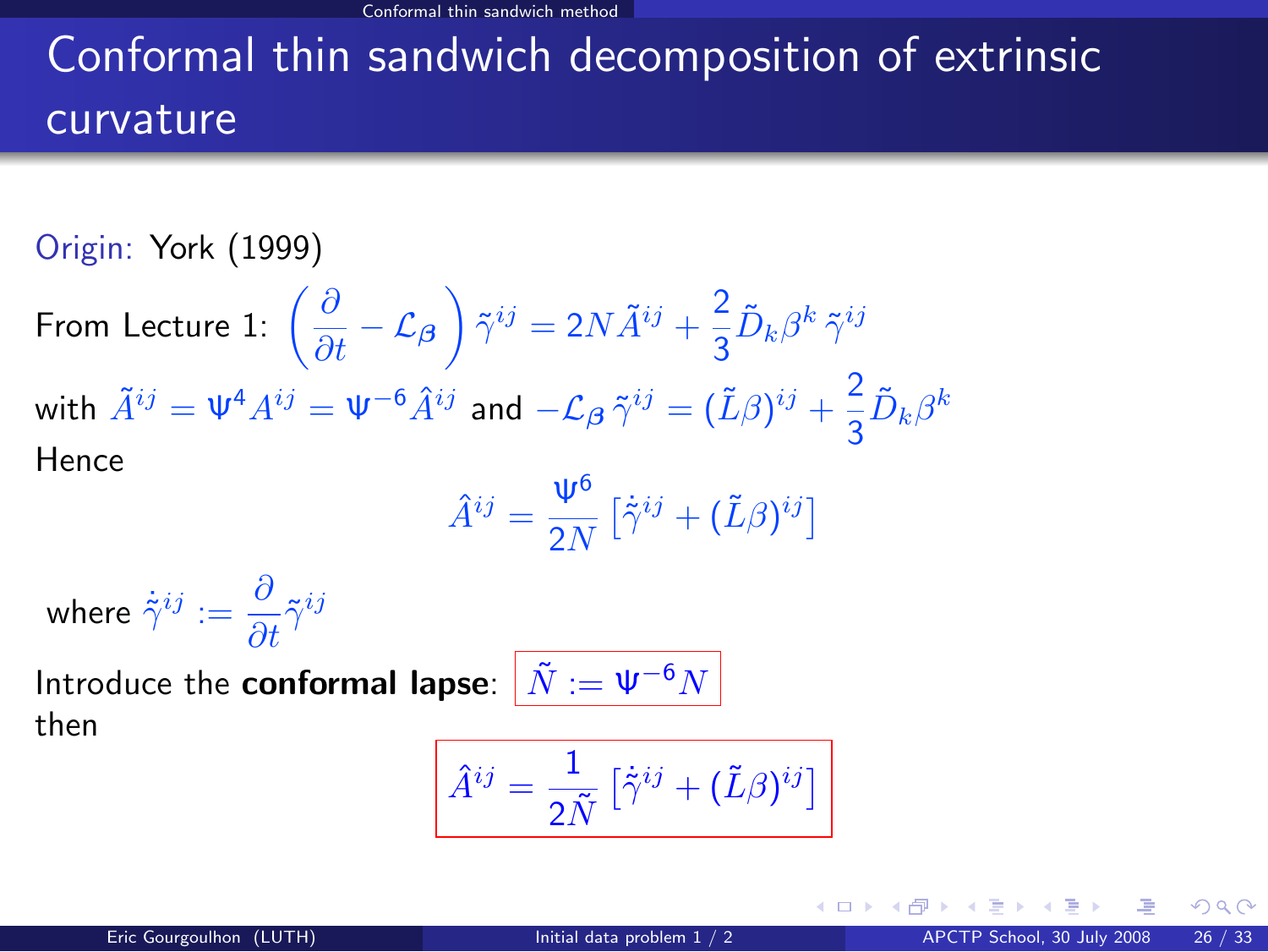## Conformal thin sandwich equations

#### Hamiltonian and momentum constraints become

$$
\frac{\tilde{D}_{i}\tilde{D}^{i}\Psi-\dfrac{\tilde{R}}{8}\Psi+\dfrac{1}{8}\hat{A}_{ij}\hat{A}^{ij}\Psi^{-7}+2\pi\tilde{E}\Psi^{-3}-\dfrac{K^{2}}{12}\Psi^{5}=0}{\left[\tilde{D}_{j}\left(\dfrac{1}{\tilde{N}}(\tilde{L}\beta)^{ij}\right)+\tilde{D}_{j}\left(\dfrac{1}{\tilde{N}}\tilde{\gamma}^{ij}\right)-\dfrac{4}{3}\Psi^{6}\tilde{D}^{i}K=16\pi\tilde{p}^{i}\right]}
$$

- free data :  $(\tilde{\gamma}_{ij}, \dot{\tilde{\gamma}}^{ij}, K, \tilde{N}, \tilde{E}, \tilde{p}^i)$
- constrained data:  $\Psi$  and  $\beta^i$

 $\Omega$ 

**← ロ ▶ → イ 同**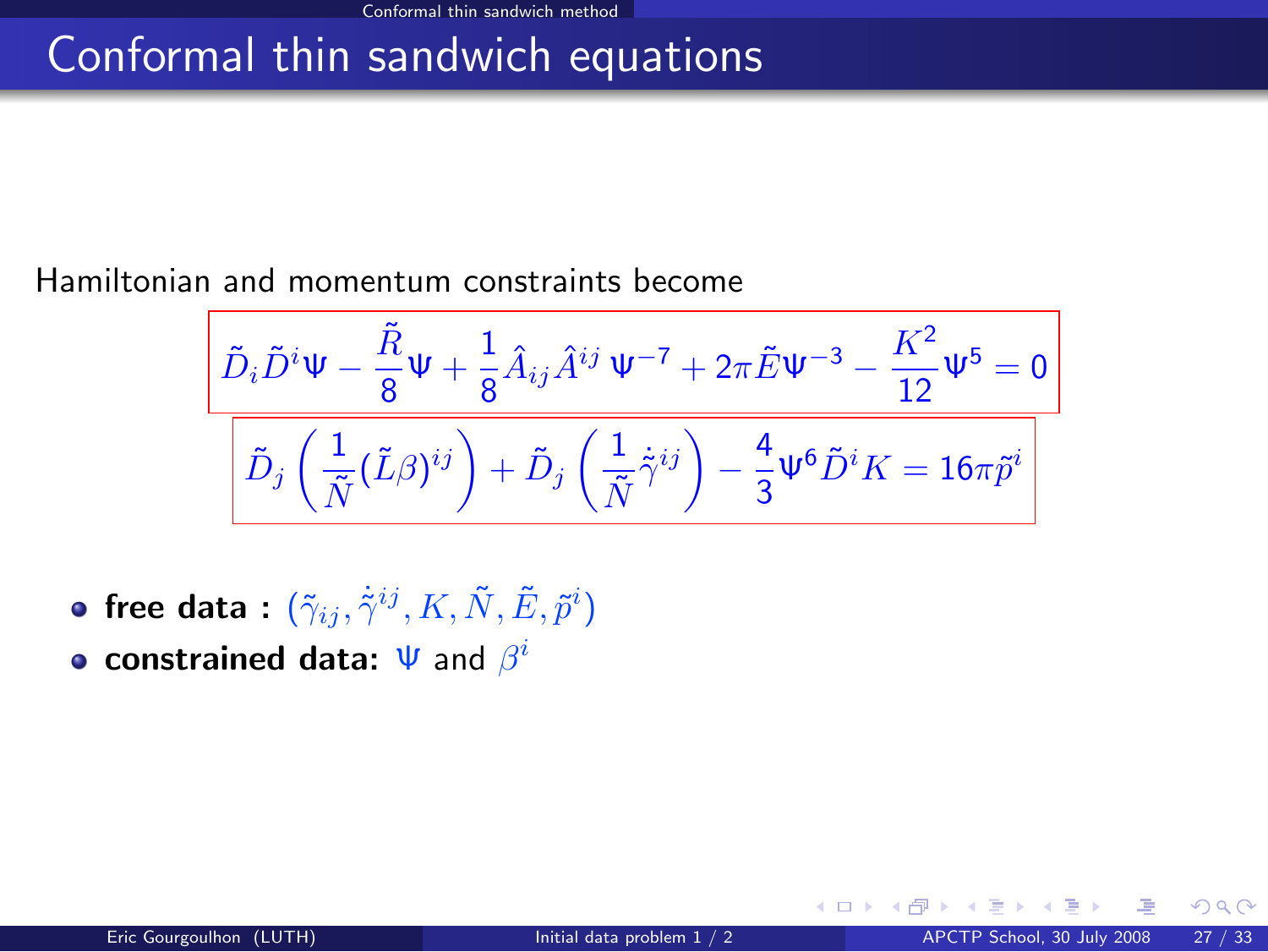## Extended conformal thin sandwich (XCTS)

### Origin: Pfeiffer & York (2003)

Idea: instead of choosing the conformal lapse  $\tilde{N}$ , compute it from the Einstein equation (not a constraint !) involving the time derivative  $\overline{K}$  of  $\overline{K}$ : from Lecture 1 :

$$
\left(\frac{\partial}{\partial t} - \mathcal{L}_{\beta}\right) K = -\Psi^{-4} \left(\tilde{D}_{i} \tilde{D}^{i} N + 2 \tilde{D}_{i} \ln \Psi \tilde{D}^{i} N\right) + N \left[4\pi (E + S) + \tilde{A}_{ij} \tilde{A}^{ij} + \frac{K^{2}}{3}\right]
$$

Combining with the Hamiltonian constraint, we get

$$
\tilde{D}_{i}\tilde{D}^{i}(\tilde{N}\Psi^{7}) - (\tilde{N}\Psi^{7})\left[\frac{1}{8}\tilde{R} + \frac{5}{12}K^{2}\Psi^{4} + \frac{7}{8}\hat{A}_{ij}\hat{A}^{ij}\Psi^{-8} + 2\pi(\tilde{E} + 2\tilde{S})\Psi^{-4}\right] + (\dot{K} - \beta^{i}\tilde{D}_{i}K)\Psi^{5} = 0
$$

where  $\tilde{E} := \Psi^8 E$  and  $\tilde{S} := \Psi^8 S$ 

 $\Omega$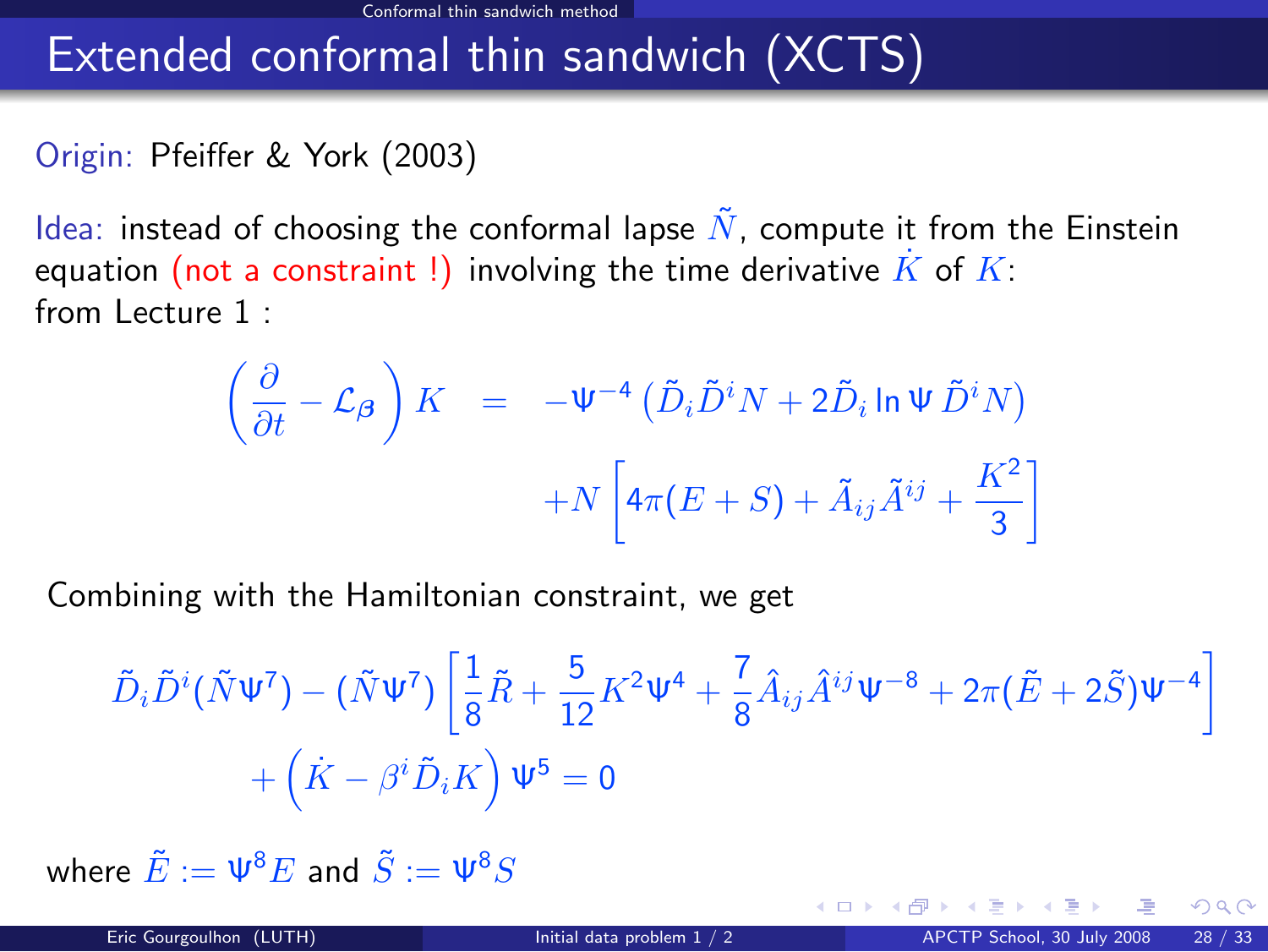## Extended conformal thin sandwich system

PDE system of 5 equations:

$$
\tilde{D}_{i}\tilde{D}^{i}\Psi - \frac{\tilde{R}}{8}\Psi + \frac{1}{8}\hat{A}_{ij}\hat{A}^{ij}\Psi^{-7} + 2\pi \tilde{E}\Psi^{-3} - \frac{K^{2}}{12}\Psi^{5} = 0
$$
\n
$$
\tilde{D}_{j}\left(\frac{1}{\tilde{N}}(\tilde{L}\beta)^{ij}\right) + \tilde{D}_{j}\left(\frac{1}{\tilde{N}}\dot{\tilde{\gamma}}^{ij}\right) - \frac{4}{3}\Psi^{6}\tilde{D}^{i}K - 16\pi\tilde{p}^{i} = 0
$$
\n
$$
\tilde{D}_{i}\tilde{D}^{i}(\tilde{N}\Psi^{7}) - (\tilde{N}\Psi^{7})\left[\frac{1}{8}\tilde{R} + \frac{5}{12}K^{2}\Psi^{4} + \frac{7}{8}\hat{A}_{ij}\hat{A}^{ij}\Psi^{-8} + 2\pi(\tilde{E} + 2\tilde{S})\Psi^{-4}\right] + \left(\dot{K} - \beta^{i}\tilde{D}_{i}K\right)\Psi^{5} = 0
$$

free data :  $(\tilde{\gamma}_{ij}, \dot{\tilde{\gamma}}^{ij}, K, \dot{K}, \tilde{E}, \tilde{S}, \tilde{p}^i)$ constrained data:  $\Psi$ ,  $\tilde{N}$  and  $\beta^i$ 

4 0 3 4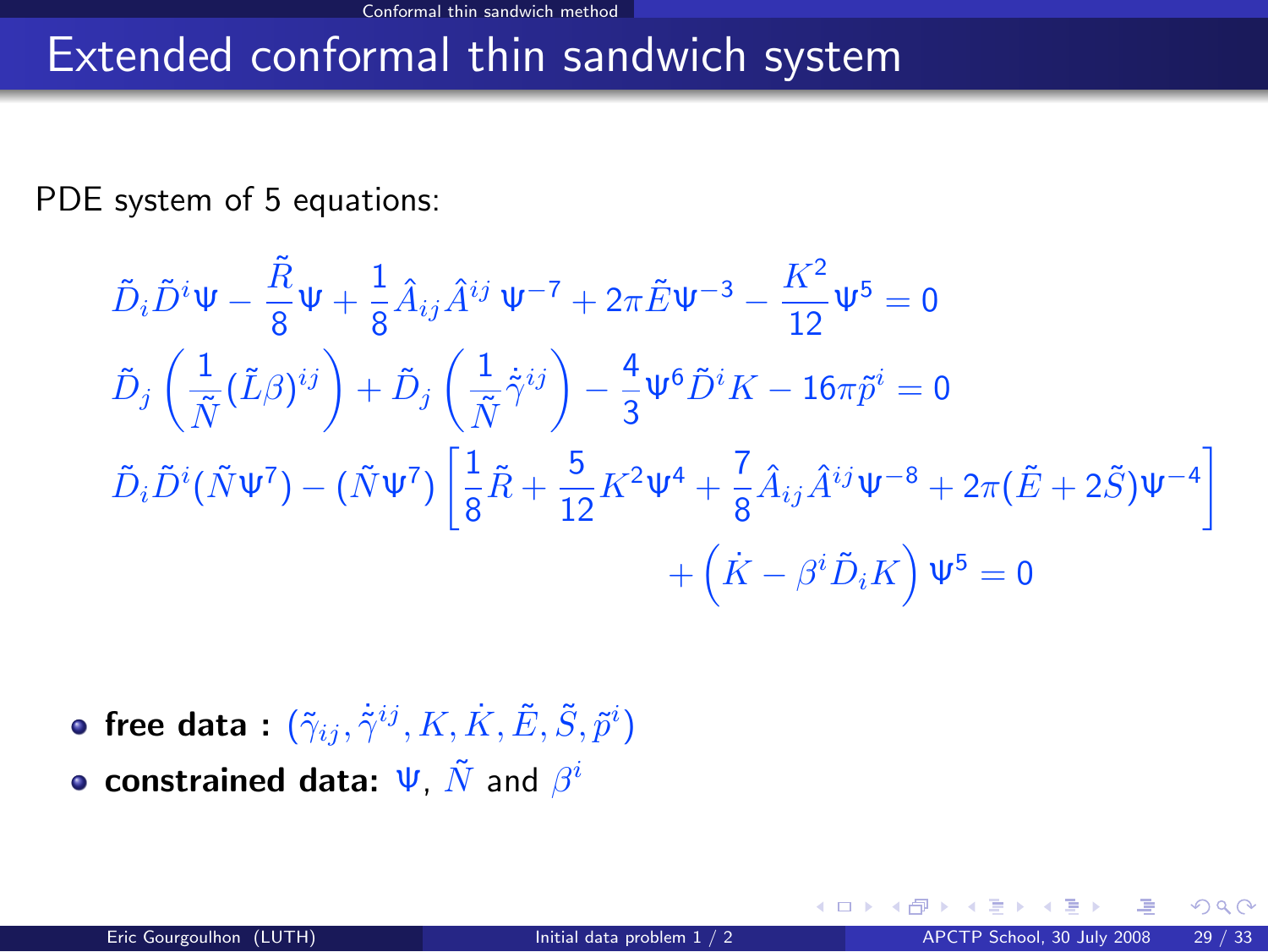## Existence and uniqueness of solutions

- Pfeiffer & York (2005): in some cases, solutions  $(\Psi, \tilde{N}, \beta^i)$  to the (non-linear !) XCTS system are not unique, even on maximal surfaces
- See also analysis by Baumgarte,  $\acute{o}$  Murchadha & Pfeiffer (2007) and Walsh (2007)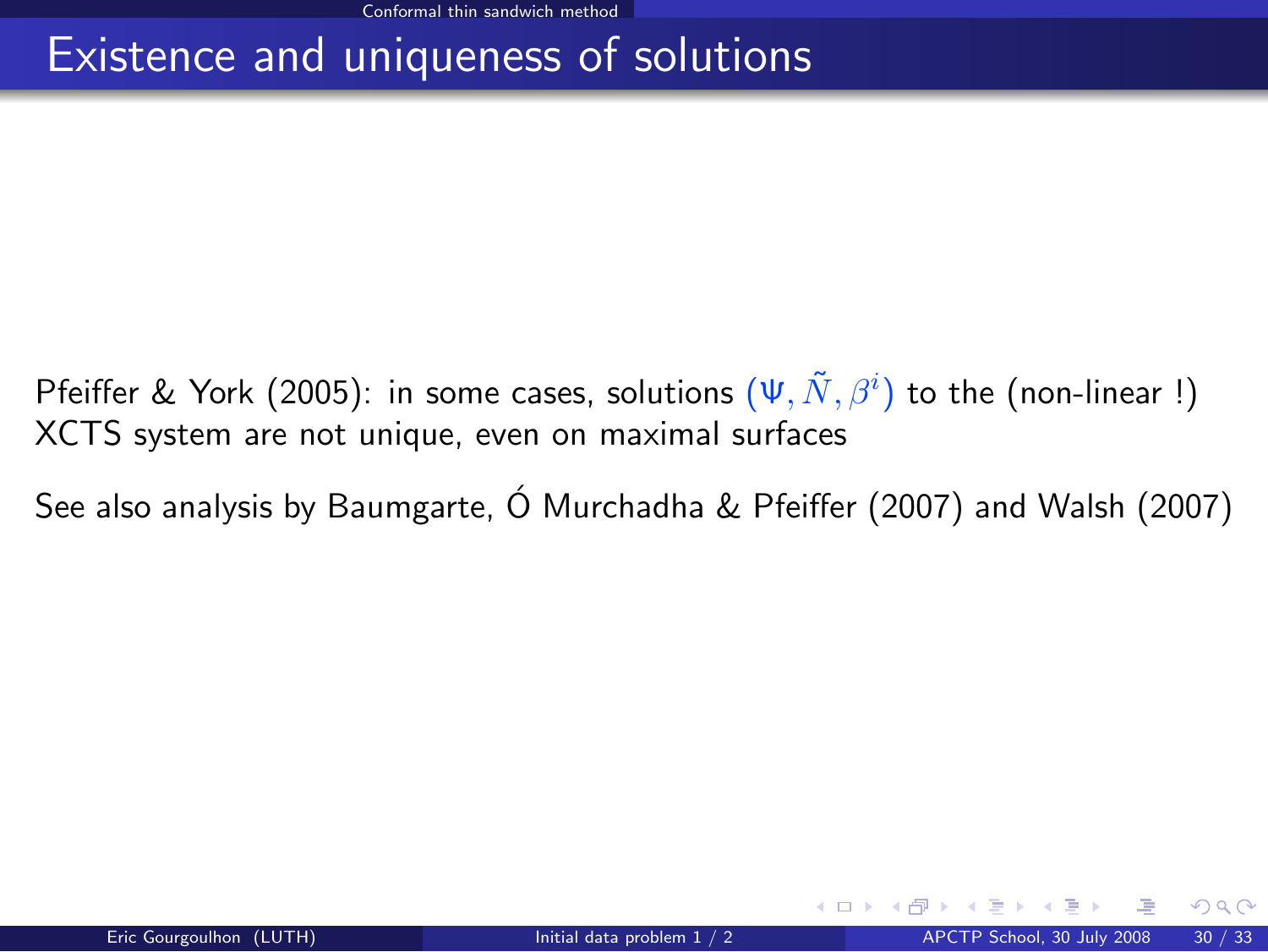Choose the same manifold  $\Sigma_0 = \mathbb{R}^3 \backslash \mathcal{B}$   $(\mathbb{R}^3$  with an excised ball) as considered previously Choose the free data to be

 $\tilde{\gamma}_{ij}=f_{ij}$ ,  $\dot{\tilde{\gamma}}^{ij}=0$ ,  $K=0$ ,  $\dot{K}=0$ ,  $\tilde{E}=0$ ,  $\tilde{S}=0,~\tilde{p}^i=0$ 

<span id="page-48-1"></span>

 $\Omega$ 

<span id="page-48-2"></span><span id="page-48-0"></span>**←ロ ▶ ← イ 同 →**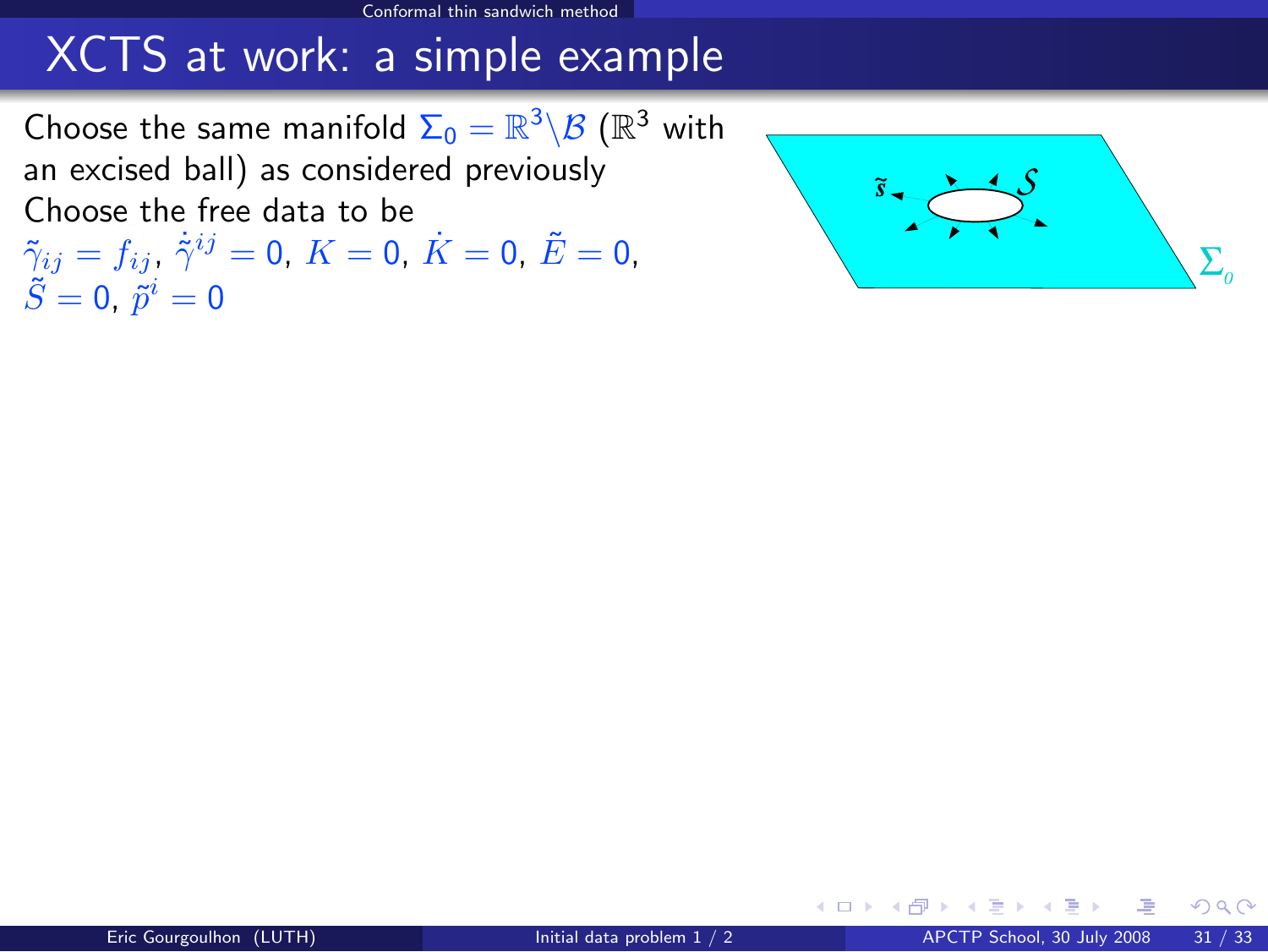Choose the same manifold  $\Sigma_0 = \mathbb{R}^3 \backslash \mathcal{B}$   $(\mathbb{R}^3$  with an excised ball) as considered previously Choose the free data to be  $\tilde{\gamma}_{ij}=f_{ij}$ ,  $\dot{\tilde{\gamma}}^{ij}=0$ ,  $K=0$ ,  $\dot{K}=0$ ,  $\tilde{E}=0$ ,  $\tilde{S}=0,~\tilde{p}^i=0$ 



 $\implies$  the XCTS equations reduce to

$$
\Delta \Psi + \frac{1}{8} \hat{A}_{ij} \hat{A}^{ij} \Psi^{-7} = 0 \tag{9}
$$

$$
\mathcal{D}_j\left(\frac{1}{\tilde{N}}(L\beta)^{ij}\right) = 0\tag{10}
$$

$$
\Delta(\tilde{N}\Psi^7) - \frac{7}{8}\hat{A}_{ij}\hat{A}^{ij}\Psi^{-1}\tilde{N} = 0
$$
\n(11)

**∢ ロ ≯ - ∢ 何** 

with  $\hat{A}^{ij} = \frac{1}{\sqrt{3}}$  $\frac{1}{2\tilde{N}}(L\beta)^{ij}$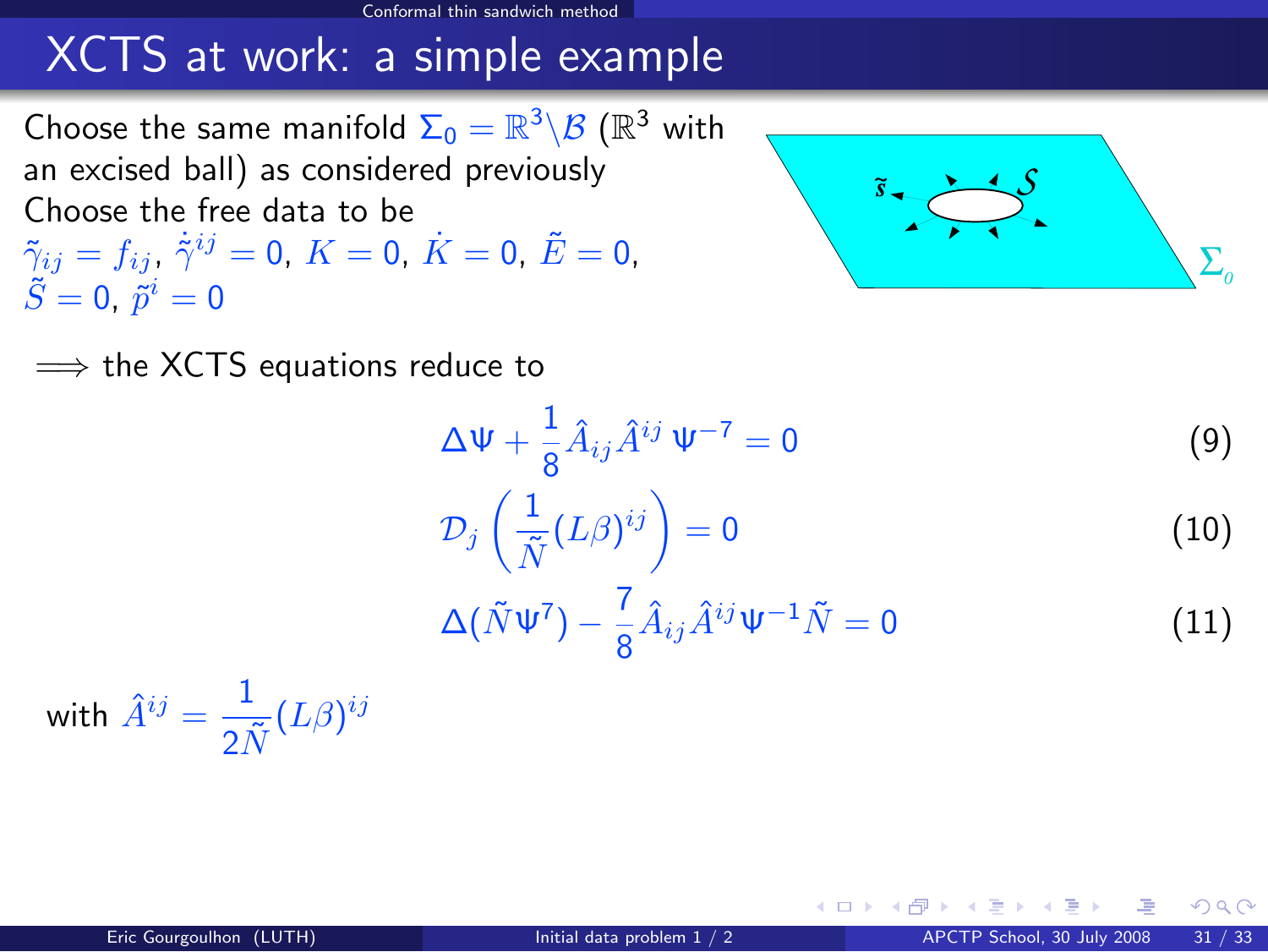Choose the same manifold  $\Sigma_0 = \mathbb{R}^3 \backslash \mathcal{B}$   $(\mathbb{R}^3$  with an excised ball) as considered previously Choose the free data to be  $\tilde{\gamma}_{ij}=f_{ij}$ ,  $\dot{\tilde{\gamma}}^{ij}=0$ ,  $K=0$ ,  $\dot{K}=0$ ,  $\tilde{E}=0$ ,  $\tilde{S}=0,~\tilde{p}^i=0$ 



 $\implies$  the XCTS equations reduce to

$$
\Delta \Psi + \frac{1}{8} \hat{A}_{ij} \hat{A}^{ij} \Psi^{-7} = 0 \tag{9}
$$

$$
\mathcal{D}_j\left(\frac{1}{\tilde{N}}(L\beta)^{ij}\right) = 0\tag{10}
$$

$$
\Delta(\tilde{N}\Psi^7) - \frac{7}{8}\hat{A}_{ij}\hat{A}^{ij}\Psi^{-1}\tilde{N} = 0
$$
\n(11)

with  $\hat{A}^{ij} = \frac{1}{\sqrt{3}}$  $\frac{1}{2\tilde{N}}(L\beta)^{ij}$ 

Choose the boundary condition  $\left. \beta\right\vert _{\mathcal{S}}=0$  in addition to  $\left. \beta\right\vert _{r\rightarrow\infty}=0.$  Then, independently of the value of  $\tilde{N}$ , the unique solution to Eq. [\(10\)](#page-48-0) is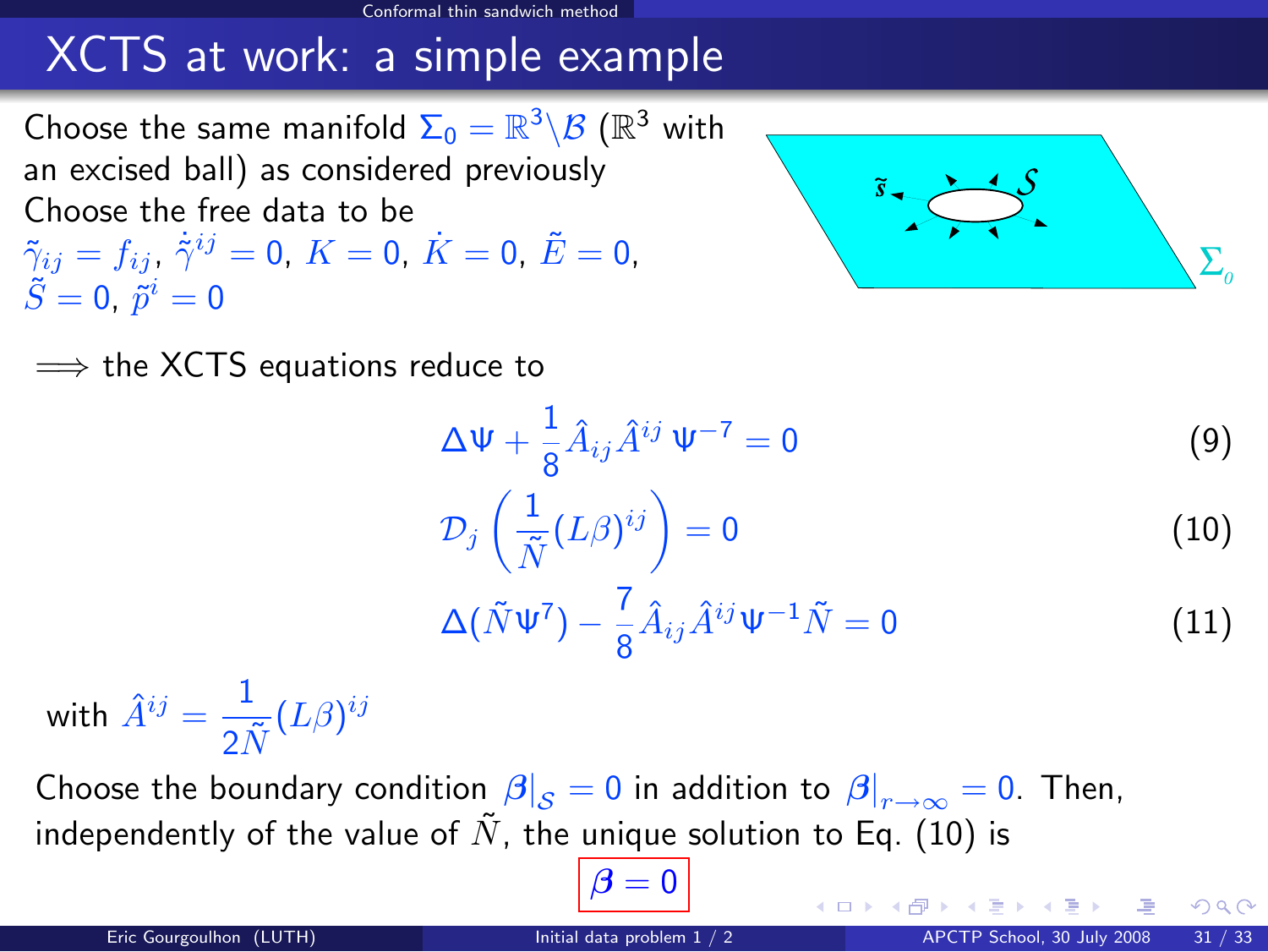Accordingly  $\hat{A}^{ij} = 0$  and Eqs. [\(9\)](#page-48-1) and [\(11\)](#page-48-2) reduce to two Laplace equations:

<span id="page-51-1"></span><span id="page-51-0"></span>
$$
\Delta \Psi = 0 \tag{12}
$$
\n
$$
\Delta(\tilde{N}\Psi^7) = 0 \tag{13}
$$

**← ロ ▶ → イ 同** 

As previously use the minimal surface requirement for  $S$  to get the solution  $\Psi = 1 + \frac{m}{2r}$  to Eq. [\(12\)](#page-51-0).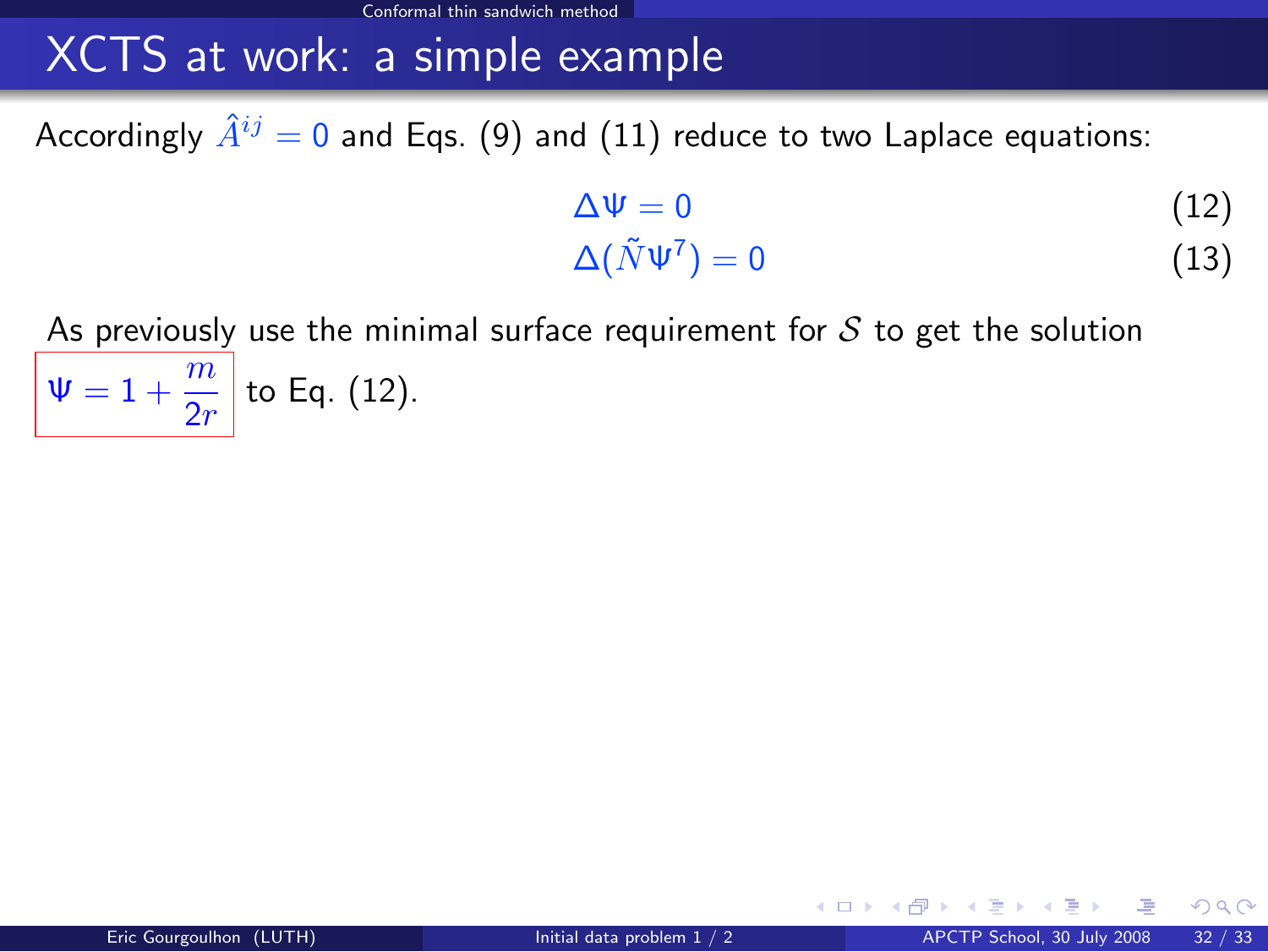Accordingly  $\hat{A}^{ij} = 0$  and Eqs. [\(9\)](#page-48-1) and [\(11\)](#page-48-2) reduce to two Laplace equations:

$$
\Delta \Psi = 0 \tag{12}
$$
\n
$$
\Delta(\tilde{N}\Psi^7) = 0 \tag{13}
$$

As previously use the minimal surface requirement for  $S$  to get the solution  $\Psi = 1 + \frac{m}{2r}$  to Eq. [\(12\)](#page-51-0). Regarding Eq. [\(13\)](#page-51-1), choose the BC  $\left.\tilde{N}\right|_{\cal S}=0$  (singular slicing). Along with the asymptotic flatness BCs  $\left.\tilde{N}\right|_{r\rightarrow\infty}=1$  and  $\left.\Psi\right|_{r\rightarrow\infty}=1,$  this yields the solution  $\tilde{N}\Psi^7=1-\frac{m}{2}$  $\frac{m}{2r}$ , i.e., since  $N=\Psi^6\tilde{N},\ \left\vert N=\left(1-\frac{m}{2r}\right.\right\vert$  $\left(\frac{m}{2r}\right)\left(1+\frac{m}{2r}\right)$  $\setminus^{-1}$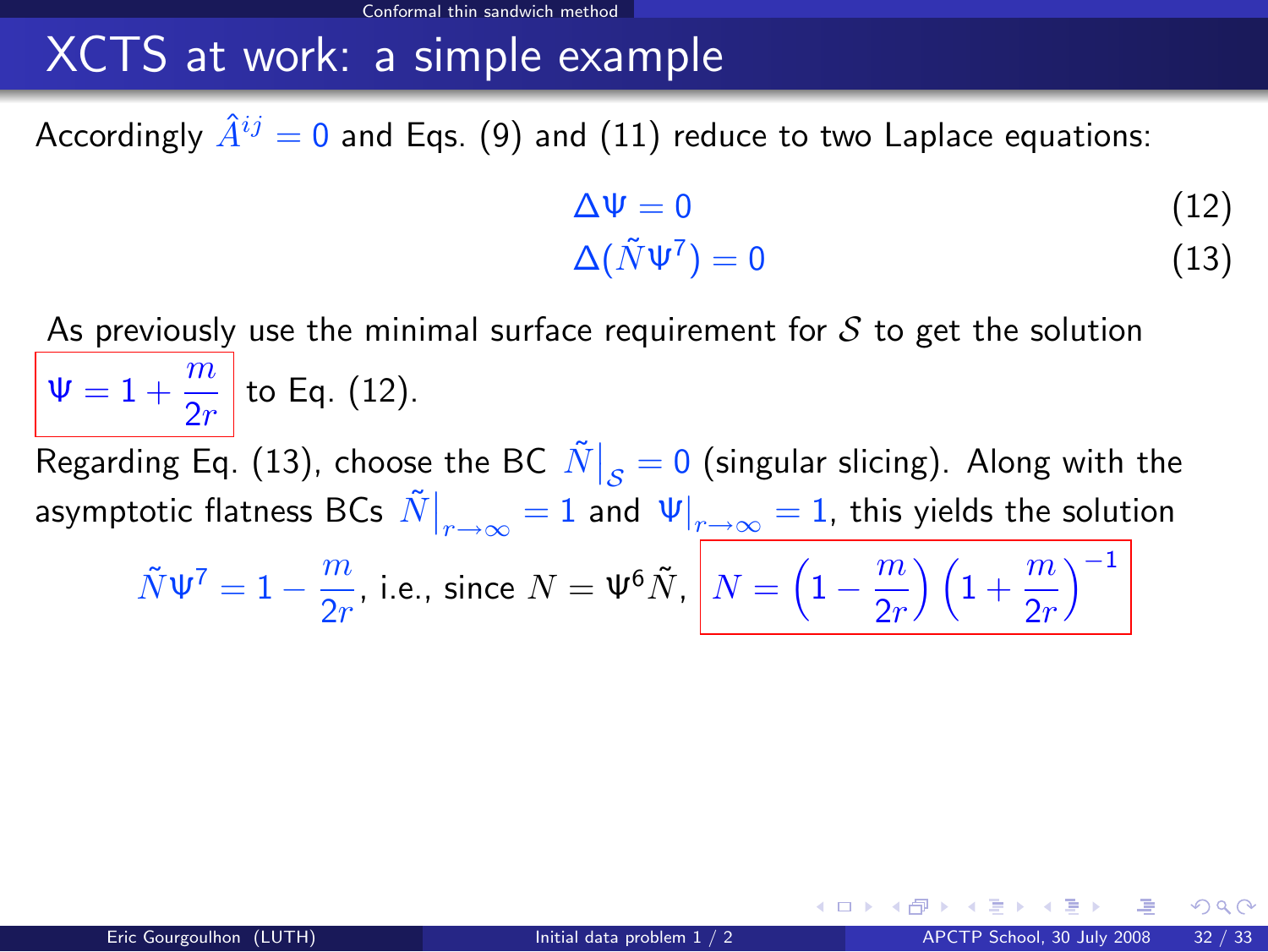Accordingly  $\hat{A}^{ij} = 0$  and Eqs. [\(9\)](#page-48-1) and [\(11\)](#page-48-2) reduce to two Laplace equations:

<span id="page-53-0"></span>
$$
\Delta \Psi = 0 \tag{12}
$$
\n
$$
\Delta(\tilde{N}\Psi^7) = 0 \tag{13}
$$

As previously use the minimal surface requirement for  $\mathcal S$  to get the solution  $\Psi = 1 + \frac{m}{2r}$  to Eq. [\(12\)](#page-51-0). Regarding Eq. [\(13\)](#page-51-1), choose the BC  $\left.\tilde{N}\right|_{\cal S}=0$  (singular slicing). Along with the asymptotic flatness BCs  $\left.\tilde{N}\right|_{r\rightarrow\infty}=1$  and  $\left.\Psi\right|_{r\rightarrow\infty}=1,$  this yields the solution  $\tilde{N}\Psi^7=1-\frac{m}{2}$  $\frac{m}{2r}$ , i.e., since  $N=\Psi^6\tilde{N},\ \left\vert N=\left(1-\frac{m}{2r}\right.\right\vert$  $\left(\frac{m}{2r}\right)\left(1+\frac{m}{2r}\right)$  $\setminus^{-1}$ 

We obtain Schwarzschild metric (in isotropic coordinates):

$$
g_{\mu\nu}dx^{\mu}dx^{\nu} = -\left(\frac{1-\frac{m}{2r}}{1+\frac{m}{2r}}\right)^2 dt^2 + \left(1+\frac{m}{2r}\right)^4 \left[dr^2 + r^2(d\theta^2 + \sin^2\theta d\varphi^2)\right]
$$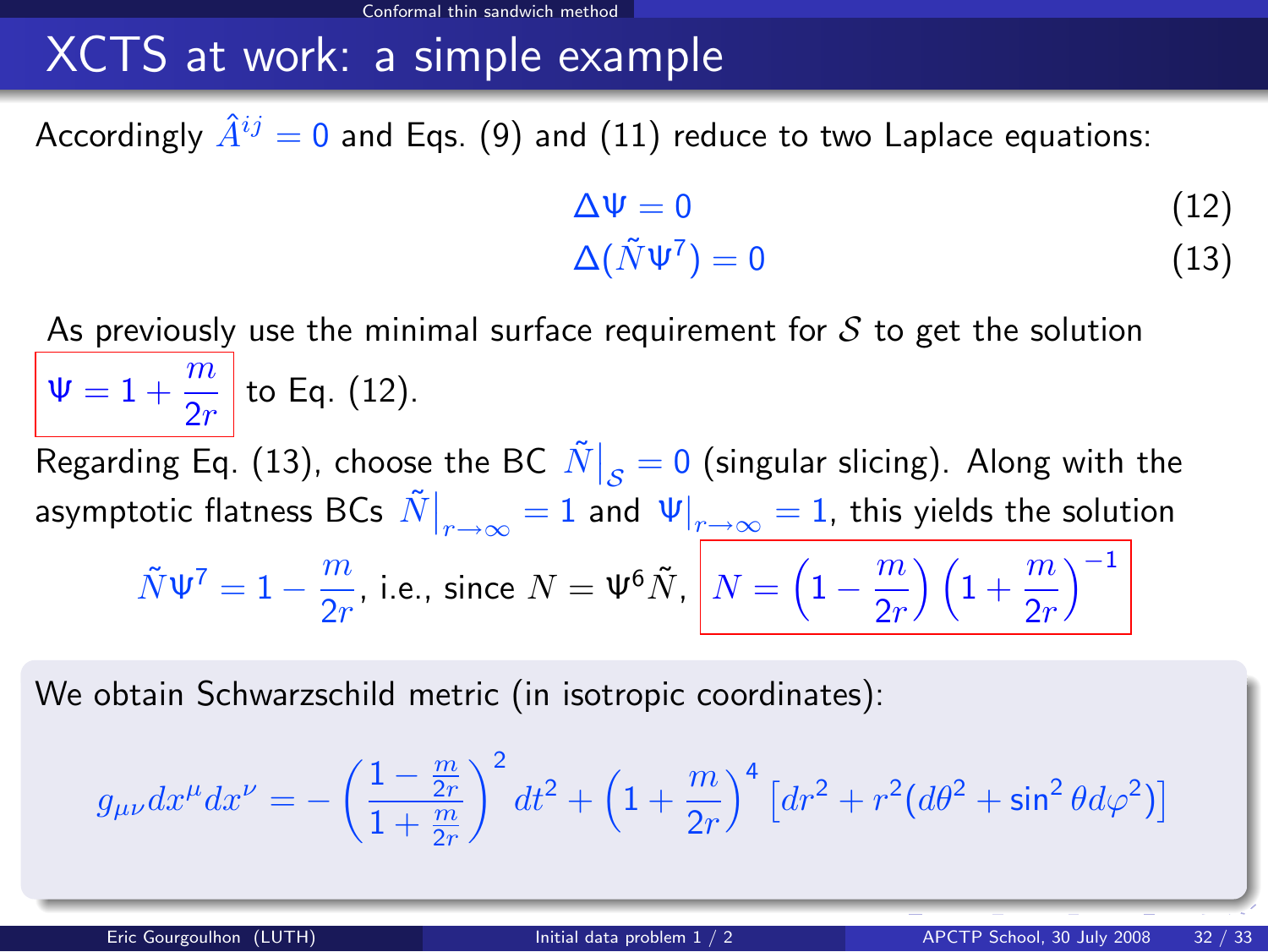Conformal thin sandwich method

# Comparing CTT and (X)CTS methods

- CTT : choose some transverse traceless part  $\hat{A}_{TT}^{ij}$  of the extrinsic curvature  $K^{ij}$ . i.e. some *momentum* <sup>2</sup>  $\Longrightarrow$  **CTT** = **Hamiltonian representation**
- CTS or XCTS : choose some time derivative  $\dot{\tilde{\gamma}}^{ij}$  of the conformal metric  $\tilde{\gamma}^{ij}$ , i.e. some velocity  $\implies$  (X)CTS = Lagrangian representation

<span id="page-54-0"></span> $\overline{P}$  $\overline{P}$  $\overline{P}$ recall t[he](#page-55-0)rel[a](#page-42-0)tion  $\pi^{ij}=\sqrt{\gamma}(K\gamma^{ij}-K^{ij})$  between  $K^{ij}$  a[nd](#page-53-0) the [A](#page-54-0)[DM](#page-55-0) [c](#page-41-0)a[no](#page-55-0)[ni](#page-41-0)[ca](#page-42-0)[l m](#page-55-0)o[ment](#page-55-0)um Eric Gourgoulhon (LUTH) [Initial data problem 1 / 2](#page-0-0) APCTP School, 30 July 2008 33 / 33